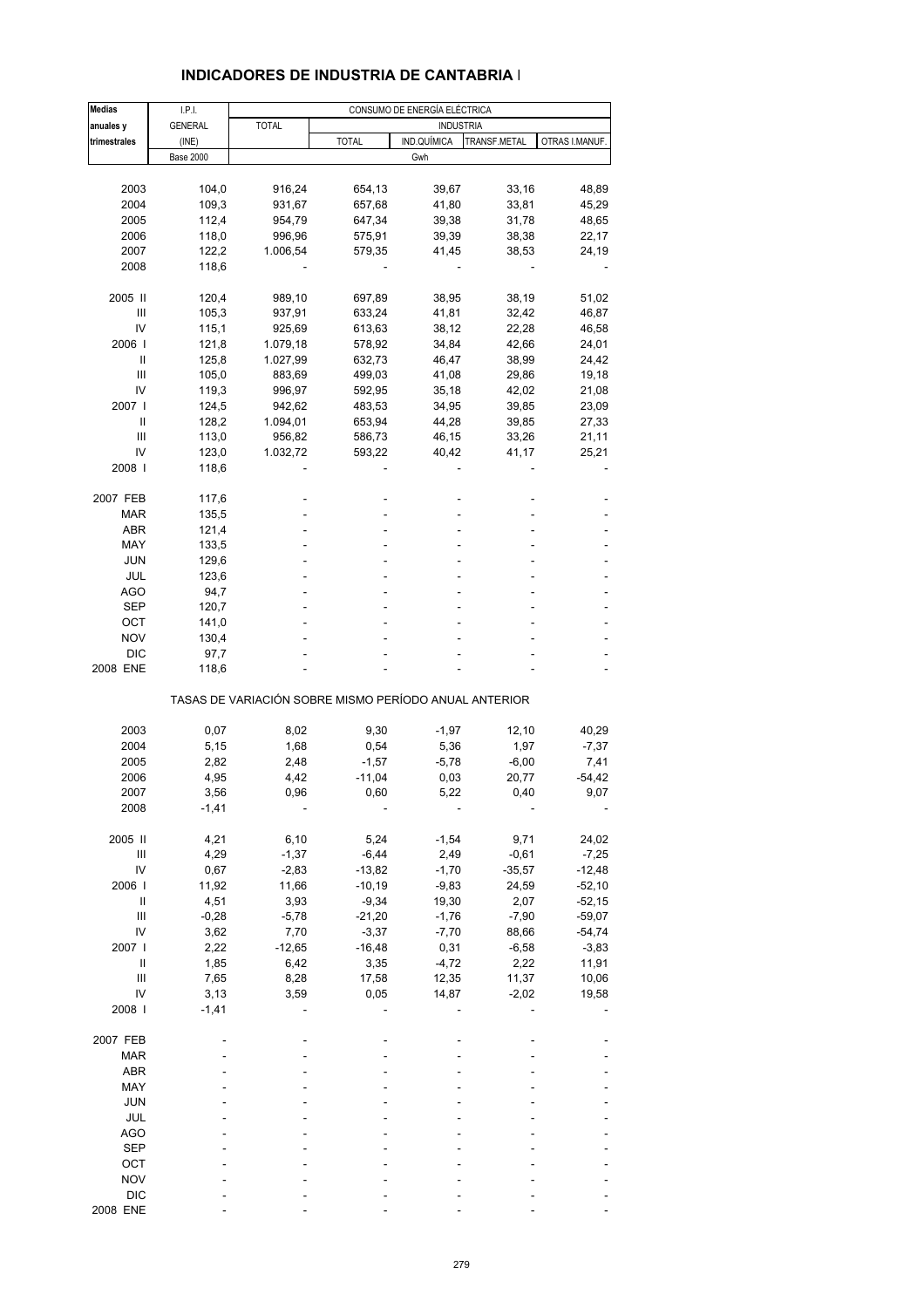### **INDICADORES DE INDUSTRIA DE CANTABRIA. II**

| Medias       |               | ENCUESTA DE COYUNTURA INDUSTRIAL: TOTAL INDUSTRIA (1) |                  |                |             |
|--------------|---------------|-------------------------------------------------------|------------------|----------------|-------------|
| anuales y    | INDICADOR DE  | NIVEL CARTERA                                         | <b>TENDENCIA</b> | <b>NIVEL</b>   | UTILIZACIÓN |
| trimestrales | CLIMA INDUST. | <b>PEDIDOS</b>                                        | PRODUCCIÓN       | <b>STOCKS</b>  | CAPACIDAD   |
|              |               | Saldo de respuestas                                   |                  |                | $\%$        |
|              |               |                                                       |                  |                |             |
| 2003         | $-4,2$        | -9                                                    | $-2$             | 0              | 74,0        |
| 2004         | 4,9           | 10                                                    | 8                | 0              | 79,8        |
| 2005         | 0,9           | 3                                                     | $-1$             | 4              | 79,6        |
| 2006         | 0,2           | 12                                                    | $-2$             | 6              | 80,5        |
| 2007         | 1,6           | 14                                                    | $-4$             | 7              | 83,2        |
| 2008         | ÷,            | 11                                                    | 11               | 9              | 81,7        |
|              |               |                                                       |                  |                |             |
| 2005 II      | 2,0           | 11                                                    | $\boldsymbol{2}$ | 11             | 81,8        |
| Ш            | $-0,6$        | $-3$                                                  | 1                | 9              | 77,8        |
| IV           | $-2,7$        | 14                                                    | $-21$            | $\overline{c}$ | 84,0        |
| 2006         | $-3,3$        | $-13$                                                 | 3                | 3              | 77,6        |
| Ш            | $-1,2$        | 7                                                     | $-2$             | 8              | 82,9        |
| Ш            | 1,8           | 33                                                    | $\mathbf 2$      | 10             | 80,1        |
| IV           | 3,6           | 22                                                    | $-11$            | 3              | 81,4        |
| 2007 l       | 4,5           | 20                                                    | 1                | 3              | 87,4        |
| Ш            | 1,4           | 15                                                    | $-13$            | 13             | 80,8        |
| Ш            | $-0,6$        | 12                                                    | $-10$            | 5              | 79,7        |
| IV           | 0,7           | 8                                                     | 7                | 7              | 84,8        |
| 2008         |               | 11                                                    | 11               | 9              | 81,7        |
| 2007 ABR     | 2,5           | 4                                                     | 9                | 5              |             |
| MAY          | 1,3           | 25                                                    | $-15$            | 8              |             |
|              |               |                                                       | $-32$            | 25             |             |
| JUN          | 0,4           | 15                                                    |                  |                |             |
| JUL          | $-0,4$        | 3                                                     | $-40$            | 3              |             |
| <b>AGO</b>   | $-0,8$        | 18                                                    | $-7$             | 7              |             |
| <b>SEP</b>   | $-0,4$        | 16                                                    | 17               | 4              |             |
| OCT          | 0,4           | 5                                                     | -6               | 9              |             |
| <b>NOV</b>   | 1,0           | 7                                                     | 18               | 20             |             |
| <b>DIC</b>   | L,            | 11                                                    | 10               | -8             |             |
| 2008 ENE     |               | 14                                                    | 13               | 6              |             |
| FEB          |               | 7                                                     | 9                | 13             |             |
| <b>MAR</b>   |               |                                                       |                  |                |             |
|              |               | TASAS DE VARIACIÓN SOBRE MISMO PERÍODO ANUAL ANTERIOR |                  |                |             |
|              |               |                                                       |                  |                |             |
| 2003         |               |                                                       |                  |                |             |
| 2004         |               |                                                       |                  |                |             |
| 2005         |               |                                                       |                  |                |             |
| 2006<br>2007 |               |                                                       |                  |                |             |
|              |               |                                                       |                  |                |             |
| 2008         |               |                                                       |                  |                |             |
| 2005 II      |               |                                                       |                  |                |             |
| Ш            |               |                                                       |                  |                |             |
| IV           |               |                                                       |                  |                |             |
| 2006         |               |                                                       |                  |                |             |
| Ш            |               |                                                       |                  |                |             |
| III          |               |                                                       |                  |                |             |
| IV           |               |                                                       |                  |                |             |
| 2007 l       |               |                                                       |                  |                |             |
| Ш            |               |                                                       |                  |                |             |
| Ш            |               |                                                       |                  |                |             |
| IV           |               |                                                       |                  |                |             |
| 2008         |               |                                                       |                  |                |             |
|              |               |                                                       |                  |                |             |
| 2007 ABR     |               |                                                       |                  |                |             |
| MAY          |               |                                                       |                  |                |             |
| <b>JUN</b>   |               |                                                       |                  |                |             |
| JUL          |               |                                                       |                  |                |             |
| <b>AGO</b>   |               |                                                       |                  |                |             |
| <b>SEP</b>   |               |                                                       |                  |                |             |
| OCT          |               |                                                       |                  |                |             |
| <b>NOV</b>   |               |                                                       |                  |                |             |
| <b>DIC</b>   |               |                                                       |                  |                |             |
| 2008 ENE     |               |                                                       |                  |                |             |
| FEB          |               |                                                       |                  |                |             |
| <b>MAR</b>   |               |                                                       |                  |                |             |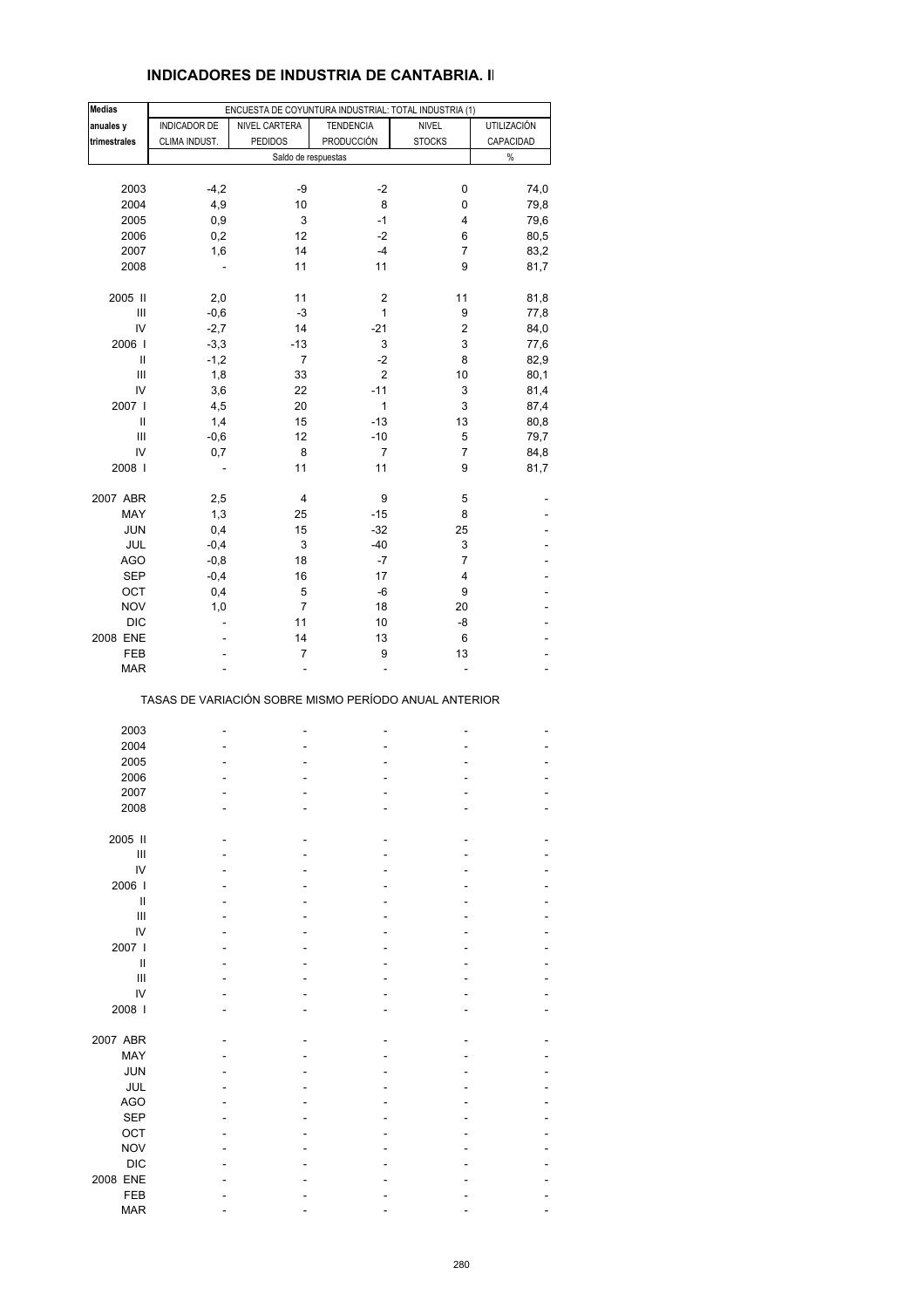| <b>Medias</b>                      |              |                  | VISADOS: SUPERFICIE A CONSTRUIR                       |                             |                          |              | LICENCIAS: SUPERFICIE A CONSTRUIR |                             |                          |
|------------------------------------|--------------|------------------|-------------------------------------------------------|-----------------------------|--------------------------|--------------|-----------------------------------|-----------------------------|--------------------------|
| anuales y                          | <b>TOTAL</b> | <b>EDIFICIOS</b> | <b>SERVICIOS</b>                                      | <b>OTROS</b>                | <b>TOTAL</b>             |              | <b>RESIDENCIAL</b>                |                             | NO RESID.                |
| trimestrales                       |              | <b>VIVIENDAS</b> | <b>COMERCIALES</b>                                    | <b>DESTINOS</b>             |                          | <b>TOTAL</b> | <b>VIVIENDAS</b>                  | COLECTIVOS                  |                          |
|                                    |              |                  | Metros cuadrados                                      |                             |                          |              | Miles de metros cuadrados         |                             |                          |
|                                    |              |                  |                                                       |                             |                          |              |                                   |                             |                          |
| 2002                               | 109.735      | 103.721          | 1.444                                                 | 4.569                       | 107                      | 96           | 93                                | 3                           | 11                       |
| 2003                               | 86.827       | 77.575           | 2.904                                                 | 6.348                       | 90                       | 80           | 79                                | $\mathbf{1}$                | 9                        |
| 2004                               | 109.814      | 100.824          | 365                                                   | 8.626                       | 127                      | 118          | 118                               | 0                           | $\boldsymbol{9}$         |
| 2005                               | 128.387      | 121.337          | 1.846                                                 | 5.204                       | 154                      | 144          | 140                               | 4                           | 10                       |
| 2006                               | 145.205      | 138.341          | 1.257                                                 | 5.608                       | 188                      | 174          | 174                               | $\mathbf{1}$                | 14                       |
| 2007                               | 131.425      | 122.056          | 846                                                   | 8.523                       | 142                      | 134          | 132                               | $\overline{2}$              | 8                        |
|                                    |              |                  |                                                       |                             |                          |              |                                   |                             |                          |
| 2005                               | 97.453       | 89.993           | 3.733                                                 | 3.727                       | 202                      | 186          | 181                               | 5                           | 16                       |
| $\, \parallel$                     | 117.530      | 111.369          | 793                                                   | 5.368                       | 115                      | 111          | 108                               | 3                           | 4                        |
| $\ensuremath{\mathsf{III}}\xspace$ | 109.441      | 107.652          | 81                                                    | 1.707                       | 174                      | 160          | 156                               | 4                           | 14                       |
| IV                                 |              |                  | 2.777                                                 |                             |                          |              | 114                               |                             | $\overline{7}$           |
|                                    | 189.124      | 176.333          |                                                       | 10.014                      | 124                      | 117          |                                   | 3                           |                          |
| 2006                               | 101.107      | 97.562           | 27                                                    | 3.518                       | 171                      | 163          | 163                               | $\pmb{0}$                   | $\bf 8$                  |
| $\mathbf{H}$                       | 143.019      | 139.049          | 3.496                                                 | 474                         | 180                      | 170          | 167                               | 3                           | 10                       |
| III                                | 221.216      | 207.939          | 287                                                   | 12.990                      | 202                      | 191          | 191                               | 0                           | 12                       |
| IV                                 | 115.477      | 108.814          | 1.216                                                 | 5.448                       | 200                      | 174          | 174                               | $\pmb{0}$                   | 26                       |
| 2007 l                             | 178.738      | 168.061          | 77                                                    | 10.600                      | 118                      | 109          | 109                               | 0                           | $\boldsymbol{9}$         |
| Ш                                  | 140.481      | 133.563          | 456                                                   | 6.462                       | 160                      | 156          | 151                               | 5                           | $\overline{4}$           |
| Ш                                  | 112.508      | 100.699          | 1.397                                                 | 10.411                      | 148                      | 137          | 137                               | 0                           | 11                       |
| IV                                 | 93.972       | 85.900           | 1.454                                                 | 6.618                       | $\overline{\phantom{a}}$ |              |                                   | $\frac{1}{2}$               | $\overline{\phantom{a}}$ |
|                                    |              |                  |                                                       |                             |                          |              |                                   |                             |                          |
| 2007 ENE                           | 176.252      | 170.548          | 30                                                    | 5.674                       | 114                      | 108          | 108                               | 0                           | 6                        |
| FEB                                | 178.995      | 161.323          | 201                                                   | 17.471                      | 168                      | 148          | 148                               | 0                           | 20                       |
| <b>MAR</b>                         | 180.966      | 172.311          | 0                                                     | 8.655                       | 73                       | 71           | 71                                | 0                           | $\boldsymbol{2}$         |
| <b>ABR</b>                         | 149.359      | 140.148          | 0                                                     | 9.211                       | 79                       | 77           | 77                                | 0                           | $\mathbf 2$              |
| MAY                                | 127.967      | 118.439          | 1.297                                                 | 8.231                       | 325                      | 316          | 305                               | 11                          | 9                        |
| <b>JUN</b>                         | 144.118      | 142.102          | 72                                                    | 1.944                       | 76                       | 74           | 71                                | 3                           | $\mathbf 2$              |
| JUL                                | 141.286      | 130.786          | $\pmb{0}$                                             | 10.500                      | 230                      | 214          | 214                               | $\pmb{0}$                   | 16                       |
| <b>AGO</b>                         | 90.655       | 75.419           | 3.149                                                 | 12.087                      | 109                      | 108          | 108                               | 0                           | $\overline{1}$           |
| <b>SEP</b>                         | 105.582      | 95.893           | 1.042                                                 | 8.647                       | 105                      | 88           | 88                                | 0                           | 17                       |
| OCT                                | 118.137      | 112.949          | 0                                                     | 5.188                       |                          |              |                                   |                             | $\blacksquare$           |
| <b>NOV</b>                         | 57.759       | 52.994           | 4.361                                                 | 404                         |                          |              |                                   |                             | $\overline{\phantom{a}}$ |
| <b>DIC</b>                         | 106.020      | 91.758           | 0                                                     | 14.262                      |                          |              |                                   |                             |                          |
|                                    |              |                  |                                                       |                             |                          |              |                                   |                             |                          |
|                                    |              |                  | TASAS DE VARIACIÓN SOBRE MISMO PERÍODO ANUAL ANTERIOR |                             |                          |              |                                   |                             |                          |
|                                    |              |                  |                                                       |                             |                          |              |                                   |                             |                          |
| 2002                               | $-32,89$     | $-33,02$         | $-6,10$                                               | $-35,80$                    | 5,41                     | 0,61         | 0,72                              | $-2,78$                     | 77,63                    |
| 2003                               | $-20,88$     | $-25,21$         | 101,09                                                | 38,93                       | $-16,42$                 | $-16, 17$    | $-14,71$                          | $-62,86$                    | $-18,52$                 |
| 2004                               | 26,47        | 29,97            | $-87,45$                                              | 35,88                       | 41,99                    | 47,30        | 48,79                             | $-61,54$                    | $-4,55$                  |
| 2005                               | 16,91        | 20,35            | 406,38                                                | $-39,67$                    | 20,79                    | 21,27        | 18,52                             | 800,00                      | 14,29                    |
| 2006                               | 13,10        | 14,01            | $-31,94$                                              | 7,76                        | 22,69                    | 21,54        | 24,33                             | $-82,22$                    | 39,17                    |
| 2007                               | $-9,49$      | $-11,77$         | $-32,67$                                              | 51,99                       | $-23,00$                 | $-23,36$     | $-23,86$                          | 75,00                       | $-16,67$                 |
|                                    |              |                  |                                                       |                             |                          |              |                                   |                             |                          |
| 2005                               | $-27,89$     | $-18,38$         |                                                       | $-84,99$                    | 143,95                   | 139,48       | 132,62                            | $\sim$                      | 213,33                   |
| Ш                                  | 47,11        | 43,57            |                                                       | 136,39                      | $-9,95$                  | $-4,60$      | $-6,10$                           | 125,00                      | $-64,71$                 |
| Ш                                  | $-28,40$     | $-26,26$         | $\overline{\phantom{a}}$                              | $-75,05$                    | 36,29                    | 30,35        | 27,10                             | $\sim$                      | 192,86                   |
| IV                                 | 164,99       | 153,82           | 108,30                                                | $\sim 100$ km $^{-1}$       | $-27,54$                 | $-25,32$     | $-26,87$                          | 700,00                      | $-52,38$                 |
| 2006                               | 3,75         | 8,41             | $-99,28$                                              | $-5,59$                     | $-15,04$                 | $-12,37$     | $-9,78$                           | $\sim$                      | $-46,81$                 |
| $\mathbf{II}$                      | 21,69        | 24,85            | 340,71                                                | $-91,17$                    | 56,98                    | 53,61        | 55,42                             | $-11,11$                    | 150,00                   |
| Ш                                  | 102,13       | 93,16            | 252,46                                                | 661,00                      | 16,28                    | 18,92        | 21,96                             | $\blacksquare$              | $-14,63$                 |
| ${\sf IV}$                         | $-38,94$     | $-38,29$         | $-56,22$                                              | $-45,60$                    | 61,46                    | 48,72        | 52,19                             | $\blacksquare$              | 285,00                   |
| 2007                               | 76,78        | 72,26            | 185,19                                                | 201,28                      | $-30,93$                 | $-33,13$     | $-33,13$                          | $\mathcal{L}_{\mathcal{A}}$ | 12,00                    |
| $\mathbf{H}$                       | $-1,77$      | $-3,95$          | $-86,95$                                              | $\sim 100$ km $^{-1}$       | $-11,11$                 | $-8,43$      | $-9,76$                           | 75,00                       | $-56,67$                 |
| Ш                                  | $-49,14$     | $-51,57$         | 387,33                                                | $-19,85$                    | $-26,85$                 | $-28,32$     | $-28,32$                          | $\overline{\phantom{a}}$    | $-2,86$                  |
| IV                                 | $-18,62$     | $-21,06$         | 19,54                                                 | 21,48                       |                          |              |                                   |                             |                          |
|                                    |              |                  |                                                       |                             |                          |              |                                   |                             |                          |
| 2007 ENE                           | 106,82       | 100,29           | $-56,52$                                              | $\sim$                      | 31,03                    | 31,71        | 31,71                             |                             | 20,00                    |
| FEB                                | 56,14        | 49,29            | $\omega$                                              | 166,12                      | $-11,11$                 | $-20,00$     | $-20,00$                          | $\Box$                      | 400,00                   |
| <b>MAR</b>                         | 74,91        | 73,23            | $\sim$                                                | 116,92                      | $-69,33$                 | $-68,02$     | $-68,02$                          | $\overline{\phantom{a}}$    | $-87,50$                 |
| ABR                                | $-3,77$      | $-8,77$          | $\blacksquare$                                        | 709,40                      | $-62,91$                 | $-63,16$     | $-62,62$                          | $\blacksquare$              | $-50,00$                 |
| MAY                                |              | $-5,96$          |                                                       | $\sim 100$ km s $^{-1}$     |                          |              |                                   | $\Box$                      |                          |
|                                    | 1,51         |                  |                                                       |                             | 105,70                   | 116,44       | 110,34                            |                             | $-25,00$                 |
| <b>JUN</b>                         | $-2,48$      | 3,29             | $-99,28$                                              | $\mathcal{L}_{\mathcal{A}}$ | $-55,03$                 | $-52,26$     | $-52,98$                          | $-25,00$                    | $-85,71$                 |
| JUL                                | $-7,46$      | $-7,16$          | $\blacksquare$                                        | $-4,14$                     | 47,44                    | 52,86        | 52,86                             | $\overline{\phantom{a}}$    | 0,00                     |
| <b>AGO</b>                         | $-55,93$     | $-59,96$         | $\blacksquare$                                        | $-30,43$                    | -14,84                   | $-10,74$     | $-10,74$                          | $\Box$                      | $-85,71$                 |
| <b>SEP</b>                         | $-65,41$     | $-67,45$         |                                                       | $-18,77$                    | -67,49                   | $-71,70$     | $-71,70$                          | $\overline{\phantom{a}}$    | 41,67                    |
| OCT                                | $-13,10$     | $-11,41$         |                                                       | 7,04                        |                          |              |                                   |                             |                          |
| <b>NOV</b>                         | $-27,03$     | $-32,12$         |                                                       | $-60,81$                    |                          | ÷,           |                                   |                             |                          |
| <b>DIC</b>                         | $-19,27$     | $-24,08$         | $\mathcal{L}_{\mathcal{A}}$                           | 36,28                       |                          |              |                                   | $\Box$                      |                          |

### **INDICADORES DE CONSTRUCCIÓN DE CANTABRIA. I**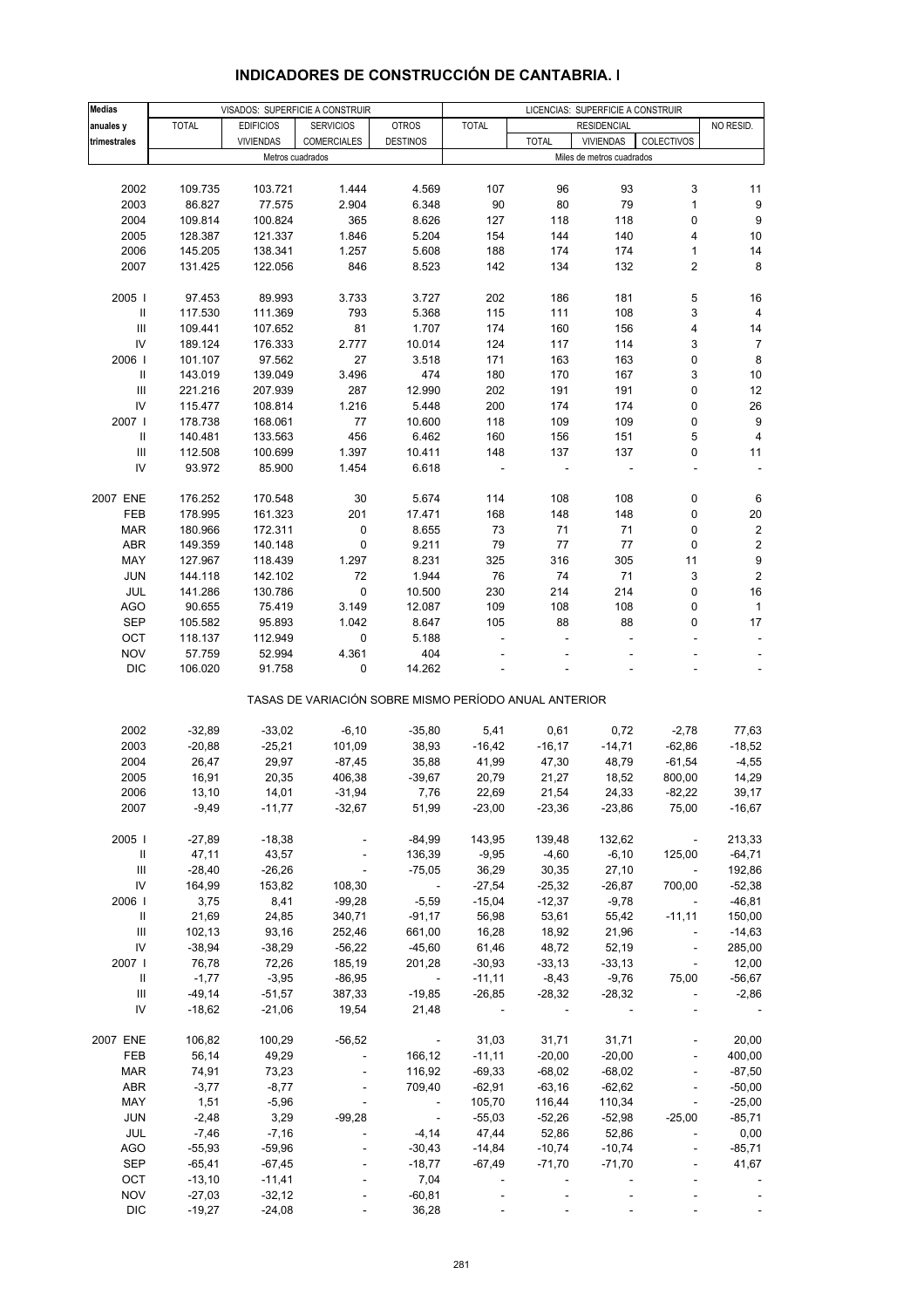| <b>Medias</b>                      |              |              |            | VIVIENDAS VISADAS COLEGIO ARQUITECTOS TÉCNICOS |                                                       |                 |                          | LICENCIAS MUNIC.: Nº DE VIVIENDAS |                |
|------------------------------------|--------------|--------------|------------|------------------------------------------------|-------------------------------------------------------|-----------------|--------------------------|-----------------------------------|----------------|
| anuales y                          | <b>TOTAL</b> |              | OBRA NUEVA |                                                | Α                                                     | Α               | <b>OBRA</b>              | REHABI-                           | DEMO-          |
| trimestrales                       |              | <b>TOTAL</b> | EDIF.VIV.  | OTROS EDIF.                                    | AMPLIAR                                               | <b>REFORMAR</b> | <b>NUEVA</b>             | LITACIÓN                          | <b>LICIÓN</b>  |
|                                    |              |              |            |                                                | Unidades                                              |                 |                          |                                   |                |
|                                    |              |              |            |                                                |                                                       |                 |                          |                                   |                |
| 2002                               | 742          | 698          | 697        | 1                                              | 2                                                     | 42              | 635                      | 26                                | 12             |
|                                    |              |              |            |                                                | $\mathbf{1}$                                          |                 |                          |                                   | 12             |
| 2003                               | 562          | 512          | 512        | 0                                              |                                                       | 49              | 546                      | 28                                |                |
| 2004                               | 687          | 635          | 639        | 0                                              | 2                                                     | 50              | 827                      | 28                                | 13             |
| 2005                               | 867          | 815          | 814        | 0                                              | $\mathbf 2$                                           | 51              | 976                      | 45                                | 19             |
| 2006                               | 1.054        | 995          | 995        | 0                                              | 2                                                     | 57              | 1.316                    | 33                                | 18             |
| 2007                               | 905          | 840          | 840        | 0                                              | 2                                                     | 64              | 925                      | 25                                | 15             |
|                                    |              |              |            |                                                |                                                       |                 |                          |                                   |                |
| 2005                               | 651          | 609          | 609        | 0                                              | $\mathbf{1}$                                          | 41              | 940                      | 47                                | 15             |
| $\mathbf{I}$                       | 796          | 734          | 734        | 0                                              | 3                                                     | 59              | 1.008                    | 40                                | 24             |
| $\ensuremath{\mathsf{III}}\xspace$ | 813          | 756          | 755        | 0                                              | 1                                                     | 57              | 1.179                    | 40                                | 19             |
| IV                                 | 1.210        | 1.160        | 1.160      | 0                                              | $\mathbf 1$                                           | 48              | 776                      | 52                                | 20             |
| 2006                               | 708          | 659          | 659        | 0                                              | $\overline{\mathbf{c}}$                               | 47              | 1.216                    | 23                                | 18             |
| Ш                                  | 1.071        | 1.005        | 1.005      | 0                                              | $\mathbf{1}$                                          | 65              | 1.230                    | 33                                | 12             |
| III                                | 1.540        | 1.468        | 1.468      | 0                                              | $\mathbf 1$                                           | 72              | 1.503                    | 30                                | 15             |
| IV                                 | 895          | 847          | 847        | 0                                              | $\overline{\mathbf{c}}$                               | 46              | 1.314                    | 45                                | 27             |
|                                    |              |              |            |                                                |                                                       |                 |                          |                                   |                |
| 2007                               | 1.201        | 1.147        | 1.147      | 0                                              | $\overline{c}$                                        | 53              | 848                      | 26                                | $\overline{7}$ |
| $\, \parallel$                     | 1.048        | 969          | 969        | 0                                              | 3                                                     | 75              | 1.013                    | 27                                | 25             |
| III                                | 752          | 688          | 688        | 0                                              | 1                                                     | 64              | 913                      | 23                                | 13             |
| IV                                 | 620          | 555          | 555        | 0                                              | 2                                                     | 63              |                          |                                   |                |
|                                    |              |              |            |                                                |                                                       |                 |                          |                                   |                |
| 2007 ENE                           | 1.293        | 1.252        | 1.252      | 0                                              | 3                                                     | 38              | 870                      | 21                                | 8              |
| FEB                                | 1.147        | 1.082        | 1.082      | 0                                              | $\mathbf{1}$                                          | 64              | 1.186                    | 22                                | 7              |
| <b>MAR</b>                         | 1.164        | 1.106        | 1.106      | 0                                              | $\mathbf 1$                                           | 57              | 488                      | 36                                | 5              |
| ABR                                | 1.043        | 973          | 973        | 0                                              | 3                                                     | 67              | 571                      | 21                                | 29             |
| MAY                                | 966          | 870          | 870        | 0                                              | 5                                                     | 91              | 2.013                    | 56                                | 33             |
| <b>JUN</b>                         | 1.134        | 1.065        | 1.065      | 0                                              | 2                                                     | 67              | 454                      | 3                                 | 14             |
| JUL                                | 1.044        | 960          | 960        | 0                                              | $\mathbf{1}$                                          | 83              | 1.490                    | 11                                | 18             |
| <b>AGO</b>                         | 519          | 463          | 463        | 0                                              | 0                                                     | 56              | 666                      | 36                                | 9              |
|                                    |              |              |            |                                                |                                                       |                 |                          |                                   |                |
| <b>SEP</b>                         | 693          | 640          | 640        | 0                                              | $\mathbf{1}$                                          | 52              | 583                      | 22                                | 11             |
| OCT                                | 841          | 750          | 750        | 0                                              | 2                                                     | 89              |                          | ä,                                |                |
| <b>NOV</b>                         | 430          | 366          | 366        | 0                                              | 4                                                     | 60              |                          |                                   |                |
| <b>DIC</b>                         | 588          | 549          | 549        | 0                                              | 0                                                     | 39              |                          |                                   |                |
|                                    |              |              |            |                                                | TASAS DE VARIACIÓN SOBRE MISMO PERÍODO ANUAL ANTERIOR |                 |                          |                                   |                |
|                                    |              |              |            |                                                |                                                       |                 |                          |                                   |                |
| 2002                               | $-30,94$     | $-31,71$     | $-31,76$   | 40,00                                          | $-56,82$                                              | $-12,76$        | $-2,97$                  | 1,65                              | 1,44           |
| 2003                               | $-24,29$     | $-26,68$     | $-26,58$   | $-85,71$                                       | $-36,84$                                              | 15,81           | $-14,02$                 | 8,12                              | $-2,13$        |
| 2004                               | 22,34        | 24,11        | 24,90      |                                                | 75,00                                                 | 2,73            | 51,43                    | 0,90                              | 10,14          |
| 2005                               | 26,23        | 28,22        | 27,44      |                                                | $-9,52$                                               | 2,33            | 18,02                    | 59,52                             | 51,97          |
| 2006                               | 21,46        | 22,12        | 22,13      |                                                | $-5,26$                                               | 11,85           | 34,86                    | $-26,12$                          | $-6,06$        |
| 2007                               | $-14,09$     | $-15,58$     | $-15,58$   |                                                | 27,78                                                 | 10,74           | -29,76                   | $-12,31$                          | $-1,47$        |
|                                    |              |              |            |                                                |                                                       |                 |                          |                                   |                |
| 2005                               | $-9,88$      | $-10,36$     | $-10,36$   |                                                | 33,33                                                 | $-3,17$         | 79,05                    | 116,92                            | 50,00          |
| Ш                                  | 45,26        | 49,22        | 49,22      | $\Box$                                         | 28,57                                                 | 9,88            | 23,24                    | 51,90                             | 115,15         |
| Ш                                  | $-17,40$     | $-17,89$     | $-17,93$   |                                                | $-75,00$                                              | $-7,57$         | 38,54                    | 26,32                             | 86,67          |
| IV                                 | 144,87       | 157,78       | 149,28     |                                                | 33,33                                                 | 12,40           | $-30,28$                 | 59,79                             | 0,00           |
| 2006                               | 8,86         | 8,21         | 8,21       | $\Box$                                         | 75,00                                                 | 16,39           | 29,33                    | $-50,35$                          | 20,00          |
| Ш                                  | 34,55        | 36,94        | 36,94      |                                                | $-55,56$                                              | 9,55            | 22,06                    | $-17,50$                          | $-47,89$       |
| Ш                                  | 89,39        | 94,27        | 94,35      |                                                | 0,00                                                  | 25,73           | 27,48                    | $-24,17$                          | $-19,64$       |
| ${\sf IV}$                         | $-26,04$     | $-26,95$     | $-26,95$   | $\Box$                                         | 25,00                                                 | $-5,52$         | 69,37                    | $-12,26$                          | 37,29          |
| 2007                               | 69,60        | 74,09        | 74,09      |                                                | $-28,57$                                              | 11,97           | $-30,24$                 | 12,86                             | $-62,96$       |
|                                    |              |              |            |                                                |                                                       |                 |                          |                                   |                |
| Ш                                  | $-2,18$      | $-3,52$      | $-3,52$    |                                                | 150,00                                                | 15,38           | $-17,67$                 | $-19,19$                          | 105,41         |
| Ш                                  | $-51,18$     | $-53,16$     | $-53,16$   | $\blacksquare$                                 | 0,00                                                  | $-11,16$        | $-39,25$                 | $-24,18$                          | $-15,56$       |
| IV                                 | $-30,74$     | $-34,50$     | $-34,50$   |                                                | 20,00                                                 | 37,23           | $\overline{\phantom{a}}$ |                                   |                |
| 2007 ENE                           |              |              |            |                                                |                                                       |                 |                          |                                   |                |
|                                    | 103,94       | 114,75       | 114,75     |                                                | $\sim$ $\sim$                                         | $-25,49$        | 47,96                    | 16,67                             | $-11,11$       |
| FEB                                | 62,70        | 64,44        | 64,44      | $\overline{\phantom{a}}$                       | $-66,67$                                              | 45,45           | $-10,89$                 | 0,00                              | $-70,83$       |
| <b>MAR</b>                         | 48,09        | 50,48        | 50,48      | $\blacksquare$                                 | $-75,00$                                              | 21,28           | $-71,76$                 | 20,00                             | $-76,19$       |
| ABR                                | $-15,13$     | $-16,48$     | $-16,48$   | $\blacksquare$                                 | 200,00                                                | 6,35            | $-58,53$                 | $-50,00$                          | 163,64         |
| MAY                                | 0,73         | $-2,36$      | $-2,36$    |                                                | 150,00                                                | 37,88           | 59,38                    | 43,59                             | 153,85         |
| <b>JUN</b>                         | 10,63        | 11, 17       | 11,17      | $\Box$                                         | 100,00                                                | 1,52            | $-56,76$                 | $-83,33$                          | 7,69           |
| JUL                                | 7,08         | 5,38         | 5,38       | $\frac{1}{2}$                                  | $\sim 100$                                            | 29,69           | 40,30                    | $-71,05$                          | 200,00         |
| <b>AGO</b>                         | $-66, 12$    | $-68,48$     | $-68,48$   |                                                | $\sim$ $-$                                            | $-11,11$        | $-26,65$                 | 63,64                             | $-64,00$       |
| <b>SEP</b>                         | $-67,22$     | $-68,38$     | $-68,38$   |                                                | $-50,00$                                              | $-40,91$        | $-77,04$                 | $-29,03$                          | $-21,43$       |
| OCT                                | $-30,78$     | $-34,84$     | $-34,84$   |                                                | $-50,00$                                              | 48,33           | $\blacksquare$           |                                   |                |
| <b>NOV</b>                         | $-14,68$     | $-20,09$     | $-20,09$   |                                                | $\overline{\phantom{a}}$                              | 30,43           |                          |                                   |                |
| <b>DIC</b>                         | $-39,07$     | $-41,16$     | $-41,16$   |                                                |                                                       | 25,81           |                          |                                   |                |

## **INDICADORES DE CONSTRUCCIÓN DE CANTABRIA. II**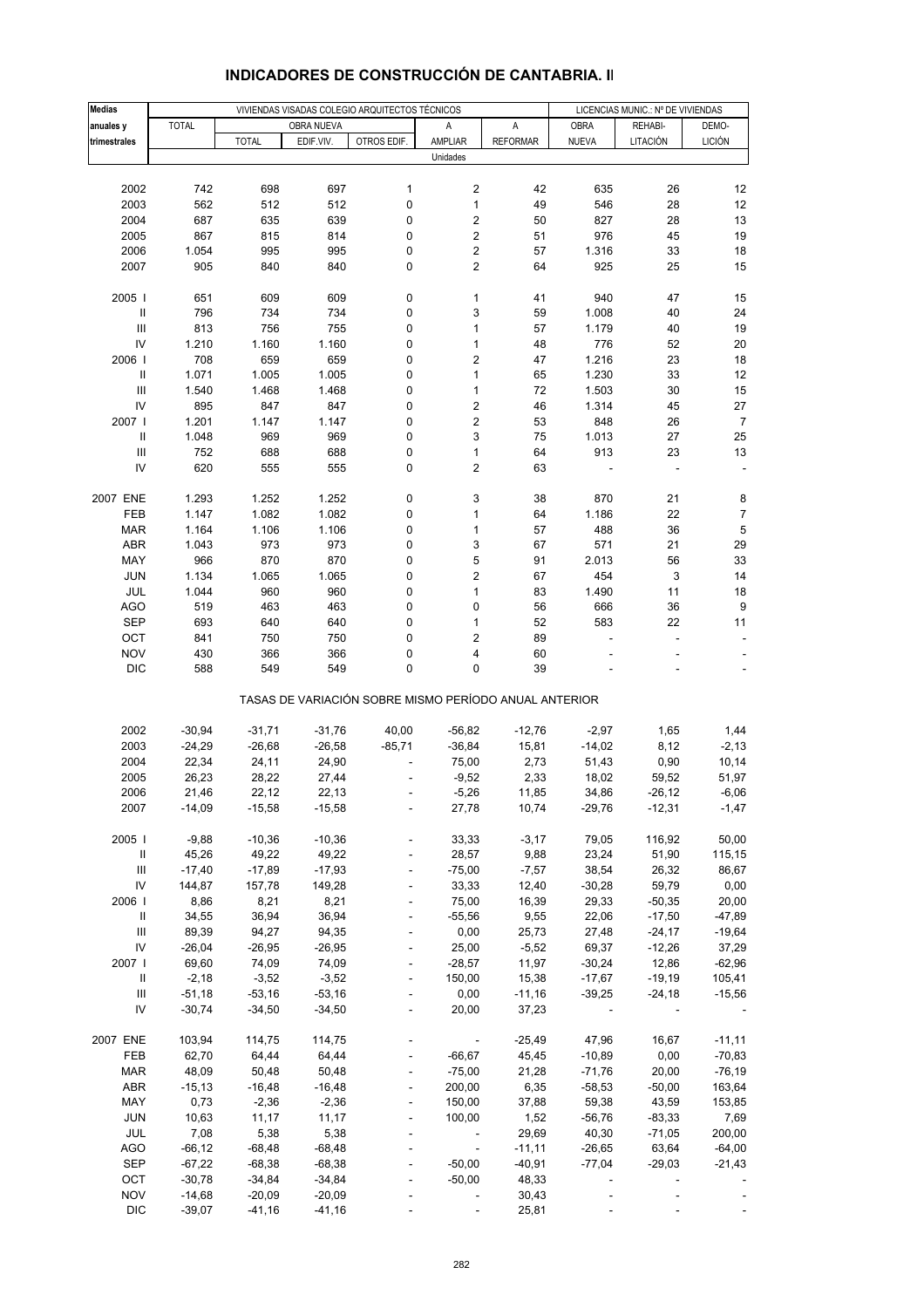| <b>Medias</b>                      |                          |                          |                          |                          |                         |                          |              | PROYECTOS VISADOS                                     |               | CERTIFICAC.  | LIQUIDACIÓN      |
|------------------------------------|--------------------------|--------------------------|--------------------------|--------------------------|-------------------------|--------------------------|--------------|-------------------------------------------------------|---------------|--------------|------------------|
| anuales y                          |                          | <b>INICIADAS</b>         | VIVIENDAS (2)            |                          | <b>TERMINADAS</b>       |                          |              | POR EL COLEGIO DE ARQUITECTOS                         |               | FIN DE OBRA  | <b>EJECUCIÓN</b> |
| trimestrales                       | <b>TOTAL</b>             | <b>PROTEGIDAS</b>        | <b>LIBRES</b>            | <b>TOTAL</b>             | PROTEGIDAS              | <b>LIBRES</b>            | <b>TOTAL</b> | <b>PROTEGIDOS</b>                                     | <b>LIBRES</b> | Nº VIVIENDAS | MAT. OBRA        |
|                                    |                          |                          |                          |                          | Unidades                |                          |              |                                                       |               | Unidades     | Miles $\epsilon$ |
|                                    |                          |                          |                          |                          |                         |                          |              |                                                       |               |              |                  |
| 2002                               | 733                      | 57                       | 676                      | 580                      | 37                      | 543                      | 749          | 38                                                    | 711           | 1.104        | 47.105           |
| 2003                               | 640                      | 46                       | 594                      | 703                      | 47                      | 655                      | 706          | 30                                                    | 676           | 986          | 50.936           |
| 2004                               | 793                      | 13                       | 780                      | 691                      | 51                      | 640                      | 919          | 41                                                    | 878           | 863          | 42.850           |
| 2005                               | 888                      | 67                       | 821                      | 687                      | 26                      | 661                      | 1.083        | 30                                                    | 1.053         | 774          | 46.169           |
| 2006                               | 991                      | 150                      | 841                      | 875                      | 136                     | 739                      | 1.251        | 48                                                    | 1.203         | 833          | 48.730           |
| 2007                               | 924                      | 112                      | 811                      | 639                      | 90                      | 549                      | 1.019        | 124                                                   | 896           | 888          | 52.065           |
|                                    |                          |                          |                          |                          |                         |                          |              |                                                       |               |              |                  |
| 2005 l                             | 896                      | 222                      | 675                      | 566                      | $\pmb{0}$               | 566                      | 1.136        | $\overline{\mathbf{c}}$                               | 1.134         | 588          | 36.149           |
| Ш                                  | 968                      | 3                        | 965                      | 703                      | 44                      | 659                      | 843          | 10                                                    | 832           | 926          | 51.972           |
| $\ensuremath{\mathsf{III}}\xspace$ | 738                      | 42                       | 696                      | 733                      | 42                      | 691                      | 1.159        | 49                                                    | 1.110         | 749          | 45.355           |
| IV                                 | 950                      | 0                        | 950                      | 744                      | 16                      | 728                      | 1.193        | 59                                                    | 1.134         | 835          | 51.202           |
| 2006                               | 1.133                    | 162                      | 971                      | 1.034                    | 358                     | 675                      | 989          | 24                                                    | 965           | 796          | 44.439           |
| $\ensuremath{\mathsf{II}}$         | 1.150                    | 342                      | 808                      | 778                      | 58                      | 720                      | 1.349        | 100                                                   | 1.249         | 974          | 54.964           |
| $\ensuremath{\mathsf{III}}\xspace$ | 630                      | 34                       | 596                      | 991                      | 63                      | 928                      | 1.839        | 60                                                    | 1.779         | 836          | 50.338           |
| IV                                 | 1.050                    | 62                       | 987                      | 697                      | 65                      | 632                      | 828          | 10                                                    | 818           | 726          | 45.179           |
| 2007                               | 849                      | 125                      | 724                      | 433                      | 85                      | 348                      | 1.517        | 195                                                   | 1.322         | 971          | 54.202           |
| Ш                                  | 1.046                    | 168                      | 878                      | 687                      | 31                      | 657                      | 851          | 129                                                   | 722           | 908          | 57.032           |
| $\ensuremath{\mathsf{III}}\xspace$ | 876                      | 44                       | 832                      | 797                      | 155                     | 642                      | 995          | 71                                                    | 924           | 865          | 50.409           |
| IV                                 |                          |                          |                          |                          |                         |                          | 715          | 100                                                   | 614           | 808          | 46.618           |
|                                    |                          |                          |                          |                          |                         |                          |              |                                                       |               |              |                  |
| 2007 ENE                           | 919                      | 0                        | 919                      | 654                      | 144                     | 510                      | 1.429        | 154                                                   | 1.275         | 869          | 53.031           |
| FEB                                | 725                      | 313                      | 412                      | 503                      | $\pmb{0}$               | 503                      | 1.510        | 126                                                   | 1.384         | 819          | 39.823           |
| <b>MAR</b>                         | 903                      | 63                       | 840                      | 142                      | 110                     | 32                       | 1.611        | 304                                                   | 1.307         | 1.226        | 69.751           |
| ABR                                | 1.077                    | $\pmb{0}$                | 1.077                    | 413                      | 0                       | 413                      | 512          | 42                                                    | 470           | 945          | 50.456           |
| MAY                                | 898                      | 237                      | 661                      | 937                      | 59                      | 878                      | 1.118        | 119                                                   | 999           | 1.077        | 75.986           |
| <b>JUN</b>                         | 1.163                    | 266                      | 897                      | 712                      | 33                      | 679                      | 924          | 226                                                   | 698           | 701          | 44.653           |
| JUL                                | 938                      | 62                       | 876                      | 960                      | 172                     | 788                      | 1.316        | 0                                                     | 1.316         | 941          | 55.589           |
| <b>AGO</b>                         | 731                      | $71$                     | 660                      | 461                      | 42                      | 419                      | 739          | 82                                                    | 657           | 587          | 36.242           |
| <b>SEP</b>                         | 959                      | 0                        | 959                      | 971                      | 252                     | 719                      | 929          | 131                                                   | 798           | 1.068        | 59.396           |
| OCT                                | $\overline{\phantom{a}}$ | ÷.                       | ÷,                       |                          | L.                      | $\overline{\phantom{a}}$ | 801          | 172                                                   | 629           | 611          | 43.338           |
| <b>NOV</b>                         |                          |                          |                          |                          |                         |                          | 824          | 101                                                   | 723           | 1.350        | 67.076           |
| $\mathsf{DIC}$                     |                          |                          |                          |                          |                         |                          | 519          | 28                                                    | 491           | 463          | 29.438           |
|                                    |                          |                          |                          |                          |                         |                          |              |                                                       |               |              |                  |
|                                    |                          |                          |                          |                          |                         |                          |              | TASAS DE VARIACIÓN SOBRE MISMO PERÍODO ANUAL ANTERIOR |               |              |                  |
|                                    |                          |                          |                          |                          |                         |                          |              |                                                       |               |              |                  |
| 2002                               | 7,16                     | $-51,62$                 | 19,43                    | $-28,45$                 | $-49,26$                | $-26,38$                 | $-6,53$      | $-47,76$                                              | $-2,41$       | 88,22        | 85,57            |
| 2003                               | $-12,68$                 | $-20,12$                 | $-12,05$                 | 21,05                    | 27,13                   | 20,63                    | $-5,62$      | $-20,44$                                              | $-4,83$       | $-10,66$     | 8,13             |
| 2004                               | 23,89                    | $-72,26$                 | 31,28                    | $-1,59$                  | 8,82                    | $-2,34$                  | 30, 15       | 36,46                                                 | 29,87         | $-12,50$     | $-15,87$         |
| 2005                               | 12,00                    | 426,97                   | 5,26                     | $-0,70$                  | $-50,24$                | 3,28                     | 17,74        | $-27,33$                                              | 19,85         | $-10,23$     | 7,75             |
| 2006                               | 11,54                    | 124,72                   | 2,34                     | 27,42                    | 432,25                  | 11,75                    | 15,58        | 61,56                                                 | 14,27         | 7,55         | 5,55             |
| 2007                               | $-4,87$                  | $-37,26$                 | 2,46                     | $-31,57$                 | $-43,53$                | $-29,10$                 | $-18,53$     | 156,03                                                | $-25,54$      | 6,62         | 6,84             |
|                                    |                          |                          |                          |                          |                         |                          |              |                                                       |               |              |                  |
| 2005                               | 41,15                    | $\overline{\phantom{a}}$ | 6,36                     | $-12,44$                 | $\sim 100$              | $-8,96$                  | 38,10        | $-83,87$                                              | 39,66         | $-8,64$      | 11,10            |
| $\parallel$                        | 32,38                    | $\sim$ $\sim$            | 32,01                    | $-5,43$                  | $-43,35$                | $-1,00$                  | $-3,44$      | 82,35                                                 | $-4,00$       | $-26,20$     | $-14,39$         |
| $\ensuremath{\mathsf{III}}\xspace$ | $-7,24$                  | 164,58                   | $-10,77$                 | $-2,44$                  | $-59,22$                | 6,58                     | 1,40         | $-16,48$                                              | 2,37          | $-15,56$     | 2,64             |
| IV                                 | $-5,91$                  | $-99,02$                 | $-2,67$                  | 19,16                    | $\sim$                  | 16,60                    | 42,04        | $-34,81$                                              | 51,27         | 25,45        | 50,74            |
| 2006                               | 26,37                    | $-27,07$                 | 43,92                    | 82,73                    | $\sim 100$              | 19,39                    | $-12,89$     | $\sim 100$ km s $^{-1}$                               | $-14,87$      | 35,35        | 22,93            |
| Ш                                  | 18,88                    | $\sim$ $\sim$            | $-16,27$                 | 10,62                    | 31,06                   | 9,26                     | 60,05        | 864,52                                                | 50,06         | 5,22         | 5,76             |
| Ш                                  | $-14,67$                 | $-20,47$                 | $-14,32$                 | 35,14                    | 50,79                   | 34,19                    | 58,64        | 21,77                                                 | 60,27         | 11,57        | 10,99            |
| IV                                 | 10,45                    | $\sim 100$               | 3,93                     | $-6,36$                  | 300,00                  | $-13,23$                 | $-30,58$     | $-82,95$                                              | $-27,87$      | $-13,06$     | $-11,76$         |
| 2007                               | $-25,04$                 | $-22,47$                 | $-25,47$                 | $-58,11$                 | $-76,37$                | $-48,42$                 | 53,30        | 711,11                                                | 36,95         | 21,98        | 21,97            |
| Ш                                  | $-9,07$                  | $-51,02$                 | 8,70                     | $-11,62$                 | $-46,82$                | $-8,80$                  | $-36,88$     | 29,43                                                 | $-42,17$      | $-6,81$      | 3,76             |
| Ш                                  | 39,05                    | 31,68                    | 39,46                    | $-19,54$                 | 145,26                  | $-30,79$                 | $-45,90$     | 18,99                                                 | $-48,08$      | 3,55         | 0,14             |
| IV                                 | $\sim$ $-$               | $\blacksquare$           | $\sim 100$               | $\overline{\phantom{a}}$ | $\blacksquare$          | $\sim$ $-$               | $-13,69$     | 903,33                                                | $-24,90$      | 11,35        | 3,18             |
|                                    |                          |                          |                          |                          |                         |                          |              |                                                       |               |              |                  |
| 2007 ENE                           | 5,15                     | $\sim 10^{11}$ m $^{-1}$ | 5,15                     | 11,79                    | $\blacksquare$          | $-12,82$                 | 13,68        | $\overline{\phantom{a}}$                              | 1,43          | $-9,20$      | 3,68             |
| FEB                                | $-45,57$                 | 154,47                   | $-65,92$                 | $-23,67$                 | $\blacksquare$          | $-8,71$                  | 156,37       | $\sim$                                                | 134,97        | 2,50         | $-8,76$          |
| <b>MAR</b>                         | $-24,24$                 | $-82,60$                 | 1,20                     | $-92,35$                 | $-88,62$                | $-96,40$                 | 43,58        | 322,22                                                | 24,48         | 93,68        | 81,07            |
| ABR                                | $-36,54$                 | $\sim 100$ km s $^{-1}$  | $-0,74$                  | $-17,07$                 | $\sim 100$              | $-17,07$                 | $-34,69$     | $\sim$                                                | $-40,05$      | $-3,96$      | 0,28             |
| MAY                                | 7,80                     | $-35,95$                 | 42,76                    | 56,17                    | 28,26                   | 58,48                    | $-26,25$     | 153,19                                                | $-31,99$      | 48,96        | 61,99            |
| JUN                                | 26,28                    | 491,11                   | 2,40                     | $-42,35$                 | $-74,02$                | $-38,72$                 | $-47,08$     | $-10,32$                                              | $-53,28$      | $-42,30$     | $-34,01$         |
| JUL                                | 56,59                    | $-38,61$                 | 75,90                    | $-26,32$                 | 45,76                   | $-33,50$                 | 32,53        | $\sim 100$ km s $^{-1}$                               | 37,23         | 28,03        | 14,61            |
| AGO                                | 55,86                    | $\overline{\phantom{a}}$ | 40,72                    | $-62,70$                 | $\sim 100$ km s $^{-1}$ | $-66, 10$                | $-48,64$     | 17,14                                                 | $-52,01$      | $-15,42$     | $-3,40$          |
| <b>SEP</b>                         | 16,67                    | $\overline{\phantom{a}}$ | 16,67                    | 123,73                   | 250,00                  | 98,62                    | $-69,88$     | 74,67                                                 | $-73,48$      | $-0,93$      | $-8,62$          |
| OCT                                | $\blacksquare$           | $\overline{\phantom{a}}$ | $\blacksquare$           |                          |                         | $\overline{\phantom{a}}$ | $-4,19$      | $\sim 100$ km s $^{-1}$                               | $-24,76$      | $-47,91$     | $-36,40$         |
| <b>NOV</b>                         |                          |                          | $\overline{\phantom{a}}$ |                          |                         | $\overline{\phantom{a}}$ | $-5,07$      | 531,25                                                | $-15,14$      | 85,95        | 60,42            |
| $\mathsf{DIC}$                     |                          |                          |                          |                          |                         |                          | $-33,46$     | 100,00                                                | $-35,90$      | 66,55        | 15,07            |

## **INDICADORES DE CONSTRUCCIÓN DE CANTABRIA. III**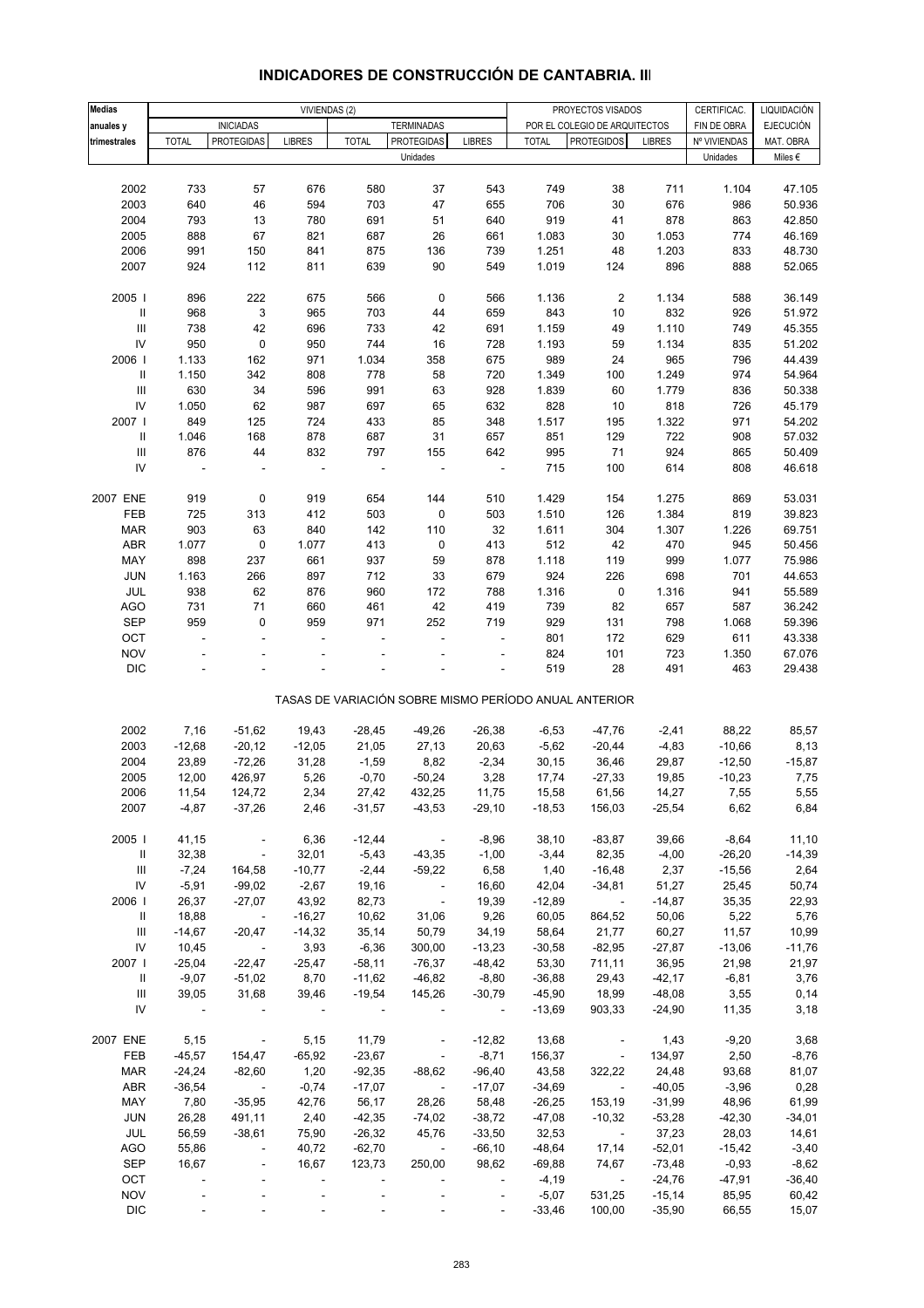| <b>Medias</b>                      |              | LICITACIÓN OFICIAL (SEOPAN) |                   |                                                       | LICITACIÓN OFICIAL (FOMENTO) |              | CONSUMO     |
|------------------------------------|--------------|-----------------------------|-------------------|-------------------------------------------------------|------------------------------|--------------|-------------|
| anuales y                          | <b>TOTAL</b> | <b>EDIFICACIÓN</b>          | <b>OBRA CIVIL</b> | <b>TOTAL</b>                                          | <b>EDIFICACIÓN</b>           | INGENIERÍA   | E.ELECTRICA |
| trimestrales                       |              |                             |                   |                                                       |                              | <b>CIVIL</b> | CONSTRUC.   |
|                                    |              |                             |                   | Miles $\epsilon$                                      |                              |              | Gwh         |
|                                    |              |                             |                   |                                                       |                              |              |             |
| 2003                               | 22.220,3     | 5.472,2                     | 16.748,1          | 22.367                                                | 4.431                        | 17.936       | 3,674       |
| 2004                               | 31.887,3     | 9.415,5                     | 22.471,7          | 29.935                                                | 7.378                        | 22.557       | 4,297       |
| 2005                               | 28.944,6     | 6.729,8                     | 22.214,8          | 27.055                                                | 4.806                        | 22.248       | 4,693       |
| 2006                               | 103.066,9    | 28.569,0                    | 74.497,9          | 60.860                                                | 16.099                       | 44.761       | 5,800       |
| 2007                               | 28.732,0     | 7.680,8                     | 21.051,3          | 28.081                                                | 5.620                        | 22.462       | 7,466       |
| 2008                               | 23.692,0     | 3.750,0                     | 19.942,0          |                                                       |                              |              |             |
|                                    |              |                             |                   |                                                       |                              |              |             |
| 2005 II                            | 13.881,7     | 4.408,0                     | 9.473,7           | 13.135                                                | 4.886                        | 8.249        | 5,194       |
| III                                | 45.408,0     | 10.030,3                    | 35.377,7          | 42.553                                                | 4.569                        | 37.984       | 3,679       |
| IV                                 | 29.624,0     | 9.783,7                     | 19.840,3          | 27.467                                                | 7.423                        | 20.044       | 3,945       |
| 2006                               | 54.820,0     | 22.423,7                    | 32.396,3          | 47.327                                                | 16.121                       | 31.205       | 7,699       |
| Ш                                  | 71.619,3     | 20.900,3                    | 50.719,0          | 54.573                                                | 16.783                       | 37.790       | 5,665       |
| $\ensuremath{\mathsf{III}}\xspace$ | 87.932,3     | 22.298,0                    | 65.634,3          | 103.980                                               | 23.414                       | 80.566       | 4,654       |
| IV                                 | 197.896,0    | 48.654,0                    | 149.242,0         | 37.558                                                | 8.076                        | 29.482       | 5,180       |
| 2007                               | 28.970,7     | 14.032,3                    | 14.938,3          | 26.401                                                | 10.171                       | 16.230       | 7,840       |
| Ш                                  | 25.219,7     | 4.319,3                     | 20.900,3          | 36.213                                                | 1.521                        | 34.693       | 8,327       |
| III                                | 38.485,3     | 5.704,7                     | 32.780,7          | 16.462                                                | 3.172                        | 13.291       | 5,906       |
| IV                                 | 22.252,3     | 6.666,7                     | 15.585,7          | 35.833                                                | 8.616                        | 27.218       | 7,789       |
| 2008                               | 23.692,0     | 3.750,0                     | 19.942,0          |                                                       |                              |              |             |
|                                    |              |                             |                   |                                                       |                              |              |             |
| 2007 FEB                           | 16.339,0     | 7.934,0                     | 8.405,0           | 22.903                                                | 19.088                       | 3.815        |             |
| <b>MAR</b>                         | 23.210,0     | 18.947,0                    | 4.263,0           | 29.729                                                | 4.783                        | 24.946       |             |
| ABR                                | 28.958,0     | 2.499,0                     | 26.459,0          | 21.615                                                | 1.583                        | 20.032       |             |
| MAY                                | 28.173,0     | 7.602,0                     | 20.571,0          | 18.152                                                | 1.203                        | 16.950       |             |
| <b>JUN</b>                         | 18.528,0     | 2.857,0                     | 15.671,0          | 68.873                                                | 1.777                        | 67.096       |             |
| JUL                                | 80.132,0     | 9.202,0                     | 70.930,0          | 22.621                                                | 5.427                        | 17.194       | ÷,          |
|                                    |              |                             |                   |                                                       |                              |              |             |
| <b>AGO</b>                         | 22.814,0     | 5.913,0                     | 16.901,0          | 10.694                                                | 1.999                        | 8.695        |             |
| <b>SEP</b>                         | 12.510,0     | 1.999,0                     | 10.511,0          | 16.072                                                | 2.089                        | 13.983       |             |
| OCT                                | 16.993,0     | 1.934,0                     | 15.059,0          | 46.326                                                | 10.532                       | 35.795       |             |
| <b>NOV</b>                         | 25.218,0     | 10.726,0                    | 14.492,0          | 25.340                                                | 6.699                        | 18.641       |             |
| <b>DIC</b>                         | 24.546,0     | 7.340,0                     | 17.206,0          |                                                       |                              |              |             |
| 2008 ENE                           | 23.692,0     | 3.750,0                     | 19.942,0          |                                                       |                              |              |             |
|                                    |              |                             |                   | TASAS DE VARIACIÓN SOBRE MISMO PERÍODO ANUAL ANTERIOR |                              |              |             |
| 2003                               | $-50,06$     | 0,07                        | $-57,08$          | $-48,55$                                              | 0,86                         | $-54,10$     | 2,82        |
|                                    |              | 72,06                       |                   |                                                       |                              |              |             |
| 2004                               | 43,51        |                             | 34,18             | 33,83                                                 | 66,51                        | 25,76        | 16,96       |
| 2005                               | $-9,23$      | $-28,53$                    | $-1,14$           | $-9,62$                                               | $-34,85$                     | $-1,37$      | 9,20        |
| 2006                               | 256,08       | 324,52                      | 235,35            | 124,95                                                | 234,95                       | 101,19       | 23,59       |
| 2007                               | $-72,12$     | $-73,12$                    | $-71,74$          | $-55,84$                                              | $-65,83$                     | $-52,36$     | 28,73       |
| 2008                               | $-49,98$     | $-75,35$                    | $-37,97$          |                                                       |                              |              |             |
| 2005 II                            | $-77,48$     | $-80,32$                    | $-75,85$          | $-76,25$                                              | $-69,98$                     | $-78,86$     | 14,25       |
| Ш                                  | 151,35       | 35,09                       | 232,49            | 127,31                                                | $-48,58$                     | 286,25       | 8,40        |
| IV                                 | 148,51       | 201,92                      | 128,57            | 125,97                                                | 309,45                       | 93,80        | 1,10        |
| 2006                               |              |                             |                   | 88,83                                                 |                              |              |             |
|                                    | 104,06       | 731,43                      | 34,05             |                                                       | 587,07                       | 37,37        | 29,35       |
| Ш                                  | 415,93       | 374,15                      | 435,37            | 315,48                                                | 243,47                       | 358,12       | 9,07        |
| $\ensuremath{\mathsf{III}}\xspace$ | 93,65        | 122,31                      | 85,52             | 144,35                                                | 412,46                       | 112,11       | 26,50       |
| IV                                 | 568,03       | 397,30                      | 652,22            | 36,74                                                 | 8,79                         | 47,09        | 31,31       |
| 2007 I                             | $-47,15$     | $-37,42$                    | $-53,89$          | $-44,22$                                              | $-36,91$                     | -47,99       | 1,83        |
| Ш                                  | $-64,79$     | $-79,33$                    | $-58,79$          | $-33,64$                                              | $-90,94$                     | $-8,20$      | 46,99       |
| $\ensuremath{\mathsf{III}}\xspace$ | $-56,23$     | $-74,42$                    | $-50,06$          | $-84,17$                                              | $-86,45$                     | $-83,50$     | 26,90       |
| IV                                 | $-88,76$     | $-86,30$                    | $-89,56$          | $-12,49$                                              | 44,14                        | $-22,17$     | 50,37       |
| 2008                               | -49,98       | $-75,35$                    | -37,97            |                                                       |                              |              |             |
| 2007 FEB                           | 57,59        | 835,61                      | $-11,71$          | 132,90                                                |                              | $-58,20$     |             |
|                                    |              |                             |                   |                                                       |                              |              |             |
| MAR                                | $-69,93$     | $-65,21$                    | $-81,24$          | $-56,40$                                              | $-89,87$                     | 18,94        |             |
| ABR                                | $-31,42$     | $-63,61$                    | $-25,16$          | $-57,00$                                              | $-87,61$                     | $-46,56$     |             |
| MAY                                | $-69,68$     | $-78,66$                    | $-64,09$          | $-72,03$                                              | $-95,45$                     | $-55,91$     |             |
| <b>JUN</b>                         | $-76,76$     | $-85,86$                    | $-73,67$          | 41,80                                                 | $-84,02$                     | 79,18        |             |
| JUL                                | 183,11       | $-18,47$                    | 316,82            | $-55,82$                                              | 7,81                         | $-62,76$     |             |
| <b>AGO</b>                         | $-62,52$     | $-72,48$                    | $-57,09$          | $-85,07$                                              | $-88,97$                     | $-83,74$     |             |
| SEP                                | $-92,84$     | $-94,14$                    | -92,52            | $-91,50$                                              | $-95,56$                     | $-90,16$     |             |
| OCT                                | $-71,93$     | -86,87                      | -67,12            | $-20,74$                                              | 33,79                        | $-29,22$     |             |
| <b>NOV</b>                         | $-37,84$     | $-13,39$                    | $-48,58$          | 8,06                                                  | 64,11                        | $-3,75$      |             |

### **INDICADORES DE CONSTRUCCIÓN DE CANTABRIA. IV**

DIC -95,02 -93,82 -95,40 - - - - - - -2008 ENE -49,98 -75,35 -37,97 ----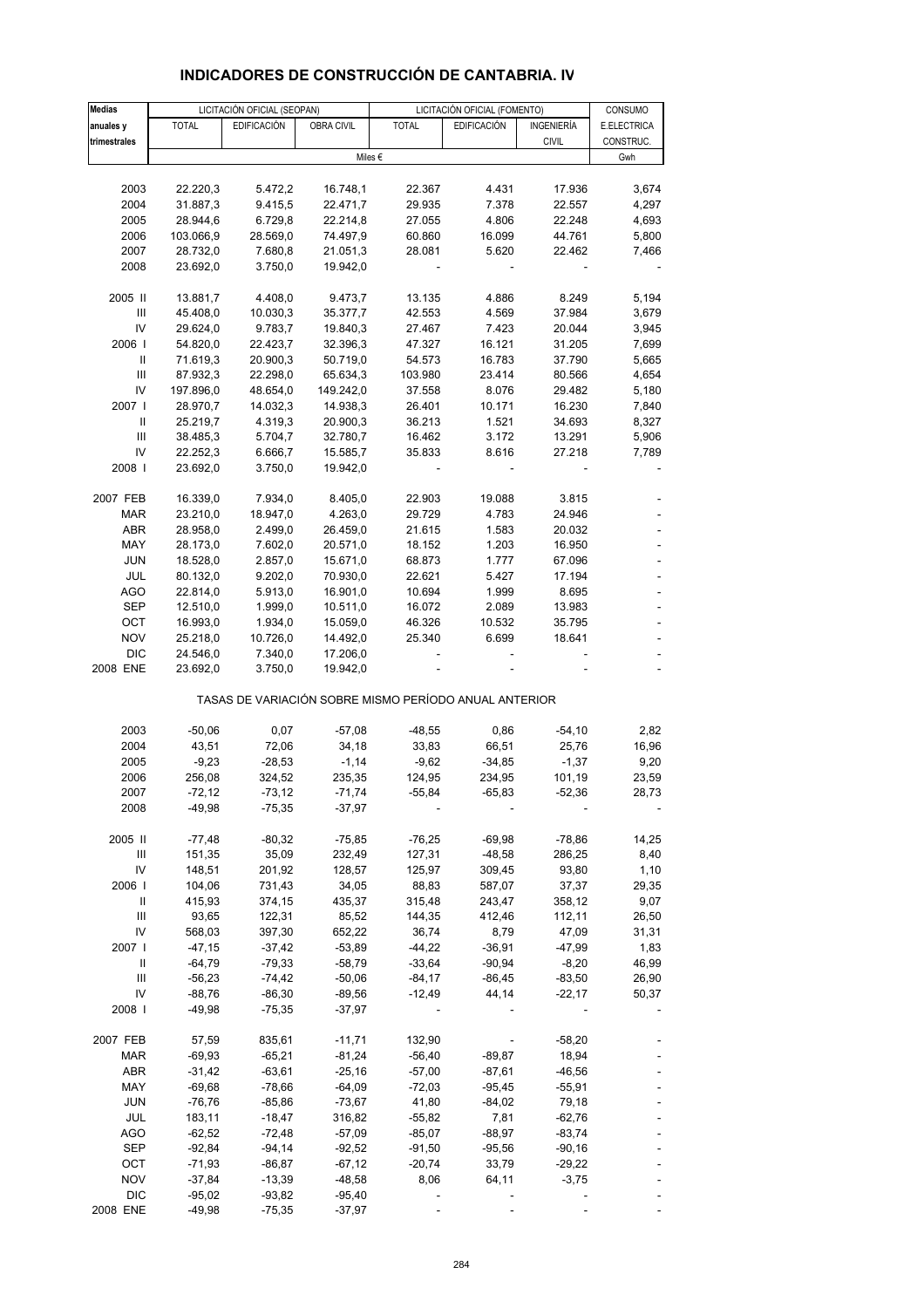| <b>Medias</b>                      |              |                    |                                                       | ESTABLECIMIENTOS HOTELEROS |                          |                    |                  |
|------------------------------------|--------------|--------------------|-------------------------------------------------------|----------------------------|--------------------------|--------------------|------------------|
| anuales y                          |              | NÚMERO DE VIAJEROS |                                                       |                            | NÚMERO DE PERNOCTACIONES |                    | <b>GRADO DE</b>  |
| trimestrales                       | <b>TOTAL</b> | <b>ESPAÑOLES</b>   | <b>EXTRANJEROS</b>                                    | <b>TOTAL</b>               | <b>ESPAÑOLES</b>         | <b>EXTRANJEROS</b> | <b>OCUPACIÓN</b> |
|                                    |              |                    | Unidades                                              |                            |                          |                    | %                |
|                                    |              |                    |                                                       |                            |                          |                    |                  |
| 2003                               | 84.102       | 72.787             | 11.322                                                | 186.967                    | 164.359                  | 22.655             | 36,78            |
| 2004                               | 84.583       | 71.637             | 12.969                                                | 193.693                    | 166.471                  | 27.244             | 36,22            |
| 2005                               | 94.241       | 79.221             | 15.023                                                | 219.051                    |                          | 31.022             | 39,07            |
|                                    |              |                    |                                                       |                            | 188.026                  |                    |                  |
| 2006                               | 98.375       | 84.109             | 14.267                                                | 233.401                    | 203.075                  | 30.326             | 41,57            |
| 2007                               | 94.734       | 79.224             | 15.510                                                | 225.477                    | 193.282                  | 32.195             | 40,20            |
| 2008                               | 36.535       | 32.308             | 4.227                                                 | 68.930                     | 59.514                   | 9.416              | 20,60            |
|                                    |              |                    |                                                       |                            |                          |                    |                  |
| 2005 II                            | 95.217       | 76.928             | 18.298                                                | 201.854                    | 161.715                  | 40.135             | 37,25            |
| $\ensuremath{\mathsf{III}}\xspace$ | 161.106      | 136.019            | 25.087                                                | 429.490                    | 378.552                  | 50.930             | 61,41            |
| IV                                 | 69.248       | 58.537             | 10.711                                                | 145.859                    | 124.426                  | 21.435             | 32,03            |
| 2006                               | 50.639       | 45.118             | 5.521                                                 | 99.296                     | 88.512                   | 10.784             | 25,56            |
| Ш                                  | 107.537      | 90.243             | 17.294                                                | 230.632                    | 195.003                  | 35.628             | 41,53            |
| $\ensuremath{\mathsf{III}}\xspace$ | 162.601      | 138.618            | 23.983                                                | 440.616                    | 389.103                  | 51.513             | 63,27            |
| IV                                 | 72.725       | 62.456             | 10.270                                                | 163.061                    | 139.682                  | 23.379             | 35,90            |
| 2007 l                             | 53.323       | 47.143             | 6.180                                                 | 104.804                    | 93.147                   | 11.657             | 26,96            |
| Ш                                  | 105.622      | 86.498             | 19.124                                                | 231.143                    | 192.532                  | 38.611             | 41,53            |
| $\ensuremath{\mathsf{III}}\xspace$ | 150.739      | 124.518            | 26.220                                                | 410.428                    | 354.072                  | 56.356             | 58,21            |
| IV                                 | 69.252       | 58.736             | 10.515                                                | 155.531                    | 133.376                  | 22.155             | 34,11            |
| 2008                               | 36.535       | 32.308             | 4.227                                                 | 68.930                     | 59.514                   | 9.416              | 20,60            |
|                                    |              |                    |                                                       |                            |                          |                    |                  |
| 2007 FEB                           | 47.776       | 42.449             | 5.327                                                 | 93.045                     | 82.210                   | 10.835             | 26,43            |
| <b>MAR</b>                         | 75.512       | 66.271             | 9.241                                                 | 152.908                    | 136.293                  | 16.615             | 33,31            |
| <b>ABR</b>                         | 110.276      | 94.177             | 16.099                                                | 242.765                    | 210.400                  | 32.365             | 45,15            |
| MAY                                | 91.430       | 73.206             | 18.224                                                | 194.712                    | 161.025                  | 33.687             | 35,24            |
| <b>JUN</b>                         | 115.159      | 92.111             | 23.048                                                | 255.953                    | 206.171                  | 49.782             | 44,21            |
| JUL                                | 151.556      | 124.579            | 26.977                                                | 394.908                    | 336.188                  | 58.720             | 55,27            |
|                                    |              |                    |                                                       |                            |                          |                    |                  |
| <b>AGO</b>                         | 174.604      | 148.669            | 25.935                                                | 523.608                    | 467.868                  | 55.740             | 70,25            |
| <b>SEP</b>                         | 126.056      | 100.307            | 25.749                                                | 312.768                    | 258.160                  | 54.608             | 49,10            |
| OCT                                | 96.587       | 77.750             | 18.837                                                | 223.389                    | 181.535                  | 41.854             | 42,81            |
| <b>NOV</b>                         | 65.335       | 57.064             | 8.271                                                 | 149.563                    | 132.798                  | 16.765             | 34,93            |
| <b>DIC</b>                         | 45.833       | 41.395             | 4.438                                                 | 93.640                     | 85.795                   | 7.845              | 24,58            |
| 2008 ENE                           | 36.535       | 32.308             | 4.227                                                 | 68.930                     | 59.514                   | 9.416              | 20,60            |
|                                    |              |                    | TASAS DE VARIACIÓN SOBRE MISMO PERÍODO ANUAL ANTERIOR |                            |                          |                    |                  |
|                                    |              |                    |                                                       |                            |                          |                    |                  |
| 2003                               | 0,80         | 4,01               | $-16,01$                                              | $-0,77$                    | 1,49                     | $-14,47$           | $-4,80$          |
| 2004                               | 0,57         | $-1,58$            | 14,55                                                 | 3,60                       | 1,28                     | 20,26              | $-1,52$          |
| 2005                               | 11,42        | 10,59              | 15,84                                                 | 13,09                      | 12,95                    | 13,87              | 7,86             |
| 2006                               | 4,39         | 6,17               | $-5,04$                                               | 6,55                       | 8,00                     | $-2,24$            | 6,40             |
| 2007                               | $-3,70$      | $-5,81$            | 8,71                                                  | $-3,40$                    | $-4,82$                  | 6,16               | $-3,28$          |
| 2008                               | $-0,40$      | $-1,22$            | 6,42                                                  | 0,69                       | $-2,34$                  | 25,18              | $-2,60$          |
| 2005 II                            | 15,62        | 14,89              | 18,96                                                 | 14,15                      | 12,02                    | 23,67              | 6,93             |
| Ш                                  | 10,61        | 10,92              | 8,92                                                  | 13,92                      | 15,00                    | 6,55               | 9,91             |
| IV                                 | 3,91         | 2,55               | 11,79                                                 | 7,89                       | 7,44                     | 10,41              | 4,88             |
| 2006                               | $-1,47$      | $-0,62$            | $-7,94$                                               | 0,30                       | 1,26                     | $-6,94$            | $-0,07$          |
| Ш                                  | 12,94        | 17,31              | $-5,49$                                               | 14,26                      | 20,58                    | $-11,23$           | 11,50            |
| $\ensuremath{\mathsf{III}}\xspace$ | 0,93         | 1,91               | $-4,40$                                               | 2,59                       | 2,79                     | 1,14               | 3,03             |
| IV                                 | 5,02         | 6,69               | $-4, 12$                                              | 11,79                      | 12,26                    | 9,07               | 12,07            |
| 2007                               | 5,30         |                    |                                                       | 5,55                       |                          |                    |                  |
|                                    |              | 4,49               | 11,94                                                 |                            | 5,24                     | 8,10               | 5,50             |
| Ш                                  | $-1,78$      | $-4, 15$           | 10,58                                                 | 0,22                       | $-1,27$                  | 8,37               | 0,00             |
| Ш                                  | $-7,30$      | $-10,17$           | 9,33                                                  | $-6,85$                    | $-9,00$                  | 9,40               | $-8,00$          |
| IV                                 | $-4,78$      | $-5,96$            | 2,39                                                  | $-4,62$                    | $-4,51$                  | $-5,24$            | $-5,00$          |
| 2008                               | $-0,40$      | $-1,22$            | 6,42                                                  | 0,69                       | $-2,34$                  | 25,18              | $-2,60$          |
| 2007 FEB                           | 3,46         | 1,69               | 20,09                                                 | 2,52                       | 0,09                     | 25,68              | 0,88             |
| <b>MAR</b>                         | 11,21        | 11,66              | 8,08                                                  | 8,01                       | 9,44                     | $-2,42$            | 7,90             |
| ABR                                | 6,16         | 3,33               | 26,41                                                 | 9,42                       | 5,90                     | 39,55              | 6,99             |
| MAY                                | $-8,51$      | $-10,87$           | 2,37                                                  | $-4,92$                    | $-3,96$                  | $-9,26$            | $-5,57$          |
| <b>JUN</b>                         | $-3,06$      | $-5,48$            | 7,99                                                  | $-3,50$                    | $-5,72$                  | 6,90               | $-1,93$          |
| JUL                                | $-6,00$      | $-9,77$            | 16,49                                                 | $-7,75$                    | $-10,79$                 | 14,59              | $-7,85$          |
| <b>AGO</b>                         | $-9,13$      | $-10,77$           | 1,55                                                  | $-7,89$                    | $-9,45$                  | 7,70               | $-8,99$          |
| SEP                                | $-6,23$      | $-9,78$            | 10,74                                                 | $-3,86$                    | $-5,70$                  | 5,96               | $-6,72$          |
| OCT                                | $-2,13$      | $-3,16$            | 2,34                                                  | $-5,07$                    | $-4,99$                  | $-5,39$            | $-7,70$          |
| <b>NOV</b>                         | $-0,19$      | $-1,83$            | 12,76                                                 | 9,25                       | 9,15                     | 10,06              | 11,03            |
| <b>DIC</b>                         | $-15,16$     | $-15,44$           | $-12,41$                                              | $-19,94$                   | $-19,29$                 | $-26,46$           | $-17,68$         |
| 2008 ENE                           | $-0,40$      | $-1,22$            | 6,42                                                  | 0,69                       | $-2,34$                  | 25,18              | $-2,60$          |
|                                    |              |                    |                                                       |                            |                          |                    |                  |

#### **INDICADORES DE SERVICIOS DE CANTABRIA. I**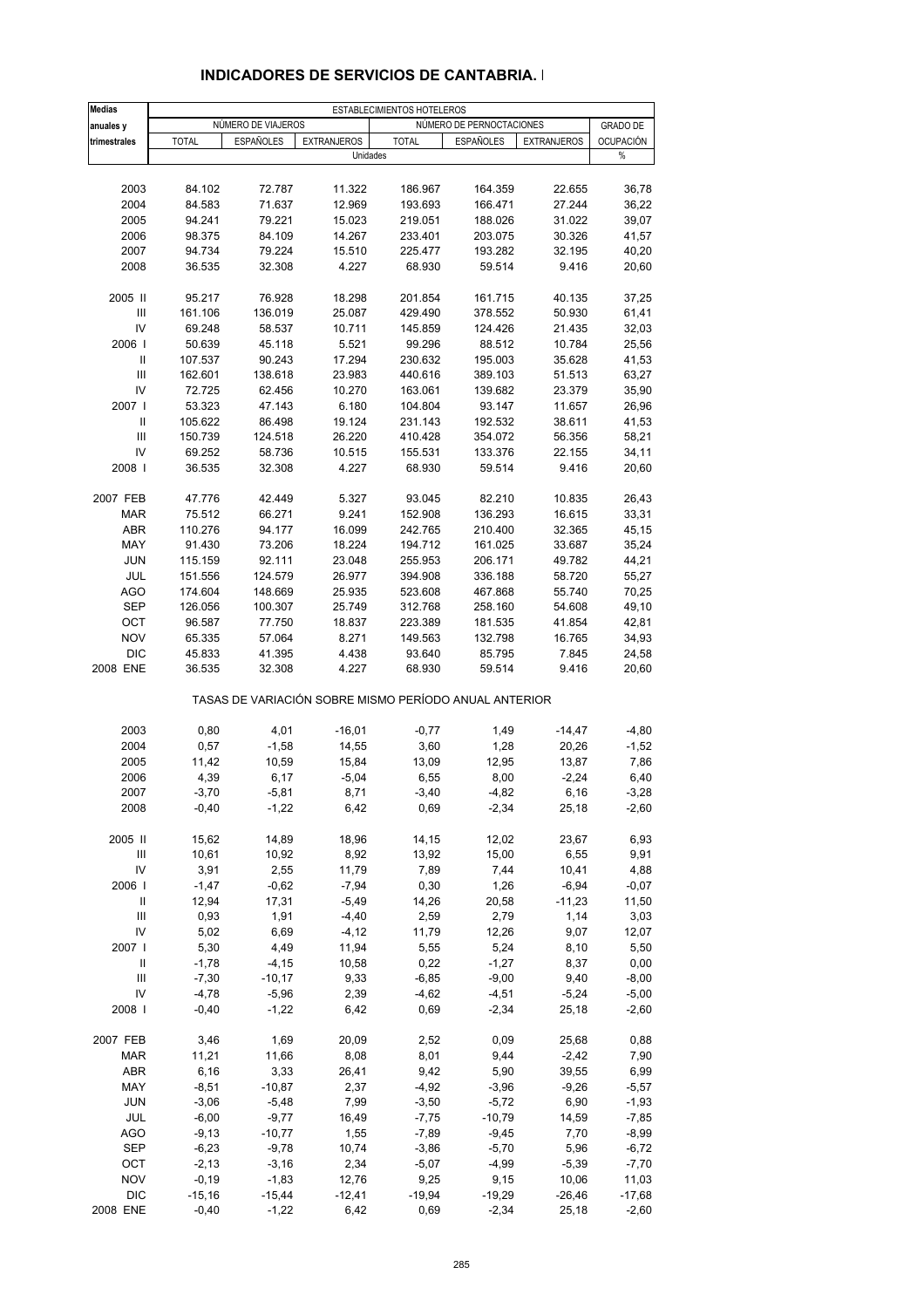| <b>Medias</b> |              |                    |                    | ACAMPAMENTOS TURÍSTICOS (5)                           |                          |                    |                  |
|---------------|--------------|--------------------|--------------------|-------------------------------------------------------|--------------------------|--------------------|------------------|
| anuales y     |              | NUMERO DE VIAJEROS |                    |                                                       | NÚMERO DE PERNOCTACIONES |                    | <b>GRADO DE</b>  |
| trimestrales  | <b>TOTAL</b> | <b>ESPAÑOLES</b>   | <b>EXTRANJEROS</b> | <b>TOTAL</b>                                          | <b>ESPAÑOLES</b>         | <b>EXTRANJEROS</b> | <b>OCUPACIÓN</b> |
|               |              |                    |                    | Unidades                                              |                          |                    | %                |
|               |              |                    |                    |                                                       |                          |                    |                  |
| 2003          | 23.055       | 18.008             | 5.046              | 92.972                                                | 77.597                   | 15.375             | 35,73            |
| 2004          | 22.462       | 16.678             | 5.783              | 83.821                                                | 66.593                   | 17.227             | 31,85            |
| 2005          | 23.932       | 18.101             | 5.831              | 94.822                                                | 75.775                   | 19.047             | 35,17            |
| 2006          | 24.280       | 18.684             | 5.596              | 99.412                                                | 81.621                   | 17.790             | 36,19            |
| 2007          | 20.601       | 15.587             | 5.013              | 85.050                                                | 70.289                   | 14.760             | 34,98            |
| 2008          | 567          | 532                | 35                 | 1.174                                                 | 1.127                    | 47                 | 26,46            |
|               |              |                    |                    |                                                       |                          |                    |                  |
| 2005 II       | 19.956       | 16.475             | 3.481              | 51.054                                                | 40.572                   | 10.481             | 31,66            |
| III           | 69.913       | 50.323             | 19.589             | 309.503                                               | 244.487                  | 65.016             | 45,68            |
| IV            | 2.803        | 2.650              | 153                | 6.507                                                 | 6.128                    | 379                | 33,96            |
| 2006          | 2.310        | 2.153              | 157                | 6.332                                                 | 5.897                    | 436                | 31,45            |
| Ш             | 20.708       | 17.444             | 3.263              | 61.578                                                | 53.661                   | 7.917              | 34,48            |
| Ш             | 71.049       | 52.267             | 18.782             | 322.115                                               | 259.724                  | 62.392             | 46,91            |
| IV            | 3.052        | 2.870              | 182                | 7.620                                                 | 7.203                    | 417                | 31,94            |
| 2007 l        | 1.288        | 1.214              | 74                 | 2.989                                                 | 2.859                    | 130                | 29,86            |
| Ш             | 17.843       | 14.979             | 2.864              | 58.270                                                | 49.242                   | 9.028              | 33,62            |
| III           |              |                    |                    |                                                       |                          |                    | 43,89            |
|               | 60.853       | 44.124             | 16.730             | 272.330                                               | 223.679                  | 48.651<br>1.233    |                  |
| IV            | 2.418        | 2.032              | 385                | 6.610                                                 | 5.377                    |                    | 32,56            |
| 2008          | 567          | 532                | 35                 | 1.174                                                 | 1.127                    | 47                 | 26,46            |
|               |              |                    |                    |                                                       |                          |                    |                  |
| 2007 FEB      | 769          | 754                | 15                 | 1.928                                                 | 1.871                    | 57                 | 29,55            |
| <b>MAR</b>    | 2.702        | 2.545              | 157                | 6.248                                                 | 5.986                    | 262                | 30,84            |
| <b>ABR</b>    | 16.747       | 15.473             | 1.274              | 57.546                                                | 54.227                   | 3.319              | 32,59            |
| MAY           | 10.620       | 8.262              | 2.358              | 29.056                                                | 21.813                   | 7.243              | 33,58            |
| <b>JUN</b>    | 26.163       | 21.203             | 4.960              | 88.209                                                | 71.687                   | 16.522             | 34,69            |
| JUL           | 71.413       | 53.181             | 18.232             | 324.766                                               | 269.615                  | 55.151             | 47,92            |
| <b>AGO</b>    | 89.411       | 61.835             | 27.576             | 428.339                                               | 348.585                  | 79.754             | 53,07            |
| <b>SEP</b>    | 21.736       | 17.355             | 4.381              | 63.884                                                | 52.836                   | 11.048             | 30,67            |
| OCT           | 4.328        | 3.599              | 729                | 10.754                                                | 8.330                    | 2.424              | 32,55            |
| <b>NOV</b>    | 2.499        | 2.145              | 354                | 7.991                                                 | 6.823                    | 1.168              | 33,54            |
| <b>DIC</b>    | 426          | 353                | 73                 | 1.085                                                 | 979                      | 106                | 31,60            |
| 2008 ENE      | 567          | 532                | 35                 | 1.174                                                 | 1.127                    | 47                 | 26,46            |
|               |              |                    |                    | TASAS DE VARIACIÓN SOBRE MISMO PERÍODO ANUAL ANTERIOR |                          |                    |                  |
|               |              |                    |                    |                                                       |                          |                    |                  |
| 2003          | 2,22         | 2,64               | 0,76               | $-1,59$                                               | $-0,22$                  | $-7,97$            | $-11,58$         |
| 2004          | $-2,57$      | $-7,38$            | 14,60              | $-9,84$                                               | $-14,18$                 | 12,05              | $-10,88$         |
| 2005          | 6,54         | 8,53               | 0,82               | 13,12                                                 | 13,79                    | 10,56              | 10,42            |
| 2006          | 1,45         | 3,22               | $-4,02$            | 4,84                                                  | 7,72                     | $-6,60$            | 2,92             |
| 2007          | $-15,15$     | $-16,57$           | $-10,42$           | $-14,45$                                              | $-13,88$                 | $-17,03$           | $-3,35$          |
| 2008          | 44,64        | 55,10              | $-28,57$           | 48,61                                                 | 56,75                    | $-33,80$           | $-9,35$          |
|               |              |                    |                    |                                                       |                          |                    |                  |
| 2005 II       | 10,46        | 7,45               | 27,38              | $-2,10$                                               | $-7,21$                  | 24,43              | 2,79             |
| Ш             | 2,94         | 5,06               | $-2,14$            | 12,44                                                 | 13,25                    | 9,46               | 8,43             |
| IV            | 18,19        | 22,24              | $-24,88$           | 26,18                                                 | 36,91                    | $-44,37$           | 33,42            |
| 2006          | $-24,39$     | $-27,17$           | 58,59              | $-48,20$                                              | $-50,49$                 | 38,89              | 7,08             |
| Ш             | 3,77         | 5,88               | $-6,25$            | 20,61                                                 | 32,26                    | -24,47             | 8,89             |
| Ш             | 1,63         | 3,86               | $-4, 12$           | 4,08                                                  | 6,23                     | $-4,04$            | 2,70             |
| IV            | 8,90         | 8,33               | 18,74              | 17,11                                                 | 17,55                    | 10,04              | $-5,95$          |
| 2007 l        | $-44,25$     | $-43,60$           | $-53,08$           | $-52,80$                                              | $-51,52$                 | $-70,16$           | $-5,05$          |
| Ш             | $-13,83$     | $-14, 13$          | $-12,24$           | $-5,37$                                               | $-8,23$                  | 14,03              | $-2,48$          |
| Ш             | $-14,35$     | $-15,58$           | $-10,93$           | $-15,46$                                              | $-13,88$                 | $-22,02$           | $-6,44$          |
| IV            | $-20,78$     | $-29,20$           | 112,11             | $-13,25$                                              | $-25,35$                 | 195,84             | 1,94             |
| 2008          | 44,64        | 55,10              | $-28,57$           | 48,61                                                 | 56,75                    | $-33,80$           | $-9,35$          |
| 2007 FEB      | $-9,42$      | $-8,94$            | $-28,57$           | $-8,63$                                               | $-7,15$                  | $-40,00$           | $-6,31$          |
| MAR           | $-52,55$     | $-51,75$           | $-62,62$           | $-59,24$                                              | $-58,07$                 | $-75,05$           | $-9,24$          |
| ABR           | $-11,89$     | $-11,35$           | $-17,91$           | $-11,23$                                              | $-11,80$                 | $-0,69$            | $-3,35$          |
| MAY           | $-33,00$     | $-38,94$           | 1,68               | $-26,51$                                              | $-32,49$                 | 0,24               | $-6,44$          |
| <b>JUN</b>    | $-4,05$      | $-0,67$            | $-16,20$           | 9,75                                                  | 6,69                     | 25,33              | 2,57             |
| JUL           | $-18,85$     | $-19,79$           | $-15,97$           | $-14,88$                                              | $-13,03$                 | $-22,91$           | $-6,73$          |
| AGO           | $-9,98$      | $-11,21$           | $-7,09$            | $-16,39$                                              | $-14,91$                 | $-22,27$           | $-7,09$          |
| SEP           | $-15,84$     | $-16,79$           | $-11,82$           | $-11,91$                                              | $-11,19$                 | $-15,20$           | $-4,84$          |
| ОСТ           | $-19,66$     | $-28,02$           | 88,37              | $-16, 17$                                             | $-30,87$                 | 211,17             | $-6,57$          |
| <b>NOV</b>    | $-19,02$     | $-28,52$           | 316,47             | 0,64                                                  | $-11,97$                 | 517,99             | $-4,06$          |
| <b>DIC</b>    | $-37,63$     | $-42, 13$          | 0,00               | $-48,14$                                              | $-45,91$                 | $-62,41$           | 21,40            |
| 2008 ENE      | 44,64        | 55,10              | $-28,57$           | 48,61                                                 | 56,75                    | $-33,80$           | $-9,35$          |
|               |              |                    |                    |                                                       |                          |                    |                  |

### **INDICADORES DE SERVICIOS DE CANTABRIA. II**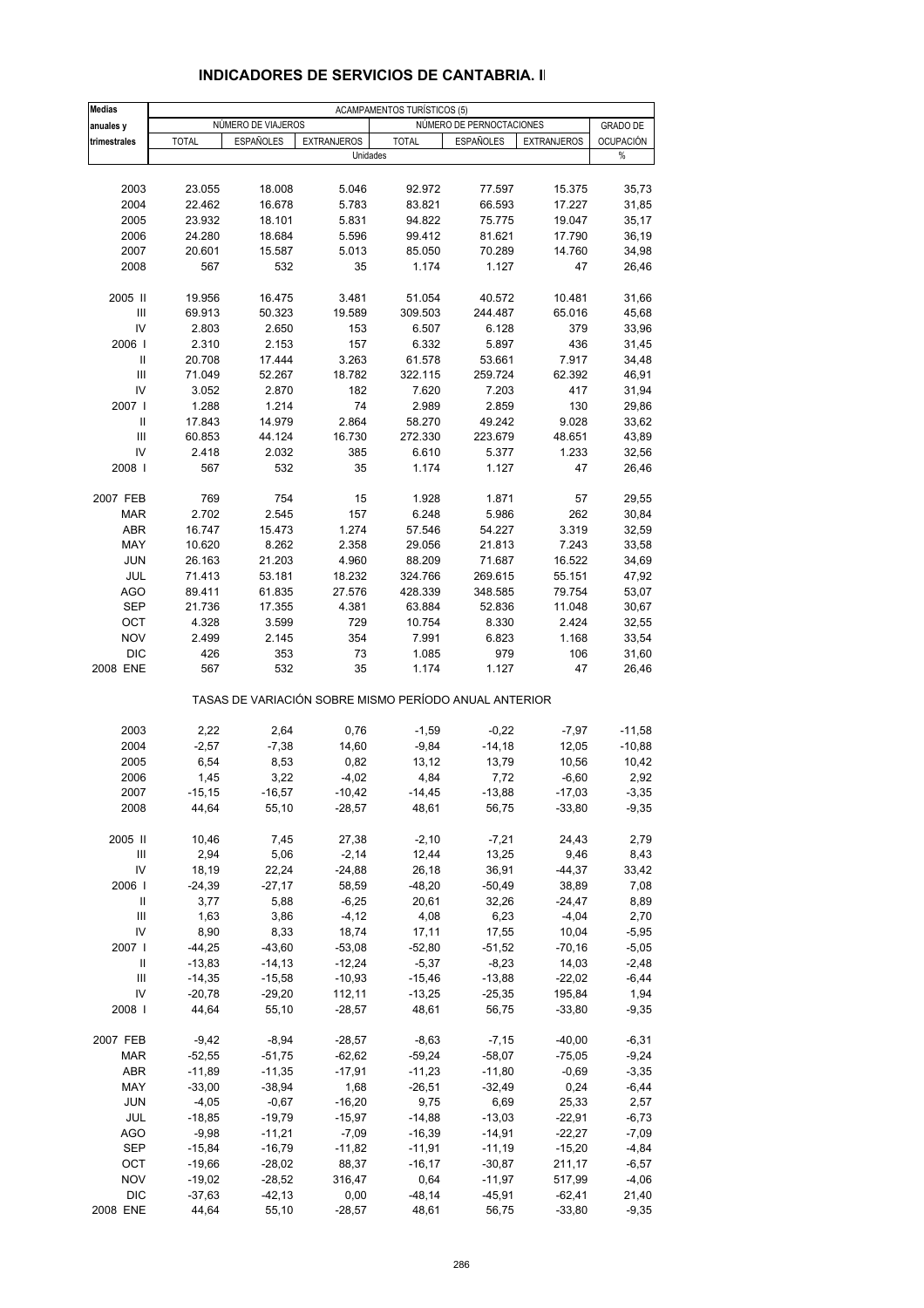| Medias                             |               |                    |                    | APARTAMENTOS TURÍSTICOS (5)                           |                          |                    |                  |
|------------------------------------|---------------|--------------------|--------------------|-------------------------------------------------------|--------------------------|--------------------|------------------|
| anuales y                          |               | NÚMERO DE VIAJEROS |                    |                                                       | NÚMERO DE PERNOCTACIONES |                    | <b>GRADO DE</b>  |
| trimestrales                       | <b>TOTAL</b>  | <b>ESPAÑOLES</b>   | <b>EXTRANJEROS</b> | <b>TOTAL</b>                                          | <b>ESPAÑOLES</b>         | <b>EXTRANJEROS</b> | <b>OCUPACIÓN</b> |
|                                    |               |                    | Unidades           |                                                       |                          |                    | %                |
|                                    |               |                    |                    |                                                       |                          |                    |                  |
| 2003                               | 4.091         | 3.690              | 401                | 20.417                                                | 18.609                   | 1.808              | 27,58            |
| 2004                               | 4.532         | 4.226              | 306                | 22.921                                                | 21.190                   | 1.731              | 27,74            |
| 2005                               | 4.160         | 3.798              | 362                | 24.107                                                | 21.739                   | 2.368              | 24,70            |
| 2006                               | 4.658         | 4.343              | 314                | 25.474                                                | 22.792                   | 2.681              | 25,84            |
|                                    |               |                    |                    |                                                       |                          |                    |                  |
| 2007                               | 4.775         | 4.368              | 408                | 25.239                                                | 21.648                   | 3.591              | 23,45            |
| 2008                               | 1.301         | 1.020              | 281                | 9.473                                                 | 5.729                    | 3.744              | 14,84            |
| 2005 II                            | 3.724         | 3.340              | 384                | 15.823                                                | 14.140                   | 1.683              | 16,95            |
| Ш                                  | 9.798         | 8.963              | 835                | 62.000                                                | 56.436                   | 5.563              | 51,87            |
| IV                                 | 1.603         | 1.472              | 131                | 9.740                                                 | 8.322                    | 1.417              | 15,74            |
| 2006                               | 1.417         | 1.337              | 80                 | 9.467                                                 | 8.078                    | 1.389              | 15,93            |
| Ш                                  | 4.503         | 4.122              | 382                | 17.786                                                | 15.048                   | 2.738              | 18,84            |
| $\ensuremath{\mathsf{III}}\xspace$ |               |                    |                    |                                                       |                          |                    |                  |
|                                    | 10.167        | 9.543              | 625                | 62.890                                                | 58.314                   | 4.576              | 51,52            |
| IV                                 | 2.543         | 2.373              | 170                | 11.752                                                | 9.728                    | 2.023              | 17,08            |
| 2007 l                             | 1.220         | 1.114              | 106                | 7.117                                                 | 4.821                    | 2.297              | 11,17            |
| Ш                                  | 5.194         | 4.794              | 400                | 21.406                                                | 18.172                   | 3.234              | 19,82            |
| III                                | 9.950         | 9.058              | 892                | 61.401                                                | 55.036                   | 6.365              | 47,51            |
| IV                                 | 2.737         | 2.505              | 233                | 11.030                                                | 8.563                    | 2.466              | 15,28            |
| 2008                               | 1.301         | 1.020              | 281                | 9.473                                                 | 5.729                    | 3.744              | 14,84            |
|                                    |               |                    |                    |                                                       |                          |                    |                  |
| 2007 FEB                           | 1.272         | 1.184              | 88                 | 6.389                                                 | 4.629                    | 1.760              | 10,23            |
| <b>MAR</b>                         | 1.483         | 1.384              | 99                 | 8.093                                                 | 5.506                    | 2.587              | 11,30            |
| <b>ABR</b>                         | 6.416         | 6.145              | 271                | 23.722                                                | 21.295                   | 2.427              | 24,12            |
| MAY                                | 2.756         | 2.443              | 313                | 11.535                                                | 8.918                    | 2.617              | 11,50            |
| <b>JUN</b>                         | 6.409         | 5.794              | 615                | 28.962                                                | 24.303                   | 4.659              | 23,85            |
| JUL                                | 11.015        | 10.201             | 814                | 67.383                                                | 61.599                   | 5.784              | 52,96            |
| <b>AGO</b>                         | 13.299        | 11.997             | 1.302              | 89.801                                                | 80.409                   | 9.392              | 67,90            |
| <b>SEP</b>                         | 5.535         | 4.975              | 560                | 27.020                                                | 23.100                   | 3.920              | 21,68            |
| OCT                                | 3.552         | 3.110              | 442                | 12.440                                                | 9.513                    | 2.927              | 16,52            |
| <b>NOV</b>                         | 1.945         | 1.874              | 71                 | 8.719                                                 | 6.683                    | 2.036              | 12,23            |
| <b>DIC</b>                         | 2.715         | 2.530              | 185                | 11.930                                                | 9.494                    | 2.436              | 17,10            |
| 2008 ENE                           | 1.301         | 1.020              | 281                | 9.473                                                 | 5.729                    | 3.744              | 14,84            |
|                                    |               |                    |                    | TASAS DE VARIACIÓN SOBRE MISMO PERÍODO ANUAL ANTERIOR |                          |                    |                  |
| 2003                               | 0,97          | $-2,18$            | 43,50              | $-2,86$                                               | $-4,23$                  | 13,91              | $-11,00$         |
| 2004                               | 10,78         | 14,54              | $-23,80$           | 12,26                                                 | 13,87                    | $-4,25$            | 0,60             |
| 2005                               | $-8,20$       |                    |                    | 5,18                                                  |                          | 36,78              | $-10,99$         |
| 2006                               |               | $-10,12$           | 18,42              |                                                       | 2,59                     |                    |                  |
| 2007                               | 11,95         | 14,36              | $-13,23$           | 5,67                                                  | 4,85                     | 13,22              | 4,64             |
| 2008                               | 2,52<br>43,76 | 0,55<br>31,95      | 29,73<br>112,88    | $-0,92$<br>37,89                                      | $-5,02$<br>32,40         | 33,91<br>47,23     | $-9,26$<br>23,87 |
|                                    |               |                    |                    |                                                       |                          |                    |                  |
| 2005 II                            | $-28,17$      | $-30,82$           | 7,77               | $-17,08$                                              | $-18,27$                 | $-5,48$            | $-32,55$         |
| Ш                                  | 7,30          | 4,66               | 47,07              | 9,17                                                  | 5,93                     | 58,35              | $-1,27$          |
| IV                                 | $-28,47$      | $-28,39$           | $-29,37$           | $-5,75$                                               | $-9,62$                  | 25,84              | $-15,42$         |
| 2006                               | $-6,55$       | $-5,69$            | $-18,86$           | 6,77                                                  | 0,26                     | 71,58              | 12,02            |
| Ш                                  | 20,93         | 23,39              | $-0,52$            | 12,41                                                 | 6,43                     | 62,67              | 11,11            |
| Ш                                  | 3,77          | 6,47               | $-25,22$           | 1,44                                                  | 3,33                     | $-17,75$           | $-0,67$          |
| IV                                 | 58,67         | 61,19              | 30,36              | 20,66                                                 | 16,89                    | 42,76              | 8,54             |
| 2007 l                             | $-13,90$      | $-16,68$           | 32,37              | $-24,82$                                              | $-40,33$                 | 65,39              | $-29,90$         |
| Ш                                  | 15,33         | 16,31              | 4,72               | 20,35                                                 | 20,76                    | 18,14              | 5,24             |
| III                                | $-2,14$       | $-5,08$            | 42,80              | $-2,37$                                               | $-5,62$                  | 39,11              | $-7,77$          |
| IV                                 | 7,64          | 5,56               | 36,59              | $-6,14$                                               | $-11,98$                 | 21,89              | $-10,52$         |
| 2008                               | 43,76         | 31,95              | 112,88             | 37,89                                                 | 32,40                    | 47,23              | 23,87            |
|                                    |               |                    |                    |                                                       |                          |                    |                  |
| 2007 FEB                           | $-1,55$       | $-1,66$            | 0,00               | $-27,58$                                              | $-37,98$                 | 29,60              | $-35,90$         |
| <b>MAR</b>                         | $-9,24$       | $-9,01$            | $-12,39$           | $-25,24$                                              | $-39,21$                 | 46,32              | $-33,33$         |
| ABR                                | 16,85         | 18,40              | -9,97              | 27,13                                                 | 26,39                    | 34,01              | 10,69            |
| MAY                                | 8,29          | 9,40               | 0,32               | 17,52                                                 | 18,32                    | 14,88              | 3,79             |
| <b>JUN</b>                         | 17,08         | 17,24              | 15,60              | 16,39                                                 | 17,07                    | 12,97              | 0,89             |
| JUL                                | $-0,77$       | $-1,58$            | 10,60              | 5,17                                                  | 2,88                     | 37,88              | 1,32             |
| <b>AGO</b>                         | 3,05          | $-1,94$            | 93,75              | $-2,08$                                               | $-5,76$                  | 47,12              | $-6,50$          |
| SEP                                | $-14,78$      | $-17,48$           | 20,17              | $-17,86$                                              | $-22,34$                 | 24,52              | $-26,90$         |
| OCT                                | 3,53          | $-3,39$            | 108,49             | $-9,34$                                               | $-16,41$                 | 25,09              | $-11,18$         |
| <b>NOV</b>                         | 19,33         | 29,87              | $-62,03$           | $-0,50$                                               | $-1,63$                  | 3,40               | $-6,28$          |
| <b>DIC</b>                         | 5,72          | 3,01               | 65,18              | $-6,59$                                               | $-13,77$                 | 38,33              | $-12,71$         |
| 2008 ENE                           | 43,76         | 31,95              | 112,88             | 37,89                                                 | 32,40                    | 47,23              | 23,87            |

#### **INDICADORES DE SERVICIOS DE CANTABRIA. III**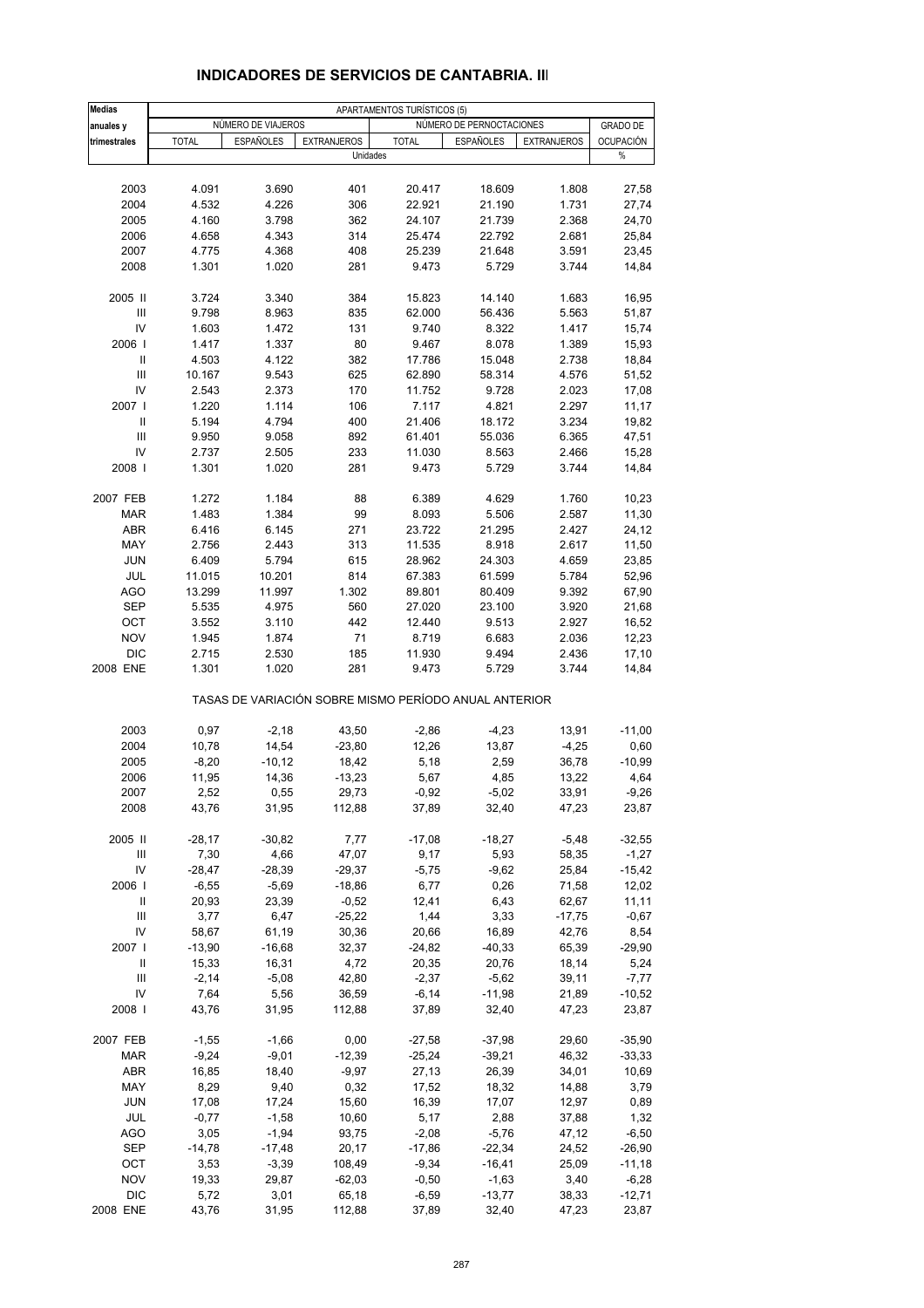| <b>Medias</b>                      |              |                                                       |                 | TRANSPORTE AÉREO DE PASAJEROS |                          |            | CONSUMO          |
|------------------------------------|--------------|-------------------------------------------------------|-----------------|-------------------------------|--------------------------|------------|------------------|
| anuales y                          | <b>TOTAL</b> |                                                       | <b>INTERIOR</b> |                               | INTERNACIONAL            |            | E.ELECTRICA      |
| trimestrales                       |              | <b>TOTAL</b>                                          | <b>REGULAR</b>  | <b>NO REGULAR</b>             | <b>TOTAL</b>             | NO REGULAR | <b>SERVICIOS</b> |
|                                    |              |                                                       | Unidades        |                               |                          |            | Gwh              |
|                                    |              |                                                       |                 |                               |                          |            |                  |
| 2003                               | 21.132       | 20.990                                                | 20.053          | 937                           | 142                      | 142        | 135,900          |
| 2004                               | 28.455       | 22.219                                                | 21.104          | 1.116                         | 6.236                    | 594        | 143,525          |
| 2005                               | 53.671       | 27.605                                                | 26.616          | 988                           | 26.066                   | 546        | 144,483          |
| 2006                               | 54.069       | 31.218                                                | 30.078          | 1.139                         | 22.852                   | 240        | 198,780          |
| 2007                               | 63.452       | 37.454                                                | 36.028          | 1.426                         | 25.997                   | 365        | 199,137          |
| 2008                               | 54.611       | 35.020                                                | 32.318          | 2.702                         | 19.591                   | 47         |                  |
|                                    |              |                                                       |                 |                               |                          |            |                  |
| 2005 II                            | 56.632       | 30.446                                                | 29.125          | 1.320                         | 26.186                   | 214        | 152,584          |
| III                                | 59.960       | 29.387                                                | 29.283          | 104                           | 30.573                   | 345        | 148,107          |
| IV                                 | 50.204       | 26.976                                                | 25.885          | 1.091                         | 23.228                   | 242        | 126,924          |
| 2006                               | 45.940       | 26.456                                                | 24.815          | 1.641                         | 19.484                   | 246        | 208,482          |
| Ш                                  | 56.059       | 32.092                                                | 31.118          | 974                           | 23.967                   | 117        | 186,195          |
| III                                | 60.641       | 33.900                                                | 33.302          | 598                           | 26.741                   | 301        | 197,125          |
| IV                                 | 53.637       | 32.423                                                | 31.079          | 1.344                         | 21.214                   | 297        | 203,316          |
| 2007 l                             | 50.271       | 30.786                                                | 28.457          | 2.329                         | 19.485                   | 291        | 191,906          |
| Ш                                  | 65.631       | 38.472                                                | 36.579          | 1.894                         | 27.158                   | 385        | 202,031          |
| III                                | 73.344       | 40.592                                                | 40.081          | 511                           | 32.752                   | 548        | 186,491          |
| IV                                 | 64.561       | 39.967                                                | 38.997          | 970                           | 24.594                   | 235        | 216,118          |
| 2008                               | 54.611       | 35.020                                                | 32.318          | 2.702                         | 19.591                   | 47         |                  |
|                                    |              |                                                       |                 |                               |                          |            |                  |
| 2007 FEB                           | 47.964       | 30.010                                                | 27.383          | 2.627                         | 17.954                   | 103        |                  |
| <b>MAR</b>                         | 57.589       | 35.496                                                | 32.413          | 3.083                         | 22.093                   | 555        |                  |
| <b>ABR</b>                         | 64.030       | 36.607                                                | 33.864          | 2.743                         | 27.423                   | 296        |                  |
| MAY                                | 63.897       | 38.383                                                | 36.355          | 2.028                         | 25.514                   | 219        |                  |
| <b>JUN</b>                         | 68.965       | 40.427                                                | 39.517          | 910                           | 28.538                   | 641        |                  |
| JUL                                | 75.269       | 41.760                                                | 41.477          | 283                           | 33.509                   | 561        |                  |
| <b>AGO</b>                         | 73.914       | 38.932                                                | 38.545          | 387                           | 34.982                   | 595        |                  |
| <b>SEP</b>                         | 70.848       | 41.084                                                | 40.221          | 863                           | 29.764                   | 489        | $\overline{a}$   |
| OCT                                | 68.582       | 39.863                                                | 39.710          | 153                           | 28.719                   | 85         |                  |
| <b>NOV</b>                         | 63.431       | 42.048                                                | 40.383          | 1.665                         | 21.383                   | 596        |                  |
| <b>DIC</b>                         | 61.670       | 37.990                                                | 36.897          | 1.093                         | 23.680                   | 25         |                  |
| 2008 ENE                           | 54.611       | 35.020                                                | 32.318          | 2.702                         | 19.591                   | 47         | L,               |
|                                    |              | TASAS DE VARIACIÓN SOBRE MISMO PERÍODO ANUAL ANTERIOR |                 |                               |                          |            |                  |
| 2003                               | $-2,86$      | $-2,79$                                               | $-4,79$         | 77,20                         | $-12,28$                 | $-12,28$   | 12,90            |
| 2004                               | 34,66        | 5,86                                                  | 5,24            | 19,11                         |                          | 317,51     | 5,61             |
| 2005                               | 88,61        | 24,24                                                 | 26,12           | $-11,42$                      | 318,00                   | $-8,06$    | 0,67             |
| 2006                               | 0,74         | 13,09                                                 | 13,01           | 15,30                         | $-12,33$                 | $-56,07$   | 37,58            |
| 2007                               | 17,35        | 19,98                                                 | 19,78           | 25,15                         | 13,76                    | 52,05      | 0,18             |
| 2008                               | 20,66        | 30,42                                                 | 26,37           | 111,59                        | 6,43                     | $-78,04$   |                  |
|                                    |              |                                                       |                 |                               |                          |            |                  |
| 2005 II                            | 137,28       | 28,03                                                 | 27,76           | 34,27                         |                          | 146,92     | 10,73            |
| Ш                                  | 136,38       | 27,89                                                 | 28,29           | $-31,95$                      | $\overline{\phantom{a}}$ | 17,61      | 3,43             |
| IV                                 | 13,56        | 23,64                                                 | 28,23           | $-33,18$                      | 3,73                     | $-87,41$   | $-13,30$         |
| 2006                               | $-4,06$      | 12,05                                                 | 11,92           | 14,11                         | $-19,74$                 | $-82,26$   | 38,69            |
| Ш                                  | $-1,01$      | 5,41                                                  | 6,84            | $-26,23$                      | $-8,47$                  | $-45,33$   | 22,03            |
| $\ensuremath{\mathsf{III}}\xspace$ | 1,14         | 15,36                                                 | 13,72           | 477,17                        | $-12,53$                 | $-12,85$   | 33,10            |
| IV                                 | 6,84         | 20,19                                                 | 20,06           | 23,23                         | $-8,67$                  | 22,76      | 60,19            |
| 2007 l                             | 9,43         | 16,37                                                 | 14,68           | 41,90                         | 0,00                     | 18,32      | $-7,95$          |
| Ш                                  | 17,07        | 19,88                                                 | 17,55           | 94,42                         | 13,31                    | 229,34     | 8,51             |
| Ш                                  | 20,95        | 19,74                                                 | 20,36           | $-14,60$                      | 22,48                    | 82,37      | $-5,39$          |
| IV                                 | 20,37        | 23,27                                                 | 25,48           | $-27,80$                      | 15,93                    | $-20,67$   | 6,30             |
| 2008                               | 20,66        | 30,42                                                 | 26,37           | 111,59                        | 6,43                     | $-78,04$   |                  |
|                                    |              |                                                       |                 |                               |                          |            |                  |
| 2007 FEB                           | 11,15        | 19,85                                                 | 15,82           | 88,05                         | $-0,89$                  |            |                  |
| <b>MAR</b>                         | 13,09        | 21,95                                                 | 17,94           | 89,72                         | 1,27                     | 62,28      |                  |
| ABR                                | 19,46        | 21,78                                                 | 19,29           | 64,15                         | 16,49                    | 208,33     |                  |
| MAY                                | 14,72        | 21,10                                                 | 17,80           | 142,87                        | 6,30                     | 525,71     |                  |
| <b>JUN</b>                         | 17,13        | 17,11                                                 | 15,87           | 118,75                        | 17,15                    | 191,36     |                  |
| JUL                                | 21,87        | 21,00                                                 | 21,53           | $-26,11$                      | 22,96                    | 901,79     |                  |
| AGO                                | 24,77        | 23,30                                                 | 25,11           | $-49,35$                      | 26,44                    | 13,77      |                  |
| <b>SEP</b>                         | 16,29        | 15,36                                                 | 15,03           | 33,18                         | 17,62                    | 51,39      |                  |
| OCT                                | 12,13        | 14,79                                                 | 15,45           | $-53,78$                      | 8,63                     | $-23,42$   |                  |
| <b>NOV</b>                         | 25,68        | 26,18                                                 | 30,35           | $-28,94$                      | 24,69                    | $-19,13$   |                  |
| <b>DIC</b>                         | 25,15        | 30,02                                                 | 32,43           | $-19,51$                      | 18,07                    | $-40,48$   |                  |
| 2008 ENE                           | 20,66        | 30,42                                                 | 26,37           | 111,59                        | 6,43                     | $-78,04$   |                  |

#### **INDICADORES DE SERVICIOS DE CANTABRIA. IV**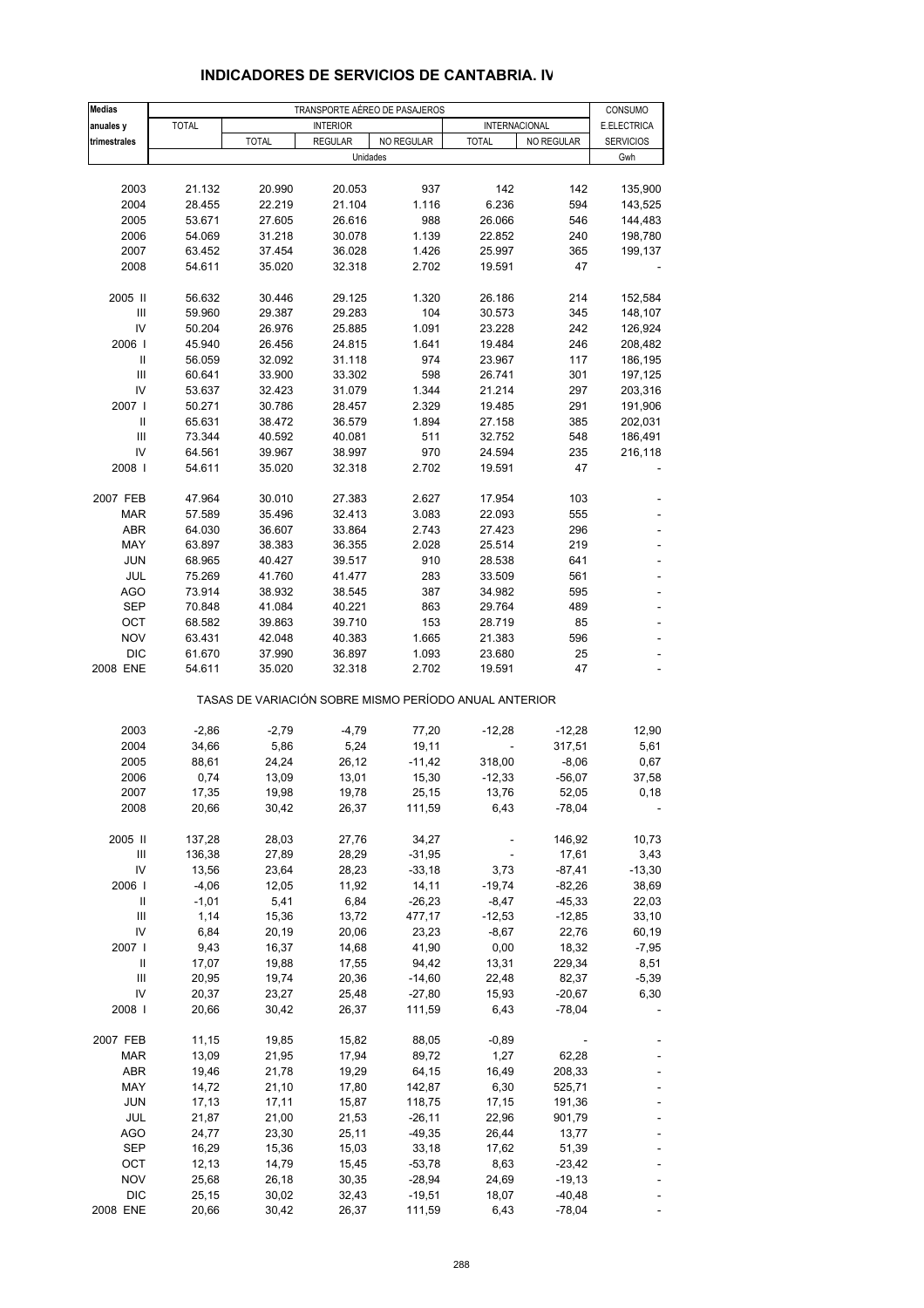### **INDICADORES DE DEMANDA DE CANTABRIA.**

| <b>Medias</b> |                  |                 | CONSUMO         |                                                       |                  |
|---------------|------------------|-----------------|-----------------|-------------------------------------------------------|------------------|
| anuales y     | IPI. INE         | <b>GASOLINA</b> | MATRICULACIÓN   | E. ELÉCTRICA                                          | <b>ÍNDICE</b>    |
| trimestrales  | <b>B.CONSUMO</b> | AUTO            | <b>TURISMOS</b> | USOS DOMEST.                                          | COMERC. MENOR    |
|               | <b>Base 2000</b> | Toneladas       | Unidades        | Gwh                                                   | <b>Base 2005</b> |
|               |                  |                 |                 |                                                       |                  |
| 2003          | 134,9            | 8.173           | 1.374           | 150,460                                               | 91,53            |
| 2004          | 142,0            | 8.109           | 1.431           | 163,437                                               | 96,90            |
| 2005          | 152,0            | 7.594           | 1.433           | 166,440                                               | 100,01           |
| 2006          | 157,6            | 7.324           | 1.471           | 180,324                                               | 106,06           |
| 2007          | 154,0            | 6.773           | 1.447           | 178,775                                               | 110,92           |
| 2008          | 139,1            |                 | 1.148           |                                                       |                  |
|               |                  |                 |                 |                                                       |                  |
| 2005 II       | 146,1            | 7.547           | 1.491           | 167,458                                               | 95,73            |
| Ш             | 148,2            | 9.397           | 1.442           | 147,075                                               | 106,30           |
| IV            | 173,1            | 6.802           | 1.463           | 153,882                                               | 105,27           |
| 2006          | 160,7            | 6.439           | 1.502           | 235,968                                               | 95,47            |
| Ш             | 153,8            | 7.347           | 1.513           | 171,879                                               | 102,22           |
| Ш             | 140,0            | 8.705           | 1.401           | 154,178                                               | 114,17           |
| IV            | 175,9            | 6.806           | 1.468           | 159,272                                               | 112,39           |
| 2007 l        | 152,0            | 6.229           | 1.426           | 200,501                                               | 103,43           |
| Ш             | 146,4            | 7.022           | 1.468           | 177,428                                               | 106,27           |
| Ш             | 150,9            | 7.602           | 1.336           | 157,480                                               | 117,77           |
| IV            | 166,8            | 6.238           | 1.557           | 179,692                                               | 116,23           |
| 2008          | 139,1            |                 | 1.148           |                                                       |                  |
|               |                  |                 |                 |                                                       |                  |
| 2007 MAR      | 160,6            | 6.895           | 1.558           |                                                       | 105,13           |
| ABR           | 145,3            | 7.193           | 1.281           |                                                       | 102,90           |
| MAY           | 145,5            | 6.811           | 1.460           |                                                       | 106,46           |
| <b>JUN</b>    | 148,3            | 7.061           | 1.663           |                                                       | 109,44           |
| JUL           | 152,7            | 8.087           | 1.573           | ä,                                                    | 122,04           |
| <b>AGO</b>    | 133,9            | 8.451           | 1.262           |                                                       | 125,30           |
| SEP           | 166,1            | 6.267           | 1.174           |                                                       | 105,96           |
| OCT           | 182,2            | 6.661           | 1.568           |                                                       | 110,85           |
| <b>NOV</b>    | 195,3            | 5.926           | 1.480           |                                                       | 105,39           |
| <b>DIC</b>    | 123,0            | 6.127           | 1.622           |                                                       | 132,45           |
| 2008 ENE      | 139,1            |                 | 1.070           |                                                       |                  |
| FEB           |                  |                 | 1.226           |                                                       |                  |
|               |                  |                 |                 | TASAS DE VARIACIÓN SOBRE MISMO PERÍODO ANUAL ANTERIOR |                  |
| 2003          |                  |                 | 4,43            |                                                       |                  |
|               | 8,68             | 4,10            |                 | 3,64                                                  | 6,59             |
| 2004<br>2005  | 5,31             | $-0,79$         | 4,14            | 8,63                                                  | 5,86             |
|               | 7,01             | $-6,35$         | 0, 16<br>2,67   | 1,84                                                  | 3,21             |
| 2006          | 3,71             | $-3,55$         |                 | 8,34                                                  | 6,05             |
| 2007          | $-2,28$          | $-7,53$         | $-1,66$         | $-0,86$                                               | 4,58             |
| 2008          | $-12,13$         |                 | $-15,62$        |                                                       |                  |
| 2005 II       | 6,85             | $-7,37$         | $-0,36$         | 6,07                                                  | 2,83             |
| Ш             | 15,69            | $-2,84$         | 7,53            | $-1,02$                                               | 2,54             |
| IV            | 1,33             | $-10,16$        | $-2,25$         | $-2,56$                                               | 3,24             |
| 2006          | 14,35            | $-2,86$         | 12,48           | 19,57                                                 | 2,95             |
| $\mathop{  }$ | 5,29             | $-2,65$         | 1,45            | 2,64                                                  | 6,77             |
| Ш             | $-5,49$          | $-7,37$         | $-2,82$         | 4,83                                                  | 7,40             |
| IV            | 1,62             | 0,06            | 0,36            | 3,50                                                  | 6,76             |
| 2007 l        | $-5,43$          | $-3,26$         | $-5,06$         | $-15,03$                                              | 8,33             |
| Ш             | $-4,85$          | $-4,43$         | $-2,97$         | 3,23                                                  | 3,96             |
| Ш             | 7,76             | $-12,67$        | $-4,64$         | 2,14                                                  | 3,16             |
| IV            | $-5,15$          | $-8,35$         | 6,02            | 12,82                                                 | 3,42             |
| 2008          | $-12, 13$        |                 | $-15,62$        |                                                       |                  |
|               |                  |                 |                 |                                                       |                  |
| 2007 MAR      | $-11,66$         | $-3,15$         | $-8,30$         |                                                       | 10,59            |
| ABR           | 11,68            | $-1,87$         | $-1,84$         |                                                       | 5,26             |
| MAY           | $-14,66$         | $-7,98$         | $-5,75$         |                                                       | 2,57             |
| <b>JUN</b>    | $-7,83$          | $-3,38$         | $-1,31$         |                                                       | 4,13             |
| JUL           | 9,86             | $-5,69$         | 2,01            |                                                       | 4,03             |
| <b>AGO</b>    | 4,12             | $-14,68$        | $-14,38$        |                                                       | 4,00             |
| SEP           | 8,92             | $-17,90$        | $-1,18$         |                                                       | 1,20             |
| OCT           | 3,41             | $-5,19$         | 2,42            |                                                       | 6,78             |
| <b>NOV</b>    | 0,62             | $-8,35$         | 2,28            |                                                       | 3,07             |
| DIC           | $-21,86$         | $-11,55$        | 13,67           |                                                       | 1,04             |
| 2008 ENE      | $-12,13$         |                 | $-25,95$        |                                                       |                  |
| FEB           |                  |                 | $-3,92$         |                                                       |                  |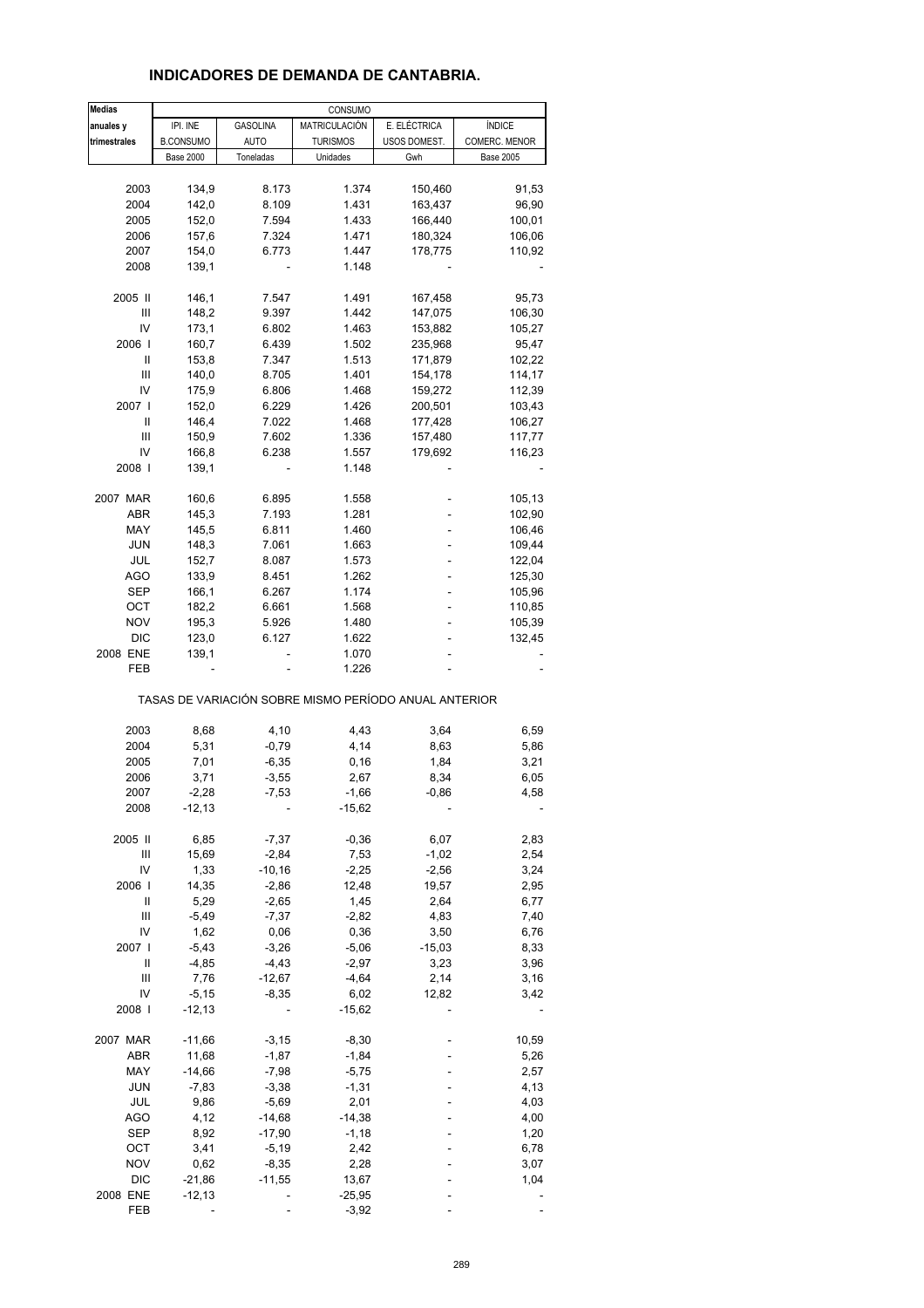### **INDICADORES DE DEMANDA DE CANTABRIA I**

| <b>Medias</b> |                 |                          | <b>INVERSIÓN</b> |                        |                                                       |
|---------------|-----------------|--------------------------|------------------|------------------------|-------------------------------------------------------|
| anuales y     |                 | IPI. INE                 |                  | MATRICULACIÓN          | <b>INSCRIPCIÓN</b>                                    |
| trimestrales  | <b>B.EQUIPO</b> | <b>B.INTERMEDIOS</b>     | <b>ENERGÍA</b>   | <b>VEHÍCULOS CARGA</b> | MAQUINARIA AGRICOLA                                   |
|               |                 | <b>Base 2000</b>         |                  |                        | Unidades                                              |
|               |                 |                          |                  |                        |                                                       |
| 2003          | 90,8            | 97,2                     | 86,8             | 283                    | 15                                                    |
| 2004          | 101,1           | 100,5                    | 101,4            | 315                    | 10                                                    |
| 2005          | 108,1           | 100,2                    | 108,0            | 356                    | 15                                                    |
| 2006          | 116,1           | 105,4                    | 105,1            | 378                    | 15                                                    |
| 2007          | 125,4           | 111,2                    | 105,2            | 380                    | 16                                                    |
| 2008          | 127,0           | 110,7                    | 90,3             | 282                    | 14                                                    |
|               |                 |                          |                  |                        |                                                       |
| 2005 II       | 122,3           | 111,6                    | 109,8            | 372                    | 16                                                    |
| Ш             | 97,7            | 92,7                     | 100,1            | 354                    | 20                                                    |
| IV            | 107,2           | 97,7                     | 106,2            | 364                    | 16                                                    |
| 2006          | 122,0           | 109,0                    | 108,1            | 369                    | 10                                                    |
| Ш             | 122,2           | 117,9                    | 105,8            | 426                    | 14                                                    |
| Ш             | 104,4           | 93,4                     | 98,3             | 343                    | 22                                                    |
| IV            | 115,8           | 101,3                    | 108,2            | 373                    | 13                                                    |
| 2007 l        | 130,9           | 113,9                    | 112,8            | 333                    | 12                                                    |
| Ш             | 130,2           | 122,0                    | 113,0            | 412                    | 10                                                    |
| Ш             | 107,6           | 101,9                    | 98,7             | 338                    | 15                                                    |
| IV            | 132,8           | 106,8                    | 96,2             | 436                    | 27                                                    |
| 2008          | 127,0           | 110,7                    | 90,3             | 282                    | 14                                                    |
|               |                 |                          |                  |                        |                                                       |
| 2007 MAR      | 146,5           | 124,9                    | 119,6            | 365                    | 9                                                     |
| ABR           | 125,5           | 112,5                    | 115,0            | 387                    | 10                                                    |
| MAY           | 134,0           | 129,9                    | 116,0            | 431                    | 10                                                    |
| <b>JUN</b>    | 131,2           | 123,6                    | 108,0            | 419                    | 10                                                    |
| JUL           | 134,3           | 111,8                    | 104,3            | 395                    | 11                                                    |
| <b>AGO</b>    | 68,8            | 87,5                     | 96,1             | 330                    | 19                                                    |
| <b>SEP</b>    | 119,6           | 106,5                    | 95,8             | 290                    | 16                                                    |
| OCT           | 146,8           | 126,9                    | 106,8            | 410                    | 30                                                    |
| <b>NOV</b>    | 136,1           | 108,3                    | 91,8             | 395                    | 20                                                    |
| <b>DIC</b>    | 115,6           | 85,1                     | 90,0             | 503                    | 31                                                    |
| 2008 ENE      | 127,0           | 110,7                    | 90,3             | 282                    | 13                                                    |
| FEB           |                 |                          |                  | 282                    | 14                                                    |
|               |                 |                          |                  |                        | TASAS DE VARIACIÓN SOBRE MISMO PERÍODO ANUAL ANTERIOR |
| 2003          | $-2,85$         | $-2,87$                  | $-1,84$          | 10,89                  | $-13,94$                                              |
| 2004          | 11,32           | 3,36                     | 16,79            | 11,44                  | $-32,96$                                              |
| 2005          | 6,99            | $-0,30$                  | 6,55             | 12,91                  | 48,33                                                 |
| 2006          | 7,35            | 5,21                     | $-2,69$          | 6,21                   | 0,00                                                  |
| 2007          | 8,02            | 5,48                     | 0,07             | 0,60                   | 7,87                                                  |
| 2008          | 6,28            | 2,50                     | $-15,21$         | $-11,18$               | 3,85                                                  |
|               |                 |                          |                  |                        |                                                       |
| 2005 II       | 12,61           | 1,06                     | 8,82             | 16,48                  | 23,08                                                 |
| Ш             | 5,32            | $-1,24$                  | 6,23             | 20,25                  | 84,85                                                 |
| IV            | 1,64            | 0,00                     | 1,50             | 12,91                  | 88,46                                                 |
| 2006          | 15,90           | 10,51                    | $-6,78$          | 11,16                  | 45,00                                                 |
| Ш             | $-0,14$         | 5,61                     | $-3,61$          | 14,50                  | $-10,42$                                              |
| Ш             | 6,79            | 0,72                     | $-1,76$          | $-3,10$                | 9,84                                                  |
| IV            | 8,02            | 3,65                     | 1,88             | 2,29                   | $-20,41$                                              |
| 2007          | 7,32            | 4,56                     | 4,32             | $-9,58$                | 20,69                                                 |
| Ш             | 6,60            | 3,48                     | 6,81             | $-3,28$                | $-30,23$                                              |
| Ш             | 3,07            | 9,14                     | 0,41             | $-1,46$                | $-31,34$                                              |
| IV            | 14,71           | 5,43                     | $-11,06$         | 16,99                  | 107,69                                                |
| 2008          | 6,28            | 2,50                     | $-15,21$         | $-11,18$               | 3,85                                                  |
|               |                 |                          |                  |                        |                                                       |
| 2007 MAR      | 8,20            | 6,03                     | 0,50             | $-21,84$               | $-50,00$                                              |
| ABR           | 12,76           | 7,14                     | 6,09             | $-4,21$                | $-37,50$                                              |
| MAY           | 7,54            | 1,72                     | 7,51             | $-1,82$                | 11,11                                                 |
| <b>JUN</b>    | 0,46            | 2,15                     | 6,82             | $-3,90$                | $-44, 44$                                             |
| JUL           |                 |                          |                  |                        |                                                       |
|               | 13,81           | 9,29                     | 5,35             | 10,96                  | $-57,69$                                              |
| <b>AGO</b>    | $-18,87$        | 19,37                    | 2,78             | $-12,00$               | $-32,14$                                              |
| <b>SEP</b>    | 8,43            | 1,82                     | $-6,54$          | $-3,01$                | 23,08                                                 |
| OCT           | 30,26           | 16,32                    | $-0,74$          | 9,33                   | 87,50                                                 |
| <b>NOV</b>    | 8,02            | 0,56                     | $-10,79$         | 9,42                   | 33,33                                                 |
| <b>DIC</b>    | 6,35            | $-2,18$                  | $-21,05$         | 31,68                  | 287,50                                                |
| 2008 ENE      | 6,28            | 2,50                     | $-15,21$         | $-17,78$               | $-13,33$                                              |
| FEB           |                 | $\overline{\phantom{a}}$ | ÷,               | $-3,42$                | 27,27                                                 |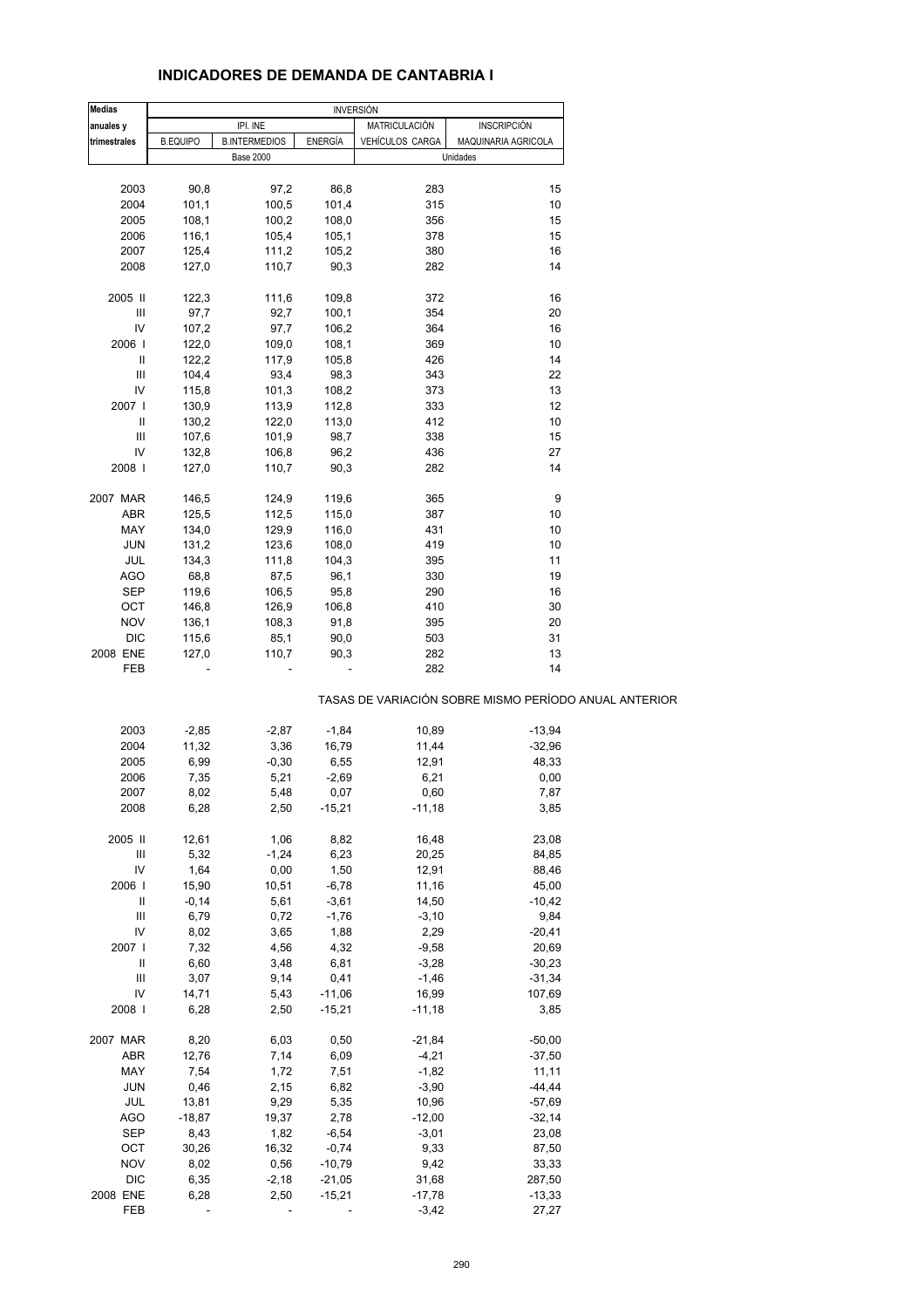# **INDICADORES DEL MERCADO DE TRABAJO DE CANTABRIA. I**

| Medias                                   |              | POBLACIÓN ACTIVA (8) |                |                   |           | POBLACIÓN OCUPADA (8)                                 |           |                  |
|------------------------------------------|--------------|----------------------|----------------|-------------------|-----------|-------------------------------------------------------|-----------|------------------|
| anuales y                                |              |                      |                |                   |           |                                                       |           |                  |
| trimestrales                             | <b>TOTAL</b> | VARONES              | <b>MUJERES</b> | <b>TOTAL</b>      | AGRICULT. | <b>INDUSTRIA</b>                                      | CONSTRUC. | <b>SERVICIOS</b> |
|                                          |              |                      |                | Miles de personas |           |                                                       |           |                  |
|                                          |              |                      |                |                   |           |                                                       |           |                  |
| 2002                                     | 233,520      | 143,818              | 89,703         | 210,043           | 13,918    | 43,138                                                | 27,823    | 125,170          |
| 2003                                     | 244,995      | 148,723              | 96,270         | 219,160           | 13,748    | 44,733                                                | 28,720    | 131,960          |
| 2004                                     | 251,390      | 151,205              | 100,183        | 224,895           | 12,835    | 46,915                                                | 28,450    | 136,695          |
| 2005                                     | 261,400      | 154,150              | 107,250        | 239,150           | 13,925    | 42,050                                                | 30,575    | 152,625          |
| 2006                                     | 267,250      | 154,175              | 113,075        | 249,700           | 10,425    | 43,400                                                | 35,250    | 160,675          |
| 2007                                     | 274,675      | 157,900              | 116,750        | 258,450           | 9,525     | 45,825                                                | 35,050    | 168,075          |
|                                          |              |                      |                |                   |           |                                                       |           |                  |
| 2005                                     | 255,600      | 153,700              | 101,900        | 230,700           | 13,600    | 43,300                                                | 27,500    | 146,300          |
| $\mathbf{II}$                            | 259,200      | 152,700              | 106,500        | 235,600           | 14,500    | 43,200                                                | 32,600    | 145,300          |
| III<br>IV                                | 264,900      | 156,500              | 108,400        | 245,900           | 14,400    | 41,500                                                | 31,500    | 158,500          |
| 2006                                     | 265,900      | 153,700              | 112,200        | 244,400           | 13,200    | 40,200                                                | 30,700    | 160,400          |
|                                          | 264,900      | 153,600              | 111,400        | 245,900           | 12,100    | 41,900                                                | 32,400    | 159,400          |
| Ш                                        | 265,100      | 153,200              | 111,800        | 247,300           | 11,500    | 39,900                                                | 36,900    | 159,100          |
| Ш                                        | 269,400      | 155,500              | 113,900        | 252,200           | 9,200     | 45,800                                                | 36,100    | 161,200          |
| IV                                       | 269,600      | 154,400              | 115,200        | 253,400           | 8,900     | 46,000                                                | 35,600    | 163,000          |
| 2007 l                                   | 272,000      | 154,500              | 117,500        | 252,700           | 9,000     | 43,700                                                | 33,000    | 167,000          |
| $\mathbf{I}$                             | 273,600      | 157,500              | 116,100        | 256,300           | 10,500    | 43,900                                                | 35,100    | 166,800          |
| $\ensuremath{\mathsf{III}}\xspace$       | 276,700      | 159,500              | 117,200        | 261,300           | 9,000     | 47,800                                                | 35,900    | 168,700          |
| IV                                       | 276,400      | 160,100              | 116,200        | 263,500           | 9,600     | 47,900                                                | 36,200    | 169,800          |
| 2007 ENE                                 |              |                      |                |                   |           |                                                       |           |                  |
| FEB                                      |              |                      |                |                   |           |                                                       |           |                  |
| <b>MAR</b>                               |              |                      |                |                   |           |                                                       |           |                  |
| <b>ABR</b>                               |              |                      |                |                   |           |                                                       |           |                  |
| MAY                                      |              |                      |                |                   |           |                                                       |           |                  |
| <b>JUN</b>                               |              |                      |                |                   |           |                                                       |           |                  |
| <b>JUL</b>                               |              |                      |                |                   |           |                                                       |           |                  |
| AGO                                      |              |                      |                |                   |           |                                                       |           |                  |
| <b>SEP</b>                               |              |                      |                |                   |           |                                                       |           |                  |
| OCT                                      |              |                      |                |                   |           |                                                       |           |                  |
| <b>NOV</b>                               |              |                      |                |                   |           |                                                       |           |                  |
| <b>DIC</b>                               |              |                      |                |                   |           |                                                       |           |                  |
|                                          |              |                      |                |                   |           |                                                       |           |                  |
|                                          |              |                      |                |                   |           | TASAS DE VARIACIÓN SOBRE MISMO PERÍODO ANUAL ANTERIOR |           |                  |
|                                          |              |                      |                |                   |           |                                                       |           |                  |
| 2002                                     | 2,89         | 4,03                 | 1,13           | 1,36              | $-9,27$   | 2,89                                                  | 8,73      | 0,64             |
| 2003                                     | 4,91         | 3,41                 | 7,32           | 4,34              | $-1,22$   | 3,70                                                  | 3,23      | 5,42             |
| 2004                                     | 2,61         | 1,67                 | 4,06           | 2,62              | $-6,64$   | 4,88                                                  | $-0,94$   | 3,59             |
| 2005                                     | 3,98         | 1,95                 | 7,05           | 6,34              | 8,49      | $-10,37$                                              | 7,47      | 11,65            |
| 2006                                     | 2,24         | 0,02                 | 5,43           | 4,41              | -25,13    | 3,21                                                  | 15,29     | 5,27             |
| 2007                                     | 2,78         | 2,42                 | 3,25           | 3,50              | $-8,63$   | 5,59                                                  | $-0,57$   | 4,61             |
|                                          |              |                      |                |                   |           |                                                       |           |                  |
| 2005 l                                   | 2,45         | 1,75                 | 3,54           | 4,51              | $-1,95$   | $-10,41$                                              | 2,12      | 11,16            |
| $\, \parallel$                           | 3,25         | 0,94                 | 6,77           | 4,51              | 7,49      | $-6,94$                                               | 13,16     | 6,28             |
| $\ensuremath{\mathsf{III}}\xspace$       | 4,87         | 3,58                 | 6,79           | 7,20              | 13,83     | $-11,55$                                              | 7,88      | 12,71            |
| IV                                       | 5,33         | 1,53                 | 11,03          | 9,10              | 16,50     | $-12,59$                                              | 6,38      | 16,38            |
| 2006                                     | 3,64         | $-0,07$              | 9,32           | 6,59              | $-11,03$  | $-3,23$                                               | 17,82     | 8,95             |
| $\ensuremath{\mathsf{II}}$               | 2,28         | 0,33                 | 4,98           | 4,97              | $-20,69$  | $-7,64$                                               | 13,19     | 9,50             |
| $\ensuremath{\mathsf{III}}\xspace$       | 1,70         | $-0,64$              | 5,07           | 2,56              | $-36,11$  | 10,36                                                 | 14,60     | 1,70             |
| IV                                       | 1,39         | 0,46                 | 2,67           | 3,68              | $-32,58$  | 14,43                                                 | 15,96     | 1,62             |
| 2007 l                                   | 2,68         | 0,59                 | 5,48           | 2,77              | $-25,62$  | 4,30                                                  | 1,85      | 4,77             |
| $\, \parallel$                           | 3,21         | 2,81                 | 3,85           | 3,64              | $-8,70$   | 10,03                                                 | $-4,88$   | 4,84             |
| $\ensuremath{\mathsf{III}}\xspace$<br>IV | 2,71         | 2,57                 | 2,90           | 3,61              | $-2,17$   | 4,37                                                  | $-0,55$   | 4,65             |
|                                          | 2,52         | 3,69                 | 0,87           | 3,99              | 7,87      | 4,13                                                  | 1,69      | 4,17             |
| 2007 ENE                                 |              |                      |                |                   |           |                                                       |           |                  |
| FEB                                      |              |                      |                |                   |           |                                                       |           |                  |
| <b>MAR</b>                               |              |                      |                |                   |           |                                                       |           |                  |
| ABR                                      |              |                      |                |                   |           |                                                       |           |                  |
| MAY                                      |              |                      |                |                   |           |                                                       |           |                  |
| <b>JUN</b>                               |              |                      |                |                   |           |                                                       |           |                  |
| JUL                                      |              |                      |                |                   |           |                                                       |           |                  |
| <b>AGO</b>                               |              |                      |                |                   |           |                                                       |           |                  |
| <b>SEP</b>                               |              |                      |                |                   |           |                                                       |           |                  |
| OCT                                      |              |                      |                |                   |           |                                                       |           |                  |
| <b>NOV</b>                               |              |                      |                |                   |           |                                                       |           |                  |
| <b>DIC</b>                               |              |                      |                |                   |           |                                                       |           |                  |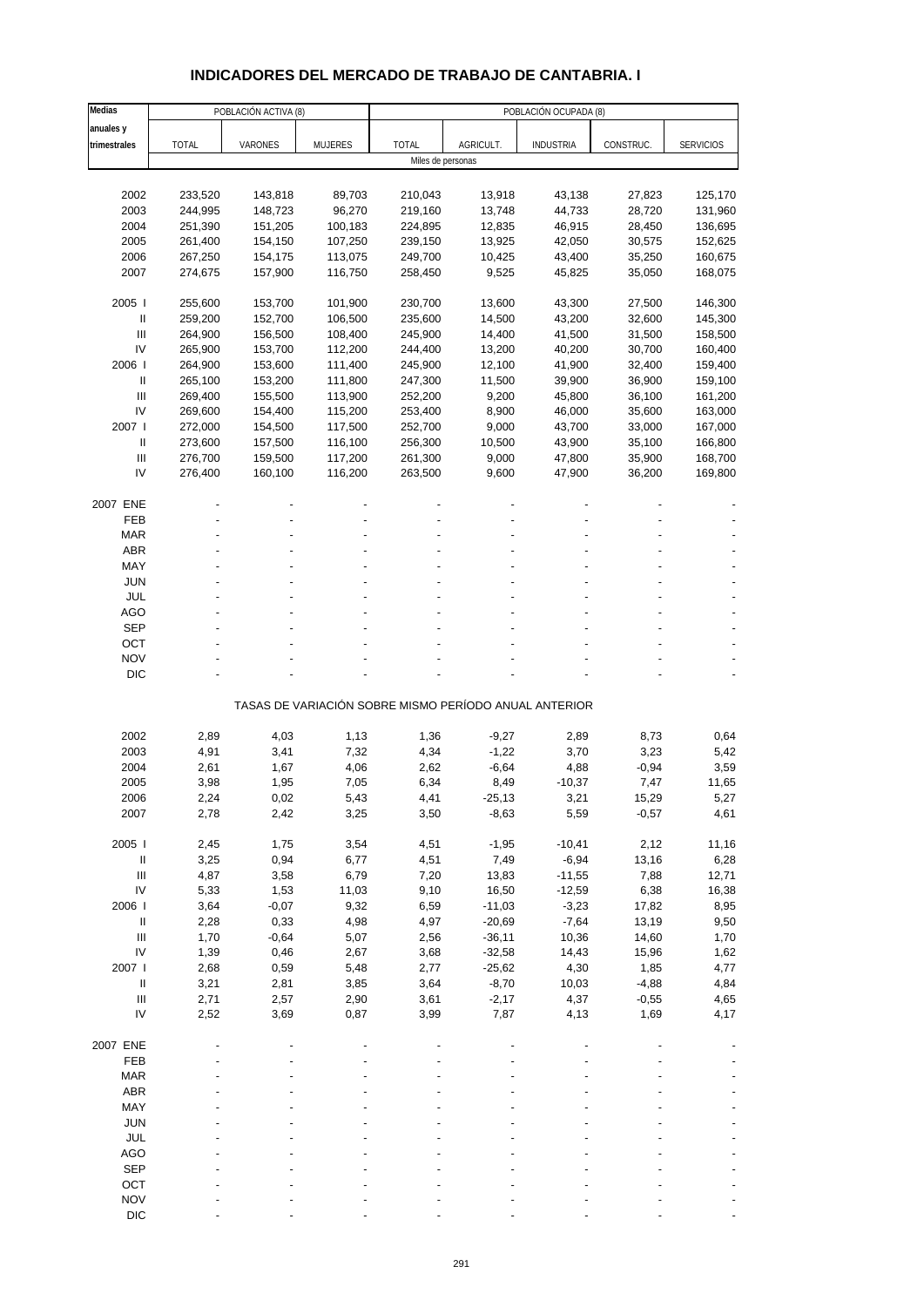# **INDICADORES DEL MERCADO DE TRABAJO DE CANTABRIA. II**

| Medias                             |                                                       |                      | POBLACIÓN ASALARIADA (8) |                 |                  |
|------------------------------------|-------------------------------------------------------|----------------------|--------------------------|-----------------|------------------|
| anuales y                          |                                                       |                      |                          |                 |                  |
| trimestrales                       | <b>TOTAL</b>                                          | AGRICULT.            | INDUSTRIA                | CONSTRUC.       | <b>SERVICIOS</b> |
|                                    |                                                       |                      | Miles de Personas        |                 |                  |
|                                    |                                                       |                      |                          |                 |                  |
| 2002                               | 166,100                                               | 3,058                | 39,318                   | 23,095          | 100,630          |
| 2003                               | 174,435                                               | 3,310                | 42,160                   | 22,565          | 106,400          |
| 2004                               | 176,843                                               | 3,008                | 43,323                   | 21,870          | 108,643          |
| 2005                               | 187,750                                               | 2,650                | 38,000                   | 23,800          | 123,300          |
| 2006                               | 202,900                                               | 2,275                | 40,175                   | 27,550          | 132,900          |
| 2007                               | 208,300                                               | 1,525                | 41,875                   | 27,000          | 137,950          |
| 2005                               | 177,700                                               | 2,000                | 38,700                   | 20,900          | 116,100          |
| Ш                                  | 184,500                                               | 2,800                | 39,000                   | 24,400          | 118,300          |
| Ш                                  | 196,900                                               | 2,900                | 38,000                   | 25,900          | 130,100          |
| IV                                 | 191,900                                               | 2,900                | 36,300                   | 24,000          | 128,700          |
| 2006                               | 200,400                                               | 2,600                | 38,500                   | 26,700          | 132,600          |
| Ш                                  | 200,200                                               | 2,400                | 36,700                   | 27,600          | 133,500          |
| Ш                                  | 205,700                                               | 2,500                | 42,600                   | 28,100          | 132,500          |
| IV                                 | 205,300                                               | 1,600                | 42,900                   | 27,800          | 133,000          |
| 2007 l                             | 203,300                                               | 1,700                | 40,400                   | 26,100          | 135,100          |
| Ш                                  | 207,400                                               | 2,100                | 40,700                   | 26,400          | 138,200          |
| Ш                                  | 210,800                                               | 1,100                | 43,100                   | 27,500          | 139,200          |
| IV                                 | 211,700                                               | 1,200                | 43,300                   | 28,000          | 139,300          |
| 2007 ENE                           |                                                       |                      |                          |                 |                  |
| FEB                                |                                                       |                      |                          |                 |                  |
| <b>MAR</b>                         |                                                       |                      |                          |                 |                  |
| <b>ABR</b>                         |                                                       |                      |                          |                 |                  |
| MAY                                |                                                       |                      |                          |                 |                  |
| JUN                                |                                                       |                      |                          |                 |                  |
| JUL                                |                                                       |                      |                          |                 |                  |
| AGO                                |                                                       |                      |                          |                 |                  |
| <b>SEP</b>                         |                                                       |                      |                          |                 |                  |
| ОСТ                                |                                                       |                      |                          |                 |                  |
| <b>NOV</b>                         |                                                       |                      |                          |                 |                  |
| DIC                                |                                                       |                      |                          |                 |                  |
|                                    | TASAS DE VARIACIÓN SOBRE MISMO PERÍODO ANUAL ANTERIOR |                      |                          |                 |                  |
| 2002                               | 3,44                                                  | 12,72                | 1,47                     | 13,57           | 1,87             |
| 2003                               | 5,02                                                  | 8,26                 | 7,23                     | $-2,29$         | 5,73             |
| 2004                               | 1,38                                                  | $-9,14$              | 2,76                     | $-3,08$         | 2,11             |
| 2005                               | 6,17                                                  | $-11,89$             | $-12,29$                 | 8,82            | 13,49            |
| 2006                               | 8,07                                                  | -14,15               | 5,72                     | 15,76           | 7,79             |
| 2007                               | 2,66                                                  | $-32,97$             | 4,23                     | $-2,00$         | 3,80             |
|                                    |                                                       |                      |                          |                 |                  |
| 2005 l                             | 2,47                                                  | $-45,65$             | $-14,57$                 | 2,10            | 11,67            |
| Ш                                  | 5,88                                                  | 1,82                 | $-8,79$                  | 11,82           | 10,64            |
| $\ensuremath{\mathsf{III}}\xspace$ | 8,85                                                  | $-3,33$              | $-11,73$                 | 15,01           | 15,83            |
| IV                                 | 7,32                                                  | 11,54                | $-13,94$                 | 5,87            | 15,57            |
| 2006                               | 12,77                                                 | 30,00                | $-0,52$                  | 27,75           | 14,21            |
| Ш                                  | 8,51                                                  | $-14,29$             | $-5,90$                  | 13,11           | 12,85            |
| Ш                                  | 4,47                                                  | $-13,79$             | 12,11                    | 8,49            | 1,84             |
| IV                                 | 6,98                                                  | $-44,83$             | 18,18                    | 15,83           | 3,34             |
| 2007 l                             | 1,45                                                  | $-34,62$             | 4,94                     | $-2,25$         | 1,89             |
| $\ensuremath{\mathsf{II}}$         | 3,60                                                  | $-12,50$             | 10,90                    | $-4,35$         | 3,52             |
| Ш<br>IV                            | 2,48<br>3,12                                          | $-56,00$<br>$-25,00$ | 1,17<br>0,93             | $-2,14$<br>0,72 | 5,06<br>4,74     |
|                                    |                                                       |                      |                          |                 |                  |
| 2007 ENE                           |                                                       |                      |                          |                 |                  |
| FEB                                |                                                       |                      |                          |                 |                  |
| <b>MAR</b>                         |                                                       |                      |                          |                 |                  |
| ABR                                |                                                       |                      |                          |                 |                  |
| MAY                                |                                                       |                      |                          |                 |                  |
| <b>JUN</b>                         |                                                       |                      |                          |                 |                  |
| JUL                                |                                                       |                      |                          |                 |                  |
| <b>AGO</b>                         |                                                       |                      |                          |                 |                  |
| <b>SEP</b>                         |                                                       |                      |                          |                 |                  |
| OCT                                |                                                       |                      |                          |                 |                  |
| <b>NOV</b>                         |                                                       |                      |                          |                 |                  |
| <b>DIC</b>                         |                                                       |                      |                          |                 |                  |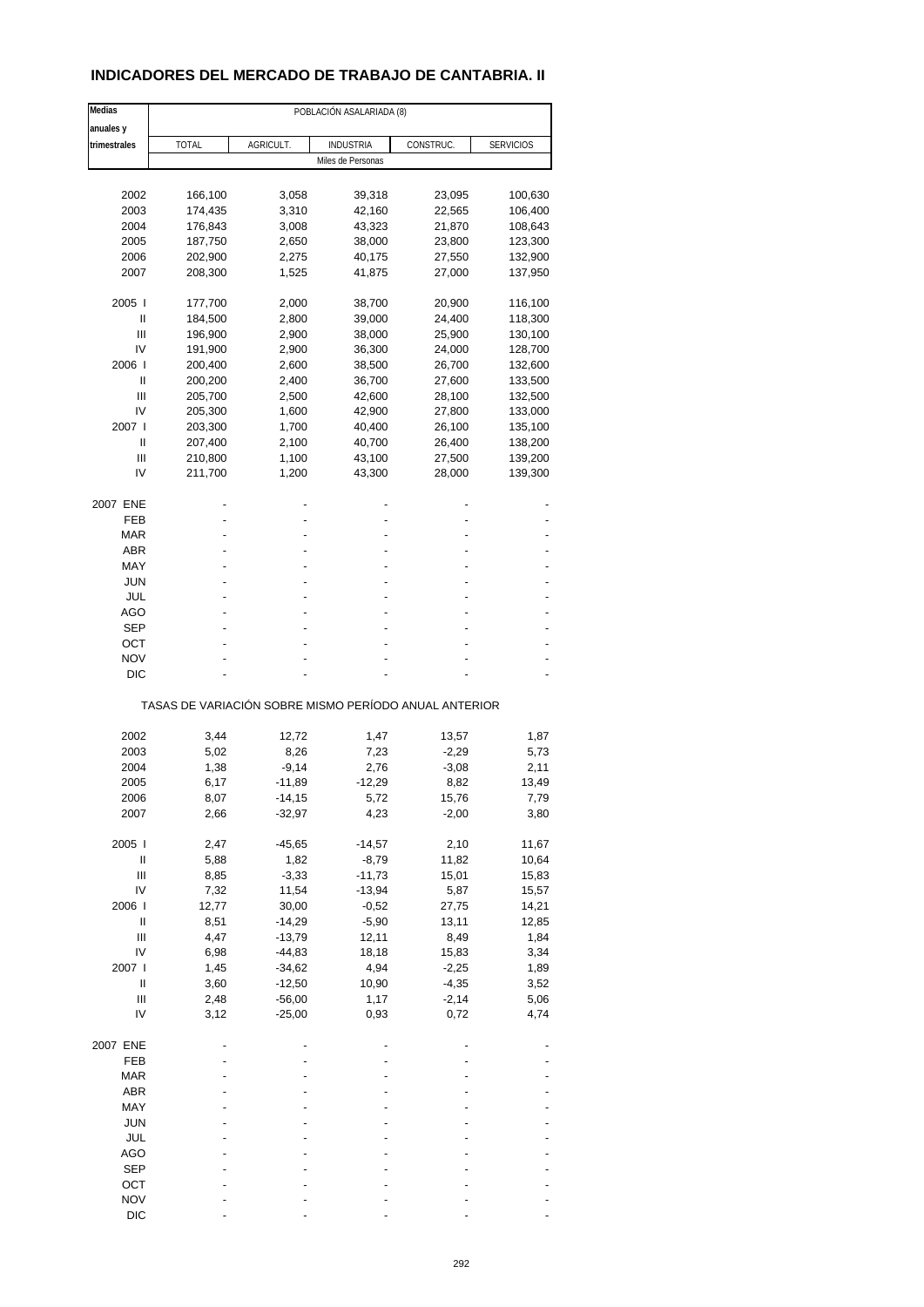| INDICADORES DEL MERCADO DE TRABAJO DE CANTABRIA. III |
|------------------------------------------------------|
|------------------------------------------------------|

| Medias                             |              | PARADOS (8)       |                |                                                       | TASA DE ACTIVIDAD (8) |                | TASA DE PARO (8) |                |                |
|------------------------------------|--------------|-------------------|----------------|-------------------------------------------------------|-----------------------|----------------|------------------|----------------|----------------|
| anuales y                          |              |                   |                |                                                       | <b>MENORES</b>        |                |                  | <b>MENORES</b> |                |
| trimestrales                       | <b>TOTAL</b> | VARONES           | <b>MUJERES</b> | <b>TOTAL</b>                                          | 20 AÑOS               | <b>MUJERES</b> | <b>TOTAL</b>     | 20 AÑOS        | <b>MUJERES</b> |
|                                    |              |                   |                |                                                       |                       |                |                  |                |                |
|                                    |              | Miles de personas |                |                                                       |                       | Porcentaje     |                  |                |                |
|                                    |              |                   |                |                                                       |                       |                |                  |                |                |
| 2002                               | 23,483       | 9,948             | 13,535         | 50,51                                                 | 15,20                 | 37,60          | 10,05            | 26,24          | 15,11          |
| 2003                               | 25,835       | 11,118            | 14,720         | 52,44                                                 | 20,70                 | 39,96          | 10,54            | 24,83          | 15,29          |
| 2004                               | 26,498       | 11,870            | 14,625         | 53,22                                                 | 12,18                 | 41,16          | 10,54            | 32,60          | 14,60          |
| 2005                               | 22,225       | 9,500             | 12,725         | 54,71                                                 | 19,79                 | 43,60          | 8,52             | 26,09          | 11,94          |
| 2006                               | 17,525       | 6,875             | 10,700         | 55,32                                                 | 17,09                 | 45,49          | 6,57             | 30,21          | 9,46           |
| 2007                               | 16,200       | 7,025             | 9,175          | 56,22                                                 | 18,20                 | 46,48          | 5,91             | 20,82          | 7,87           |
|                                    |              |                   |                |                                                       |                       |                |                  |                |                |
| 2005                               | 24,900       | 10,300            | 14,600         | 53,73                                                 | 18,11                 | 41,59          | 9,75             | 30,43          | 14,35          |
| Ш                                  | 23,600       | 9,200             | 14,300         | 54,33                                                 | 16,25                 | 43,35          | 9,09             | 29,69          | 13,47          |
| III                                | 18,900       | 9,200             | 9,700          | 55,36                                                 | 23,78                 | 44,02          | 7,15             | 17,75          | 8,99           |
|                                    |              |                   |                |                                                       |                       |                |                  |                |                |
| IV                                 | 21,500       | 9,300             | 12,300         | 55,42                                                 | 21,02                 | 45,43          | 8,10             | 26,47          | 10,95          |
| 2006                               | 19,000       | 7,600             | 11,500         | 55,06                                                 | 15,53                 | 44,97          | 7,19             | 33,49          | 10,29          |
| Ш                                  | 17,700       | 6,100             | 11,700         | 54,94                                                 | 14,39                 | 45,05          | 6,69             | 22,24          | 10,42          |
| $\mathsf{III}$                     | 17,200       | 6,800             | 10,400         | 55,69                                                 | 23,61                 | 45,77          | 6,38             | 31,67          | 9,15           |
| IV                                 | 16,200       | 7,000             | 9,200          | 55,57                                                 | 14,81                 | 46,17          | 6,00             | 33,45          | 7,99           |
| 2007 l                             | 19,300       | 7,900             | 11,400         | 55,88                                                 | 15,80                 | 46,93          | 7,08             | 26,78          | 9,68           |
| Ш                                  | 17,300       | 7,300             | 10,000         | 56,06                                                 | 18,92                 | 46,28          | 6,34             | 27,94          | 8,65           |
| $\ensuremath{\mathsf{III}}\xspace$ | 15,400       | 7,900             | 7,500          | 56,57                                                 | 24,00                 | 46,60          | 5,57             | 21,09          | 6,43           |
| IV                                 | 12,800       | 5,000             | 7,800          | 56,36                                                 | 14,08                 | 46,11          | 4,63             | 7,45           | 6,70           |
|                                    |              |                   |                |                                                       |                       |                |                  |                |                |
| 2007 ENE                           |              |                   |                |                                                       |                       |                |                  |                |                |
|                                    |              |                   |                |                                                       |                       |                |                  |                |                |
| FEB                                |              |                   |                |                                                       |                       |                |                  |                |                |
| <b>MAR</b>                         |              |                   |                |                                                       |                       |                |                  |                |                |
| ABR                                |              |                   |                |                                                       |                       |                |                  |                |                |
| MAY                                |              |                   |                |                                                       |                       |                |                  |                |                |
| <b>JUN</b>                         |              |                   |                |                                                       |                       |                |                  |                |                |
| <b>JUL</b>                         |              |                   |                |                                                       |                       |                |                  |                |                |
| <b>AGO</b>                         |              |                   |                |                                                       |                       |                |                  |                |                |
| SEP                                |              |                   |                |                                                       |                       |                |                  |                |                |
| OCT                                |              |                   |                |                                                       |                       |                |                  |                |                |
| <b>NOV</b>                         |              |                   |                |                                                       |                       |                |                  |                |                |
| <b>DIC</b>                         |              |                   |                |                                                       |                       |                |                  |                |                |
|                                    |              |                   |                |                                                       |                       |                |                  |                |                |
|                                    |              |                   |                | TASAS DE VARIACIÓN SOBRE MISMO PERÍODO ANUAL ANTERIOR |                       |                |                  |                |                |
|                                    |              |                   |                |                                                       |                       |                |                  |                |                |
| 2002                               | 19,08        | 28,94             | 12,72          |                                                       |                       |                |                  |                |                |
| 2003                               | 10,02        | 11,76             | 8,76           |                                                       |                       |                |                  |                |                |
|                                    |              |                   |                |                                                       |                       |                |                  |                |                |
| 2004                               | 2,56         | 6,77              | $-0,65$        |                                                       |                       |                |                  |                |                |
| 2005                               | $-16, 12$    | $-19,97$          | $-12,99$       |                                                       |                       |                |                  |                | $\overline{a}$ |
| 2006                               | $-21,15$     | $-27,63$          | $-15,91$       |                                                       |                       |                |                  |                |                |
| 2007                               | $-7,56$      | 2,18              | $-14,25$       |                                                       |                       |                |                  |                |                |
|                                    |              |                   |                |                                                       |                       |                |                  |                |                |
| 2005 l                             | $-13,36$     | $-28,42$          | 1,74           |                                                       |                       |                |                  |                |                |
| Ш                                  | $-7,85$      | $-14,26$          | $-3,90$        |                                                       |                       |                |                  |                |                |
| $\ensuremath{\mathsf{III}}\xspace$ | $-18,57$     | 1,21              | $-31,30$       |                                                       |                       |                |                  |                |                |
| $\mathsf{IV}$                      | $-24,38$     | $-29,92$          | $-18,81$       |                                                       |                       |                |                  |                |                |
| 2006                               | $-23,69$     | $-26,21$          | $-21,23$       |                                                       |                       |                |                  |                |                |
| $\rm H$                            | $-25,00$     | $-33,70$          | $-18,18$       |                                                       |                       |                |                  |                |                |
| $\mathop{\mathrm{III}}\nolimits$   |              | $-26,09$          |                |                                                       |                       |                |                  |                |                |
| IV                                 | $-8,99$      |                   | 7,22           |                                                       |                       |                |                  |                |                |
|                                    | $-24,65$     | $-24,73$          | $-25,20$       |                                                       |                       |                |                  |                |                |
| 2007 l                             | 1,58         | 3,95              | $-0,87$        |                                                       |                       |                |                  |                |                |
| $\ensuremath{\mathsf{II}}$         | $-2,26$      | 19,67             | $-14,53$       |                                                       |                       |                |                  |                |                |
| $\ensuremath{\mathsf{III}}\xspace$ | $-10,47$     | 16,18             | $-27,88$       |                                                       |                       |                |                  |                |                |
| IV                                 | $-20,99$     | $-28,57$          | $-15,22$       |                                                       |                       |                |                  |                |                |
|                                    |              |                   |                |                                                       |                       |                |                  |                |                |
| 2007 ENE                           |              |                   |                |                                                       |                       |                |                  |                |                |
| FEB                                |              |                   |                |                                                       |                       |                |                  |                |                |
| <b>MAR</b>                         |              |                   |                |                                                       |                       |                |                  |                |                |
| ABR                                |              |                   |                |                                                       |                       |                |                  |                |                |
| MAY                                |              |                   |                |                                                       |                       |                |                  |                |                |
|                                    |              |                   |                |                                                       |                       |                |                  |                |                |
| <b>JUN</b>                         |              |                   |                |                                                       |                       |                |                  |                |                |
| JUL                                |              |                   |                |                                                       |                       |                |                  |                |                |
| <b>AGO</b>                         |              |                   |                |                                                       |                       |                |                  |                |                |
| SEP                                |              |                   |                |                                                       |                       |                |                  |                |                |
| OCT                                |              |                   |                |                                                       |                       |                |                  |                |                |
| <b>NOV</b>                         |              |                   |                |                                                       |                       |                |                  |                |                |
| <b>DIC</b>                         |              |                   |                |                                                       |                       |                |                  |                |                |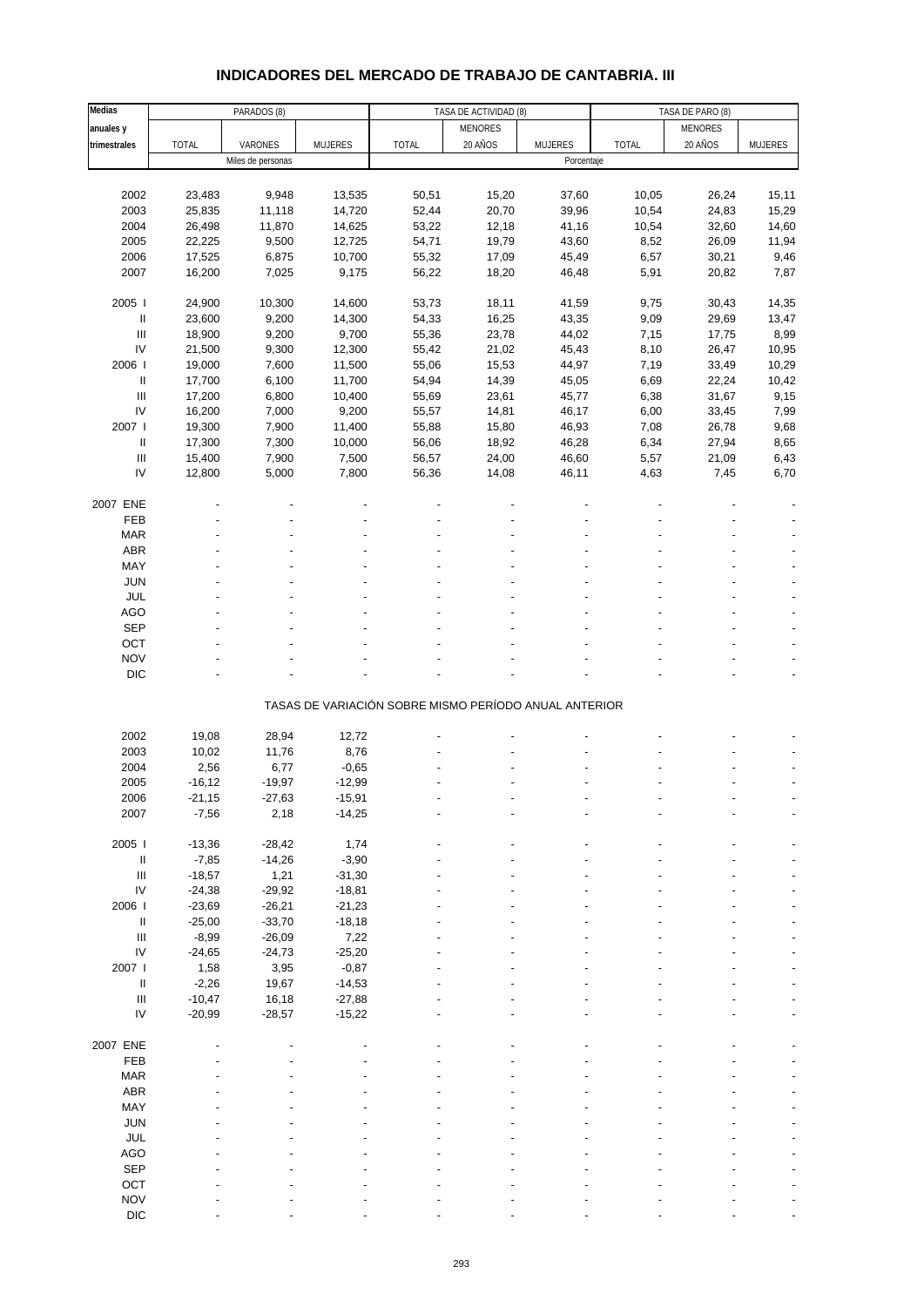| Medias                             |                  |                                                       | PARO REGISTRADO  |                |                  |                |
|------------------------------------|------------------|-------------------------------------------------------|------------------|----------------|------------------|----------------|
| anuales y                          |                  |                                                       |                  |                |                  | SIN EMPLEO     |
| trimestrales                       | <b>TOTAL</b>     | AGRICULTURA                                           | <b>INDUSTRIA</b> | CONSTRUCCIÓN   | <b>SERVICIOS</b> | ANTERIOR       |
|                                    |                  |                                                       | Personas         |                |                  |                |
|                                    |                  |                                                       |                  |                |                  |                |
| 2003                               | 24.974           | 250                                                   | 3.716            | 2.804          | 14.816           | 3.388          |
| 2004                               | 25.633           | 286                                                   | 3.545            | 3.144          | 15.472           | 3.185          |
| 2005                               | 24.226           | 298                                                   | 3.346            | 2.996          | 14.915           | 2.670          |
| 2006                               | 21.825           | 256                                                   | 2.980            | 2.662          | 13.764           | 2.164          |
| 2007                               | 20.573           | 223                                                   | 2.634            | 2.590          | 13.158           | 1.969          |
| 2008                               | 23.862           | 267                                                   | 2.740            | 3.302          | 15.491           | 2.062          |
|                                    |                  |                                                       |                  |                |                  |                |
| 2005 II                            | 24.319           | 261                                                   | 3.397            | 3.017          | 14.806           | 2.838          |
| Ш<br>IV                            | 21.627<br>23.503 | 256<br>322                                            | 3.019<br>3.256   | 2.624<br>2.878 | 13.115<br>14.652 | 2.612<br>2.393 |
| 2006                               | 25.083           | 324                                                   | 3.433            | 3.113          | 15.837           | 2.377          |
| Ш                                  | 21.956           | 239                                                   | 3.071            | 2.629          | 13.750           | 2.267          |
| III                                | 19.400           | 221                                                   | 2.695            | 2.407          | 12.046           | 2.031          |
| IV                                 | 20.863           | 240                                                   | 2.720            | 2.500          | 13.422           | 1.981          |
| 2007 l                             | 22.500           | 242                                                   | 2.842            | 2.697          | 14.692           | 2.026          |
| Ш                                  | 20.129           | 213                                                   | 2.621            | 2.358          | 12.977           | 1.961          |
| $\ensuremath{\mathsf{III}}\xspace$ | 18.768           | 198                                                   | 2.474            | 2.458          | 11.730           | 1.908          |
| IV                                 | 20.896           | 239                                                   | 2.598            | 2.848          | 13.231           | 1.980          |
| 2008                               | 23.862           | 267                                                   | 2.740            | 3.302          | 15.491           | 2.062          |
|                                    |                  |                                                       |                  |                |                  |                |
| 2007 MAR                           | 21.871           | 235                                                   | 2.772            | 2.594          | 14.238           | 2.032          |
| <b>ABR</b>                         | 21.025           | 224                                                   | 2.719            | 2.451          | 13.599           | 2.032          |
| MAY                                | 19.982           | 210                                                   | 2.626            | 2.278          | 12.978           | 1.890          |
| <b>JUN</b>                         | 19.381           | 204                                                   | 2.517            | 2.345          | 12.355           | 1.960          |
| JUL                                | 18.624           | 195                                                   | 2.427            | 2.356          | 11.741           | 1.905          |
| AGO                                | 18.618           | 195                                                   | 2.512            | 2.488          | 11.573           | 1.850          |
| <b>SEP</b>                         | 19.061           | 204                                                   | 2.483            | 2.531          | 11.875           | 1.968          |
| OCT                                | 20.139           | 224                                                   | 2.525            | 2.573          | 12.832           | 1.985          |
| <b>NOV</b>                         | 20.702           | 235                                                   | 2.524            | 2.720          | 13.224           | 1.999          |
| <b>DIC</b>                         | 21.848           | 258                                                   | 2.746            | 3.250          | 13.638           | 1.956          |
| 2008 ENE                           | 23.826           | 266                                                   | 2.740            | 3.263          | 15.510           | 2.047          |
| FEB                                | 23.897           | 268                                                   | 2.739            | 3.341          | 15.472           | 2.077          |
|                                    |                  | TASAS DE VARIACIÓN SOBRE MISMO PERÍODO ANUAL ANTERIOR |                  |                |                  |                |
|                                    |                  |                                                       |                  |                |                  |                |
| 2003                               | 1,76             | $-13,61$                                              | $-1,29$          | 24,33          | 2,40             | $-9,99$        |
| 2004                               | 2,64             | 14,39                                                 | $-4,58$          | 12,13          | 4,42             | $-5,99$        |
| 2005                               | $-5,49$          | 4,13                                                  | $-5,62$          | $-4,71$        | $-3,59$          | $-16, 18$      |
| 2006                               | $-9,91$          | $-14,20$                                              | $-10,95$         | $-11,15$       | $-7,72$          | $-18,96$       |
| 2007                               | -5,74            | -12,81                                                | -11,61           | $-2,70$        | $-4,40$          | $-9,02$        |
| 2008                               | 4,59             | 8,54                                                  | $-4,80$          | 20,16          | 3,83             | 1,90           |
|                                    |                  |                                                       |                  |                |                  |                |
| 2005 II                            | $-3,68$          | $-3,10$                                               | $-4,25$          | $-4,33$        | $-1,21$          | $-13,77$       |
| $\ensuremath{\mathsf{III}}\xspace$ | $-5,87$          | $-0,65$                                               | $-8,32$          | $-7,26$        | $-3,43$          | $-13,35$       |
| IV                                 | $-8,31$          | 8,77                                                  | $-7,08$          | $-7,08$        | $-6,91$          | $-20,10$       |
| 2006                               | $-8,64$          | $-8,31$                                               | $-7,52$          | $-10,18$       | $-7,32$          | $-16, 18$      |
| Ш                                  | $-9,72$          | $-8,44$                                               | $-9,61$          | $-12,87$       | $-7,13$          | $-20,12$       |
| Ш<br>IV                            | $-10,30$         | $-13,78$                                              | $-10,72$         | $-8,28$        | $-8,15$          | $-22,27$       |
|                                    | $-11,23$         | $-25,65$                                              | $-16,47$         | $-13,14$       | $-8,39$          | $-17,24$       |
| 2007 l                             | $-10,30$         | $-25,13$                                              | $-17,21$         | $-13,36$       | $-7,23$          | $-14,75$       |
| Ш                                  | $-8,32$          | $-10,89$                                              | $-14,66$         | $-10,31$       | $-5,62$          | $-13,50$       |
| $\ensuremath{\mathsf{III}}\xspace$ | $-3,26$          | $-10,41$                                              | $-8,20$          | 2,13           | $-2,63$          | $-6,06$        |
| IV                                 | 0,16             | $-0,28$                                               | $-4,47$          | 13,91          | $-1,42$          | $-0,03$        |
| 2008                               | 4,59             | 8,54                                                  | $-4,80$          | 20,16          | 3,83             | 1,90           |
| 2007 MAR                           | $-9,47$          | $-13,28$                                              | $-16,96$         | $-13,48$       | $-6,40$          | $-13,20$       |
| <b>ABR</b>                         | $-8,55$          | $-8,20$                                               | $-16,11$         | $-11,00$       | $-5,78$          | $-12,34$       |
| MAY                                | $-8,94$          | $-13,22$                                              | $-14,27$         | $-12,35$       | $-6,08$          | $-14,90$       |
| <b>JUN</b>                         | $-7,41$          | $-11,30$                                              | $-13,48$         | $-7,46$        | $-4,95$          | $-13,31$       |
| JUL                                | $-3,89$          | $-15,58$                                              | $-10,44$         | $-1,42$        | $-1,85$          | $-8,63$        |
| AGO                                | $-2,99$          | $-9,72$                                               | $-7,31$          | 2,30           | $-2,31$          | $-6,85$        |
| <b>SEP</b>                         | $-2,90$          | $-5,56$                                               | $-6,83$          | 5,50           | $-3,68$          | $-2,62$        |
| OCT                                | $-0,79$          | $-2,61$                                               | $-5,40$          | 11,53          | $-1,83$          | $-1,88$        |
| <b>NOV</b>                         | 0,13             | $-2,89$                                               | $-6,28$          | 12,30          | $-0,88$          | 1,11           |
| <b>DIC</b>                         | 1,09             | 4,45                                                  | $-1,86$          | 17,29          | $-1,57$          | 0,72           |
| 2008 ENE                           | 3,55             | 8,13                                                  | $-5,84$          | 17,04          | 2,97             | 2,15           |
| FEB                                | 5,65             | 8,94                                                  | $-3,73$          | 23,38          | 4,71             | 1,66           |

## **INDICADORES DEL MERCADO DE TRABAJO DE CANTABRIA. IV**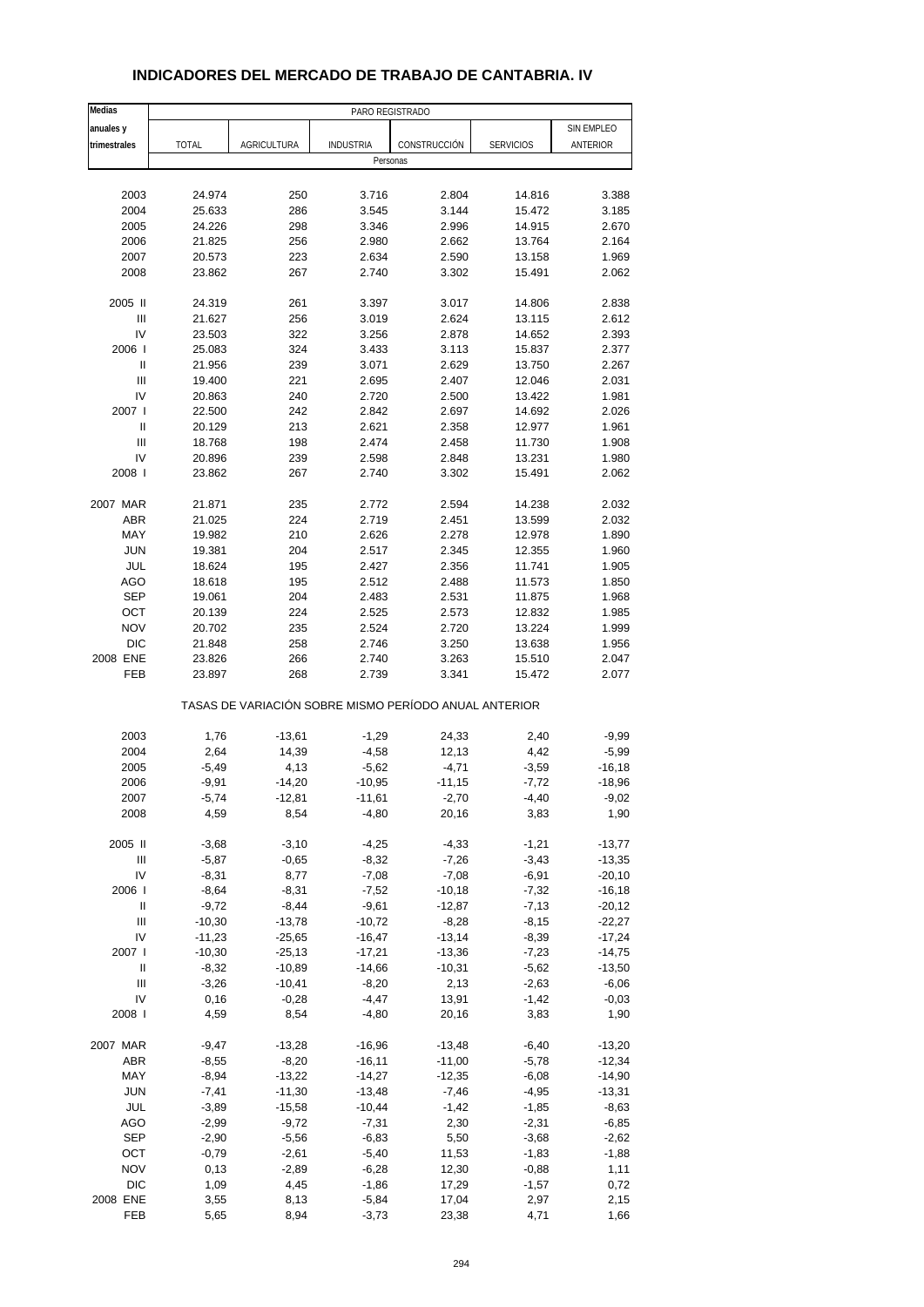### **INDICADORES DEL MERCADO DE TRABAJO DE CANTABRIA. V**

| Medias              | AFILIADOS A LA SEGURIDAD SOCIAL EN ALTA LABORAL       |                    |                  |              |                  |  |  |
|---------------------|-------------------------------------------------------|--------------------|------------------|--------------|------------------|--|--|
| anuales y           |                                                       |                    | <b>TOTAL</b>     |              |                  |  |  |
| trimestrales        | <b>TOTAL</b>                                          | <b>AGRICULTURA</b> | <b>INDUSTRIA</b> | CONSTRUCCIÓN | <b>SERVICIOS</b> |  |  |
|                     |                                                       |                    | Personas         |              |                  |  |  |
|                     |                                                       |                    |                  |              |                  |  |  |
| 2003                | 196.343                                               | 11.014             | 35.081           | 26.924       | 123.248          |  |  |
| 2004                | 202.212                                               | 10.646             | 35.065           | 27.665       | 128.757          |  |  |
| 2005                | 209.890                                               | 10.168             | 35.202           | 28.887       | 135.591          |  |  |
| 2006                | 218.671                                               | 9.611              | 34.987           | 31.403       | 142.668          |  |  |
| 2007                | 227.115                                               | 9.524              | 36.090           | 33.764       | 147.737          |  |  |
| 2008                | 226.201                                               | 9.338              | 36.290           | 33.521       | 147.052          |  |  |
|                     |                                                       |                    |                  |              |                  |  |  |
| 2005 II             | 209.450                                               | 10.396             | 35.269           | 28.938       | 134.804          |  |  |
| Ш                   | 215.358                                               | 10.232             | 35.585           | 29.418       | 140.085          |  |  |
| IV                  | 211.789                                               | 9.884              | 35.071           | 29.406       | 137.396          |  |  |
| 2006                | 211.207                                               | 9.708              | 34.632           | 29.828       | 137.030          |  |  |
| Ш                   | 217.787                                               | 9.794              | 34.913           | 31.264       | 141.816          |  |  |
| Ш                   | 224.468                                               | 9.630              | 35.462           | 32.149       | 147.227          |  |  |
| IV                  | 221.225                                               | 9.314              | 34.939           | 32.372       | 144.600          |  |  |
| 2007 l              | 221.063                                               | 9.433              | 35.353           | 33.036       | 143.241          |  |  |
| Ш                   |                                                       |                    |                  |              |                  |  |  |
| Ш                   | 227.009                                               | 9.665              | 36.088           | 34.065       | 147.191          |  |  |
|                     | 231.940                                               | 9.628              | 36.504           | 34.155       | 151.652          |  |  |
| IV                  | 228.448                                               | 9.368              | 36.417           | 33.799       | 148.864          |  |  |
| 2008                | 226.201                                               | 9.338              | 36.290           | 33.521       | 147.052          |  |  |
|                     |                                                       |                    |                  |              |                  |  |  |
| 2007 MAR            | 223.419                                               | 9.593              | 35.803           | 33.642       | 144.381          |  |  |
| <b>ABR</b>          | 224.786                                               | 9.560              | 35.873           | 33.733       | 145.620          |  |  |
| MAY                 | 226.404                                               | 9.702              | 36.198           | 34.040       | 146.464          |  |  |
| <b>JUN</b>          | 229.838                                               | 9.734              | 36.193           | 34.423       | 149.488          |  |  |
| JUL                 | 234.274                                               | 9.685              | 36.590           | 34.472       | 153.527          |  |  |
| AGO                 | 230.331                                               | 9.635              | 36.269           | 33.854       | 150.573          |  |  |
| <b>SEP</b>          | 231.214                                               | 9.564              | 36.653           | 34.140       | 150.857          |  |  |
| OCT                 | 228.951                                               | 9.576              | 36.540           | 34.122       | 148.713          |  |  |
| <b>NOV</b>          | 229.621                                               | 9.492              | 36.622           | 34.248       | 149.259          |  |  |
| <b>DIC</b>          | 226.773                                               | 9.037              | 36.089           | 33.028       | 148.619          |  |  |
| 2008 ENE            | 225.425                                               | 9.135              | 36.273           | 33.528       | 146.489          |  |  |
| FEB                 | 226.976                                               | 9.540              | 36.307           | 33.514       | 147.615          |  |  |
|                     | TASAS DE VARIACIÓN SOBRE MISMO PERÍODO ANUAL ANTERIOR |                    |                  |              |                  |  |  |
|                     |                                                       |                    |                  |              |                  |  |  |
| 2003                | 2,63                                                  | $-2,53$            | 0,00             | 4,19         | 3,56             |  |  |
| 2004                | 2,99                                                  | $-3,34$            | $-0,04$          | 2,76         | 4,47             |  |  |
| 2005                | 3,80                                                  | -4,49              | 0,39             | 4,41         | 5,31             |  |  |
| 2006                | 4,18                                                  | $-5,47$            | $-0,61$          | 8,71         | 5,22             |  |  |
| 2007                | 3,86                                                  | $-0,91$            | 3,16             | 7,52         | 3,55             |  |  |
| 2008                | 2,87                                                  | $-0,17$            | 3,31             | 2,41         | 3,07             |  |  |
|                     |                                                       |                    |                  |              |                  |  |  |
| 2005 II             | 3,83                                                  | $-3,97$            | 0,50             | 4,63         | 5,25             |  |  |
| Ш                   | 3,93                                                  | $-3,91$            | 0,44             | 4,92         | 5,32             |  |  |
| IV                  | 3,90                                                  | $-5,56$            | 0,33             | 5,56         | 5,29             |  |  |
| 2006                | 4,06                                                  | $-4,44$            | $-0,72$          | 7,35         | 5,35             |  |  |
| Ш                   | 3,98                                                  | $-5,80$            | $-1,01$          | 8,04         | 5,20             |  |  |
| Ш                   | 4,23                                                  | $-5,89$            | $-0,35$          | 9,28         | 5,10             |  |  |
| IV                  | 4,46                                                  | $-5,77$            | $-0,38$          | 10,09        | 5,24             |  |  |
| 2007 l              | 4,67                                                  | $-2,83$            | 2,08             | 10,76        | 4,53             |  |  |
| $\sf II$            | 4,23                                                  | $-1,31$            | 3,36             | 8,96         | 3,79             |  |  |
| Ш                   | 3,33                                                  | $-0,02$            | 2,94             | 6,24         | 3,01             |  |  |
| IV                  | 3,27                                                  | 0,58               | 4,23             | 4,41         | 2,95             |  |  |
| 2008                | 2,87                                                  | $-0,17$            | 3,31             | 2,41         | 3,07             |  |  |
|                     |                                                       |                    |                  |              |                  |  |  |
| 2007 MAR            | 4,81                                                  | $-2,08$            | 2,99             | 11,40        | 4,32             |  |  |
| ABR                 | 3,90                                                  | $-2,87$            | 3,20             | 9,26         | 3,37             |  |  |
| MAY                 | 4,16                                                  | $-0,72$            | 3,71             | 8,67         | 3,61             |  |  |
| <b>JUN</b>          | 4,64                                                  | $-0,34$            | 3,18             | 8,95         | 4,38             |  |  |
| JUL                 | 3,61                                                  | $-0,15$            | 2,94             | 7,75         | 3,12             |  |  |
| AGO                 | 3,01                                                  | 0,36               | 2,52             | 5,70         | 2,72             |  |  |
| <b>SEP</b>          | 3,36                                                  | $-0,26$            | 3,36             | 5,30         | 3,17             |  |  |
| OCT                 |                                                       | 0,48               | 4,11             | 4,45         |                  |  |  |
|                     | 3,19                                                  |                    |                  |              | 2,86             |  |  |
| <b>NOV</b><br>$DIC$ | 3,24                                                  | 1,49               | 4,44             | 4,49         | 2,78             |  |  |
|                     | 3,37                                                  | $-0,24$            | 4,14             | 4,28         | 3,21             |  |  |
| 2008 ENE            | 2,87                                                  | $-0,22$            | 4,06             | 3,68         | 2,60             |  |  |
| FEB                 | 2,87                                                  | $-0, 13$           | 2,57             | 1,16         | 3,55             |  |  |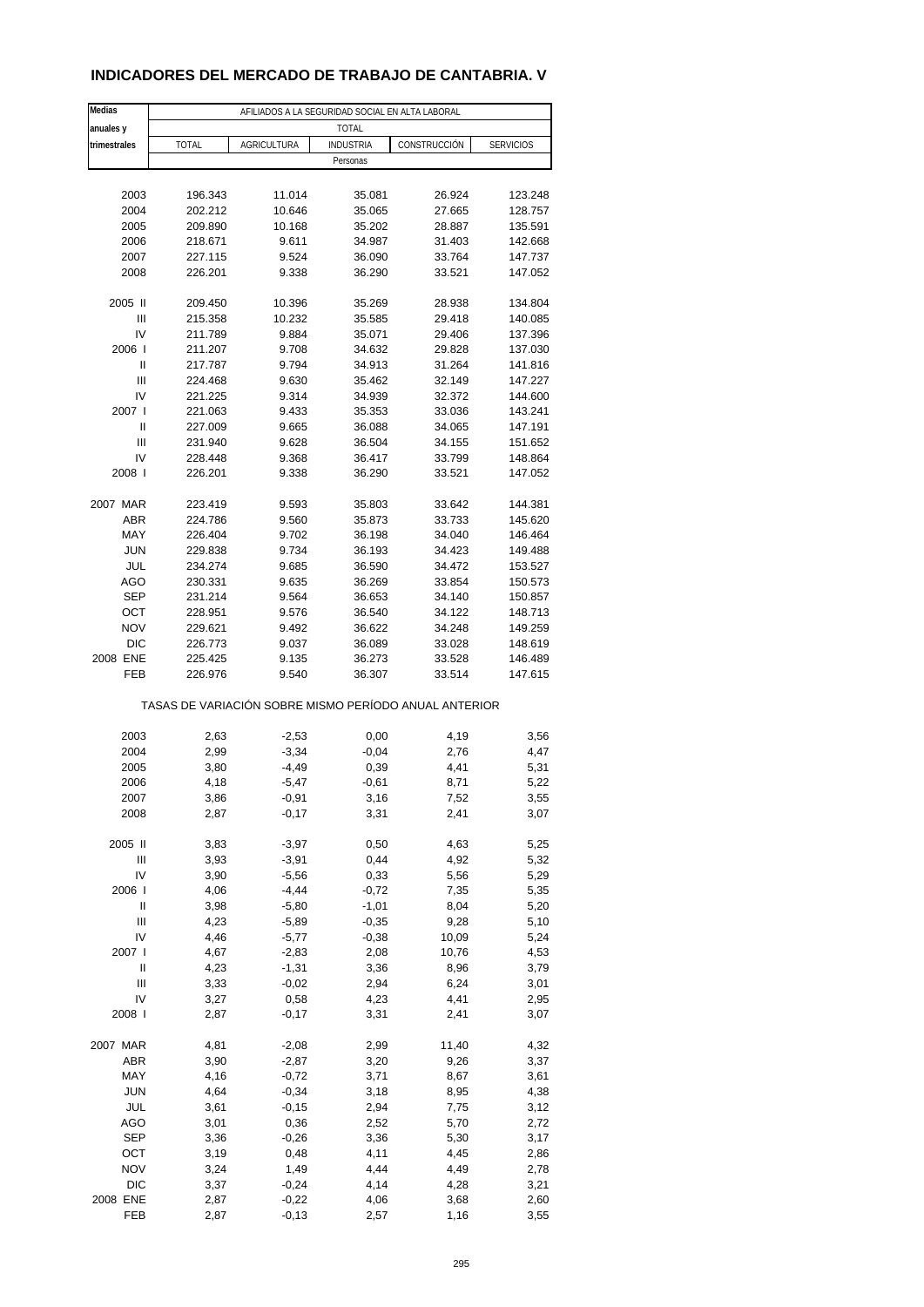### **INDICADORES DEL MERCADO DE TRABAJO DE CANTABRIA. VI**

| Medias       | AFILIADOS A LA SEGURIDAD SOCIAL EN ALTA LABORAL       |                    |                     |                 |                  |  |  |
|--------------|-------------------------------------------------------|--------------------|---------------------|-----------------|------------------|--|--|
| anuales y    |                                                       |                    | <b>CUENTA AJENA</b> |                 |                  |  |  |
| trimestrales | <b>TOTAL</b>                                          | <b>AGRICULTURA</b> | <b>INDUSTRIA</b>    | CONSTRUCCIÓN    | <b>SERVICIOS</b> |  |  |
|              |                                                       |                    | Personas            |                 |                  |  |  |
|              |                                                       |                    |                     |                 |                  |  |  |
| 2003         | 153.383                                               | 2.507              | 32.348              | 21.392          | 97.099           |  |  |
| 2004         | 157.999                                               | 2.470              | 32.303              | 21.635          | 101.546          |  |  |
| 2005         | 164.791                                               | 2.382              | 32.445              | 22.415          | 107.538          |  |  |
| 2006         | 172.819                                               | 2.183              | 32.209              | 24.415          | 114.011          |  |  |
| 2007         | 180.237                                               | 2.470              | 33.277              | 25.988          | 118.501          |  |  |
| 2008         | 179.049                                               | 2.464              | 33.467              | 25.286          | 117.832          |  |  |
| 2005 II      | 164.412                                               | 2.583              | 32.510              | 22.515          | 106.792          |  |  |
| Ш            | 169.880                                               | 2.505              | 32.816              | 22.868          | 111.684          |  |  |
| IV           | 166.513                                               | 2.222              | 32.316              | 22.770          | 109.201          |  |  |
| 2006         | 165.902                                               | 2.140              | 31.872              | 23.080          | 108.809          |  |  |
| Ш            | 171.951                                               | 2.317              | 32.139              | 24.320          | 113.174          |  |  |
| Ш            | 178.266                                               | 2.252              | 32.668              | 25.068          | 118.278          |  |  |
| IV           | 175.157                                               | 2.024              | 32.157              | 25.192          | 115.784          |  |  |
| 2007 l       | 174.953                                               | 2.242              | 32.556              | 25.701          | 114.453          |  |  |
| Ш            | 180.226                                               | 2.592              | 33.275              | 26.393          | 117.966          |  |  |
| Ш            | 184.592                                               | 2.625              | 33.681              | 26.215          | 122.072          |  |  |
| IV           | 181.175                                               | 2.421              | 33.595              | 25.645          | 119.514          |  |  |
| 2008         | 179.049                                               | 2.464              | 33.467              | 25.286          | 117.832          |  |  |
| 2007 MAR     | 177.128                                               | 2.452              | 32.998              | 26.180          | 115.498          |  |  |
| <b>ABR</b>   | 178.181                                               | 2.457              | 33.062              | 26.165          | 116.497          |  |  |
| MAY          | 179.689                                               | 2.632              | 33.385              | 26.396          | 117.276          |  |  |
| <b>JUN</b>   | 182.808                                               | 2.687              | 33.378              | 26.618          | 120.125          |  |  |
| JUL          | 187.053                                               | 2.664              | 33.777              | 26.616          | 123.996          |  |  |
| AGO          | 182.878                                               | 2.631              | 33.443              | 25.902          | 120.902          |  |  |
| <b>SEP</b>   | 183.846                                               | 2.581              | 33.822              | 26.126          | 121.317          |  |  |
| OCT          | 181.655                                               | 2.599              | 33.715              | 26.009          | 119.332          |  |  |
| <b>NOV</b>   | 182.326                                               | 2.543              | 33.803              | 26.061          | 119.919          |  |  |
| DIC          | 179.544                                               | 2.121              | 33.268              | 24.864          | 119.291          |  |  |
| 2008 ENE     | 178.333                                               | 2.249              | 33.450              | 25.328          | 117.306          |  |  |
| <b>FEB</b>   | 179.764                                               | 2.679              | 33.484              | 25.244          | 118.357          |  |  |
|              | TASAS DE VARIACIÓN SOBRE MISMO PERÍODO ANUAL ANTERIOR |                    |                     |                 |                  |  |  |
|              |                                                       |                    |                     |                 |                  |  |  |
| 2003         | 2,96                                                  | 2,23               | 0,00                | 3,79            | 3,83             |  |  |
| 2004         | 3,01                                                  | $-1,49$            | $-0,14$             | 1,13            | 4,58             |  |  |
| 2005         | 4,30                                                  | $-3,55$            | 0,44                | 3,60            | 5,90             |  |  |
| 2006         | 4,87                                                  | $-8,35$            | $-0,73$             | 8,93            | 6,02             |  |  |
| 2007         | 4,29<br>2,98                                          | 13,14<br>15,27     | 3,31                | 6,44<br>$-0,69$ | 3,94             |  |  |
| 2008         |                                                       |                    | 3,50                |                 | 3,42             |  |  |
| 2005 II      | 4,34                                                  | $-1,07$            | 0,58                | 3,93            | 5,80             |  |  |
| Ш            | 4,48                                                  | $-1,04$            | 0,51                | 4,30            | 5,93             |  |  |
| IV           | 4,60                                                  | $-7,21$            | 0,36                | 5,18            | 6,12             |  |  |
| 2006         | 4,76                                                  | $-3,56$            | $-0,83$             | 7,32            | 6,18             |  |  |
| Ш            | 4,59                                                  | $-10,30$           | $-1,14$             | 8,02            | 5,98             |  |  |
| Ш            | 4,94                                                  | $-10,07$           | $-0,45$             | 9,62            | 5,90             |  |  |
| IV           | 5,19                                                  | $-8,94$            | $-0,49$             | 10,64           | 6,03             |  |  |
| 2007 l       | 5,46                                                  | 4,78               | 2,15                | 11,36           | 5,19             |  |  |
| Ш            | 4,81                                                  | 11,87              | 3,53                | 8,52            | 4,23             |  |  |
| Ш            | 3,55                                                  | 16,56              | 3,10                | 4,57            | 3,21             |  |  |
| IV           | 3,44                                                  | 19,63              | 4,47                | 1,80            | 3,22             |  |  |
| 2008         | 2,98                                                  | 15,27              | 3,50                | $-0,69$         | 3,42             |  |  |
| 2007 MAR     | 5,60                                                  | 8,50               | 3,13                | 11,93           | 4,91             |  |  |
| ABR          | 4,43                                                  | 5,54               | 3,36                | 9,13            | 3,72             |  |  |
| MAY          | 4,75                                                  | 14,29              | 3,91                | 8,28            | 4,03             |  |  |
| <b>JUN</b>   | 5,24                                                  | 15,82              | 3,33                | 8,17            | 4,94             |  |  |
| JUL          | 3,97                                                  | 16,28              | 3,12                | 6,68            | 3,40             |  |  |
| AGO          | 3,11                                                  | 18,57              | 2,66                | 3,83            | 2,80             |  |  |
| <b>SEP</b>   | 3,56                                                  | 14,86              | 3,52                | 3,23            | 3,42             |  |  |
| OCT          | 3,33                                                  | 17,50              | 4,31                | 2,00            | 3,08             |  |  |
| <b>NOV</b>   | 3,38                                                  | 23,21              | 4,70                | 1,84            | 3,00             |  |  |
| <b>DIC</b>   | 3,59                                                  | 18,16              | 4,40                | 1,54            | 3,58             |  |  |
| 2008 ENE     | 2,98                                                  | 16,71              | 4,30                | 0,84            | 2,84             |  |  |
| FEB          | 2,98                                                  | 14,10              | 2,71                | $-2,18$         | 4,01             |  |  |
|              |                                                       |                    |                     |                 |                  |  |  |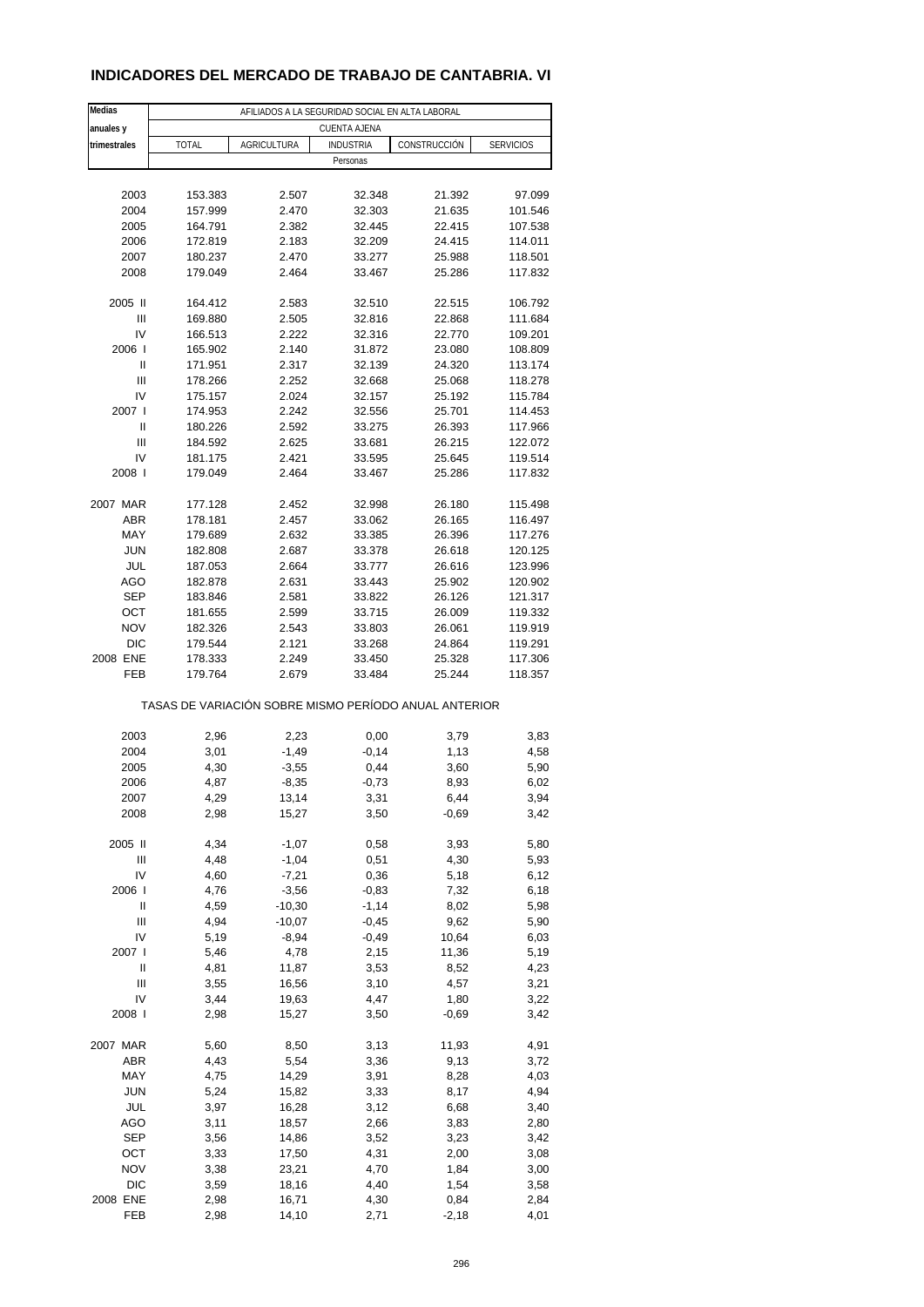### **INDICADORES DEL MERCADO DE TRABAJO DE CANTABRIA. VII**

| Medias            | AFILIADOS A LA SEGURIDAD SOCIAL EN ALTA LABORAL       |                    |                      |                |                  |  |
|-------------------|-------------------------------------------------------|--------------------|----------------------|----------------|------------------|--|
| anuales y         |                                                       |                    | <b>CUENTA PROPIA</b> |                |                  |  |
| trimestrales      | <b>TOTAL</b>                                          | <b>AGRICULTURA</b> | <b>INDUSTRIA</b>     | CONSTRUCCIÓN   | <b>SERVICIOS</b> |  |
|                   |                                                       |                    | Personas             |                |                  |  |
|                   |                                                       |                    |                      |                |                  |  |
| 2003              | 42.960                                                | 8.507              | 2.733                | 5.531          | 26.149           |  |
| 2004              | 44.213                                                | 8.176              | 2.762                | 6.030          | 27.211           |  |
| 2005              | 45.099                                                | 7.786              | 2.757                | 6.472          | 28.053           |  |
| 2006              | 45.853                                                | 7.428              | 2.777                | 6.988          | 28.657           |  |
| 2007<br>2008      | 46.879<br>47.152                                      | 7.054<br>6.874     | 2.814<br>2.823       | 7.776          | 29.236<br>29.221 |  |
|                   |                                                       |                    |                      | 8.235          |                  |  |
| 2005 II           | 45.038                                                | 7.813              | 2.759                | 6.423          | 28.012           |  |
| Ш                 | 45.478                                                | 7.728              | 2.769                | 6.549          | 28.401           |  |
| IV                | 45.276                                                | 7.662              | 2.755                | 6.636          | 28.195           |  |
| 2006              | 45.305                                                | 7.568              | 2.760                | 6.748          | 28.220           |  |
| Ш                 | 45.836                                                | 7.477              | 2.774                | 6.943          | 28.642           |  |
| Ш                 | 46.202                                                | 7.377              | 2.794                | 7.080          | 28.950           |  |
| IV                | 46.068                                                | 7.290              | 2.782                | 7.180          | 28.816           |  |
| 2007 l            | 46.111                                                | 7.191              | 2.796                | 7.335          | 28.788           |  |
| Ш                 | 46.783                                                | 7.073              | 2.813                | 7.672          | 29.225           |  |
| Ш                 | 47.347                                                | 7.003              | 2.823                | 7.941          | 29.581           |  |
| IV<br>2008        | 47.273<br>47.152                                      | 6.947<br>6.874     | 2.822<br>2.823       | 8.155<br>8.235 | 29.350<br>29.221 |  |
|                   |                                                       |                    |                      |                |                  |  |
| 2007 MAR          | 46.291                                                | 7.141              | 2.805                | 7.462          | 28.883           |  |
| <b>ABR</b>        | 46.605                                                | 7.103              | 2.811                | 7.568          | 29.123           |  |
| MAY               | 46.715                                                | 7.070              | 2.813                | 7.644          | 29.188           |  |
| <b>JUN</b>        | 47.030                                                | 7.047              | 2.815                | 7.805          | 29.363           |  |
| JUL               | 47.221                                                | 7.021              | 2.813                | 7.856          | 29.531           |  |
| AGO               | 47.453                                                | 7.004              | 2.826                | 7.952          | 29.671           |  |
| <b>SEP</b>        | 47.368                                                | 6.983              | 2.831                | 8.014          | 29.540           |  |
| OCT               | 47.296                                                | 6.977              | 2.825                | 8.113          | 29.381           |  |
| <b>NOV</b>        | 47.295                                                | 6.949              | 2.819                | 8.187          | 29.340           |  |
| <b>DIC</b>        | 47.229                                                | 6.916              | 2.821                | 8.164          | 29.328           |  |
| 2008 ENE          | 47.092                                                | 6.886              | 2.823                | 8.200          | 29.183           |  |
| <b>FEB</b>        | 47.212                                                | 6.861              | 2.823                | 8.270          | 29.258           |  |
|                   | TASAS DE VARIACIÓN SOBRE MISMO PERÍODO ANUAL ANTERIOR |                    |                      |                |                  |  |
| 2003              | 1,47                                                  | $-3,85$            | 0,07                 | 5,75           | 2,60             |  |
| 2004              | 2,92                                                  | $-3,89$            | 1,07                 | 9,02           | 4,06             |  |
| 2005              | 2,00                                                  | $-4,78$            | $-0,18$              | 7,33           | 3,09             |  |
| 2006              | 1,67                                                  | $-4,59$            | 0,73                 | 7,97           | 2,15             |  |
| 2007              | 2,24                                                  | -5,04              | 1,30                 | 11,27          | 2,02             |  |
| 2008              | 2,46                                                  | $-4,75$            | 1,11                 | 13,24          | 1,67             |  |
|                   |                                                       |                    |                      |                |                  |  |
| 2005 II           | 2,00                                                  | $-4,89$            | $-0,43$              | 7,16           | 3,21             |  |
| Ш                 | 1,92                                                  | $-4,80$            | $-0,44$              | 7,11           | 2,99             |  |
| IV                | 1,39                                                  | $-5,07$            | $-0,04$              | 6,90           | 2,20             |  |
| 2006  <br>Ш       | 1,58                                                  | $-4,68$            | 0,49                 | 7,46           | 2,23             |  |
| Ш                 | 1,77<br>1,59                                          | $-4,31$<br>$-4,53$ | 0,56<br>0,91         | 8,10<br>8,11   | 2,25<br>1,93     |  |
| IV                | 1,75                                                  | $-4,85$            | 0,98                 | 8,20           | 2,20             |  |
| 2007 l            | 1,78                                                  | $-4,98$            | 1,33                 | 8,70           | 2,01             |  |
| Ш                 | 2,07                                                  | $-5,39$            | 1,41                 | 10,50          | 2,04             |  |
| Ш                 | 2,48                                                  | $-5,08$            | 1,04                 | 12,15          | 2,18             |  |
| IV                | 2,62                                                  | $-4,70$            | 1,44                 | 13,57          | 1,85             |  |
| 2008              | 2,46                                                  | $-4,75$            | 1,11                 | 13,24          | 1,67             |  |
|                   |                                                       |                    |                      |                |                  |  |
| 2007 MAR          | 1,90                                                  | $-5,25$            | 1,30                 | 9,57           | 2,01             |  |
| ABR               | 1,92                                                  | $-5,47$            | 1,44                 | 9,73           | 2,02             |  |
| MAY               | 1,94                                                  | $-5,34$            | 1,37                 | 10,05          | 1,93             |  |
| <b>JUN</b>        | 2,34                                                  | $-5,37$            | 1,40                 | 11,71          | 2,15             |  |
| JUL               | 2,19                                                  | $-5,24$            | 0,82                 | 11,53          | 1,95             |  |
| <b>AGO</b>        | 2,64                                                  | $-5,11$            | 0,86                 | 12,27          | 2,43             |  |
| <b>SEP</b>        | 2,61                                                  | $-4,89$            | 1,43                 | 12,65          | 2,16             |  |
| OCT<br><b>NOV</b> | 2,64<br>2,68                                          | $-4,66$            | 1,77                 | 13,18          | 1,96             |  |
| <b>DIC</b>        | 2,52                                                  | $-4,66$<br>$-4,79$ | 1,37<br>1,18         | 13,90<br>13,63 | 1,87<br>1,73     |  |
| 2008 ENE          | 2,47                                                  | $-4,73$            | 1,26                 | 13,56          | 1,61             |  |
| FEB               | 2,45                                                  | $-4,76$            | 0,97                 | 12,93          | 1,73             |  |
|                   |                                                       |                    |                      |                |                  |  |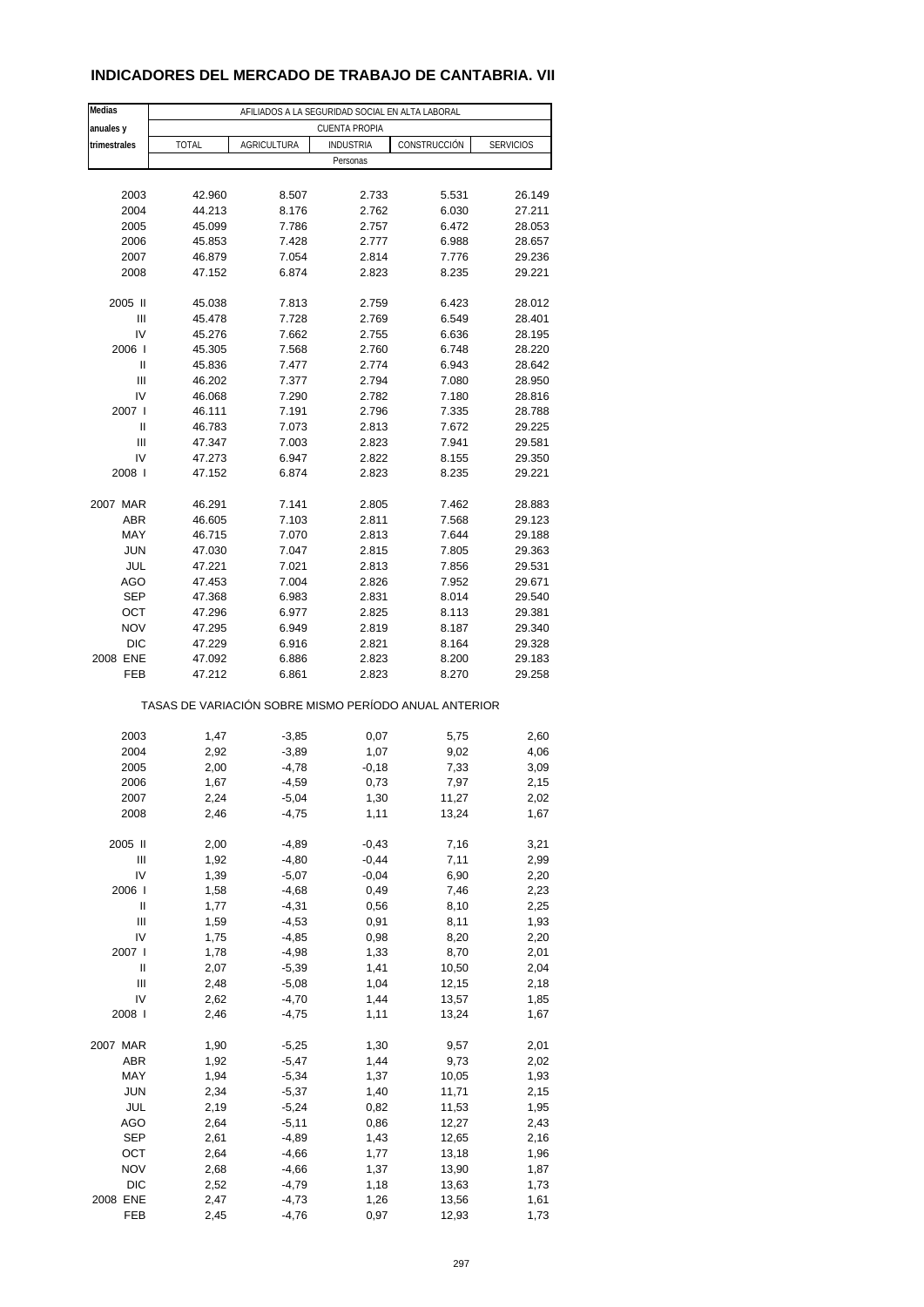| Medias                                           |                |                  | EFECTIVOS LABORALES |                                                       |                   |                     |                    | JORNADA MEDIA POR TRABAJADOR Y TRIM. |                 |
|--------------------------------------------------|----------------|------------------|---------------------|-------------------------------------------------------|-------------------|---------------------|--------------------|--------------------------------------|-----------------|
| anuales y                                        | <b>TOTAL</b>   |                  | <b>SECTORES</b>     |                                                       | CONTRATO          | CONTRATO            | <b>TOTAL</b>       | A TIEMPO                             | A TIEMPO        |
| trimestrales                                     |                | <b>INDUSTRIA</b> | CONSTRUC.           | <b>SERVICIOS</b>                                      | <b>INDEFINIDO</b> | TEMPORAL            |                    | COMPLETO                             | PARCIAL         |
|                                                  |                |                  | Miles de personas   |                                                       |                   |                     |                    | Horas                                |                 |
|                                                  |                |                  |                     |                                                       |                   |                     |                    |                                      |                 |
| 2002                                             | 131,1          | 32,6             | 20,2                | 78,3                                                  | 84,1              | 47,0                | 417,4              | 439,4                                | 252,6           |
| 2003                                             | 134,5          | 33,1             | 20,7                | 80,7                                                  | 83,4              | 51,1                | 413,2              | 438,6                                | 255,5           |
| 2004                                             | 138,3          | 33,1             | 21,4                | 83,8                                                  | 86,6              | 51,8                | 410,0              | 437,5                                | 257,1           |
| 2005                                             | 144,8          | 32,8             | 22,6                | 89,5                                                  | 92,7              | 52,2                | 409,8              | 434,6                                | 261,0           |
| 2006                                             | 153,3          | 33,2             | 24,7                | 95,5                                                  | 97,6              | 55,7                | 410,6              | 434,8                                | 265,9           |
| 2007                                             | 163,2          | 33,5             | 26,1                | 103,6                                                 | 109,5             | 53,6                | 403,4              | 428,2                                | 256,0           |
|                                                  |                |                  |                     |                                                       |                   |                     |                    |                                      |                 |
| 2005                                             | 140,9          | 32,7             | 22,1                | 86,1                                                  | 93,1              | 47,8                | 423,1              | 450,3                                | 273,4           |
| $\ensuremath{\mathsf{II}}$                       | 146,5          | 33,6             | 22,6                | 90,4                                                  | 91,9              | 54,6                | 426,0              | 453,4                                | 266,3           |
| Ш                                                | 147,3          | 33,4             | 23,1                | 90,8                                                  | 93,8              | 53,6                | 376,5              | 397,4                                | 241,5           |
| IV<br>2006                                       | 144,7          | 31,5             | 22,5                | 90,7                                                  | 92,0              | 52,6                | 413,6              | 437,2                                | 262,7           |
| Ш                                                | 147,6          | 32,6             | 23,6                | 91,4                                                  | 93,3              | 54,4                | 427,5              | 452,1                                | 273,0           |
| Ш                                                | 153,1          | 33,0             | 25,0                | 95,1                                                  | 99,3              | 53,8                | 421,3              | 446,6                                | 274,4           |
| IV                                               | 156,6<br>155,9 | 32,8<br>34,2     | 25,1<br>25,0        | 98,8<br>96,6                                          | 96,1<br>102,0     | 60,6<br>53,9        | 385,5<br>407,9     | 406,7<br>433,8                       | 254,8<br>261,5  |
| 2007 l                                           | 160,0          | 32,5             | 26,3                | 101,2                                                 | 106,9             | 53,1                | 420,0              | 447,6                                | 257,3           |
| $\ensuremath{\mathsf{II}}$                       | 164,8          | 33,4             | 27,1                | 104,4                                                 | 110,4             | 54,4                | 416,2              | 443,4                                | 259,4           |
| $\ensuremath{\mathsf{III}}\xspace$               | 166,5          | 34,2             | 26,6                | 105,7                                                 | 112,2             | 54,3                | 374,7              | 394,2                                | 241,4           |
| IV                                               | 161,2          | 33,9             | 24,4                | 102,9                                                 | 108,6             | 52,7                | 402,7              | 427,4                                | 265,9           |
|                                                  |                |                  |                     |                                                       |                   |                     |                    |                                      |                 |
| 2007 ENE                                         |                |                  |                     |                                                       |                   |                     |                    |                                      |                 |
| FEB                                              |                |                  |                     |                                                       |                   |                     |                    |                                      |                 |
| <b>MAR</b>                                       |                |                  |                     |                                                       |                   |                     |                    |                                      |                 |
| <b>ABR</b>                                       |                |                  |                     |                                                       |                   |                     |                    |                                      |                 |
| MAY                                              |                |                  |                     |                                                       |                   |                     |                    |                                      |                 |
| <b>JUN</b>                                       |                |                  |                     |                                                       |                   |                     |                    |                                      |                 |
| <b>JUL</b>                                       |                |                  |                     |                                                       |                   |                     |                    |                                      |                 |
| <b>AGO</b>                                       |                |                  |                     |                                                       |                   |                     |                    |                                      |                 |
| <b>SEP</b>                                       |                |                  |                     |                                                       |                   |                     |                    |                                      |                 |
| OCT                                              |                |                  |                     |                                                       |                   |                     |                    |                                      |                 |
| <b>NOV</b>                                       |                |                  |                     |                                                       |                   |                     |                    |                                      |                 |
| <b>DIC</b>                                       |                |                  |                     |                                                       |                   |                     |                    |                                      |                 |
|                                                  |                |                  |                     | TASAS DE VARIACIÓN SOBRE MISMO PERÍODO ANUAL ANTERIOR |                   |                     |                    |                                      |                 |
|                                                  |                |                  |                     |                                                       |                   |                     |                    |                                      |                 |
| 2002                                             | 2,34           | $-1,51$          | 5,62                | 3,19                                                  | 3,29              | 0,64                | $-0,44$            | $-0,54$                              | 2,04            |
| 2003                                             | 2,57           | 1,53             | 2,48                | 2,97                                                  | $-0,83$           | 8,72                | $-1,01$            | $-0,19$                              | 1,15            |
| 2004                                             | 2,84           | $-0,08$          | 3,38                | 3,87                                                  | 3,81              | 1,22                | $-0,77$            | $-0,25$                              | 0,60            |
| 2005                                             | 4,73           | $-0,94$          | 5,47                | 6,84                                                  | 7,11              | 0,78                | $-0,06$            | $-0,66$                              | 1,52            |
| 2006                                             | 5,84           | 1,14             | 9,31                | 6,66                                                  | 5,33              | 6,71                | 0,18               | 0,05                                 | 1,91            |
| 2007                                             | 6,42           | 1,00             | 5,75                | 8,48                                                  | 12,16             | $-3,64$             | $-1,74$            | $-1,53$                              | $-3,73$         |
|                                                  |                |                  |                     |                                                       |                   |                     |                    |                                      |                 |
| 2005 l                                           | 4,06           | 0,31             | 2,79                | 5,90                                                  | 9,53              | $-5,35$             | 0,36               | $-0,31$                              | 5,64            |
| $\ensuremath{\mathsf{II}}$                       | 4,79           | $-1,47$          | 5,12                | 7,36                                                  | 5,63              | 3,41                | $-0,02$            | $-0,26$                              | 0,79            |
| Ш                                                | 4,62           | 0,00             | 6,45                | 5,95                                                  | 7,82              | $-0,37$             | $-0,74$            | $-1,17$                              | 0,12            |
| ${\sf IV}$                                       | 5,43           | $-2,60$          | 7,57                | 8,12                                                  | 5,54              | 5,45                | 0,12               | $-0,95$                              | $-0,51$         |
| 2006                                             | 4,77           | $-0,31$          | 6,99                | 6,14                                                  | 0,16              | 13,76               | 1,04               | 0,39                                 | $-0,15$         |
| $\sf II$                                         | 4,48           | $-1,73$          | 10,48               | 5,17                                                  | 8,02              | $-1,47$             | $-1,10$            | $-1,49$                              | 3,05            |
| Ш                                                | 6,34           | $-1,80$          | 8,55                | 8,78                                                  | 2,43              | 12,98               | 2,40               | 2,34                                 | 5,53            |
| ${\sf IV}$                                       | 7,76           | 8,86             | 11,22               | 6,53                                                  | 10,82             | 2,42                | $-1,38$            | $-0,78$                              | $-0,44$         |
| 2007 l                                           | 8,37           | $-0,25$          | 11,15               | 10,73                                                 | 14,59             | $-2,29$             | $-1,76$            | $-0,99$                              | $-5,74$         |
| $\ensuremath{\mathsf{II}}$                       | 7,70           | 1,09             | 8,38                | 9,81                                                  | 11,25             | 1,14                | $-1,22$            | $-0,73$                              | $-5,46$         |
| $\ensuremath{\mathsf{III}}\xspace$<br>${\sf IV}$ | 6,32<br>3,43   | 4,27<br>$-1,02$  | 6,06<br>$-2,30$     | 7,06<br>6,49                                          | 16,78<br>6,46     | $-10,28$<br>$-2,30$ | $-2,80$<br>$-1,26$ | $-3,06$<br>$-1,47$                   | $-5,27$<br>1,68 |
|                                                  |                |                  |                     |                                                       |                   |                     |                    |                                      |                 |
| 2007 ENE                                         |                |                  |                     |                                                       |                   |                     |                    |                                      |                 |
| FEB                                              |                |                  |                     |                                                       |                   |                     |                    |                                      |                 |
| <b>MAR</b>                                       |                |                  |                     |                                                       |                   |                     |                    |                                      |                 |
| ABR                                              |                |                  |                     |                                                       |                   |                     |                    |                                      |                 |
| MAY                                              |                |                  |                     |                                                       |                   |                     |                    |                                      |                 |
| JUN                                              |                |                  |                     |                                                       |                   |                     |                    |                                      |                 |
| JUL                                              |                |                  |                     |                                                       |                   |                     |                    |                                      |                 |
| AGO                                              |                |                  |                     |                                                       |                   |                     |                    |                                      |                 |
| SEP                                              |                |                  |                     |                                                       |                   |                     |                    |                                      |                 |
| OCT                                              |                |                  |                     |                                                       |                   |                     |                    |                                      |                 |
| <b>NOV</b>                                       |                |                  |                     |                                                       |                   |                     |                    |                                      |                 |

### **INDICADORES DEL MERCADO DE TRABAJO DE CANTABRIA. VIII**

DIC  $\qquad \qquad \qquad \qquad \qquad \qquad \qquad \qquad \qquad \qquad \qquad \qquad \qquad \qquad \qquad \qquad \qquad \qquad -$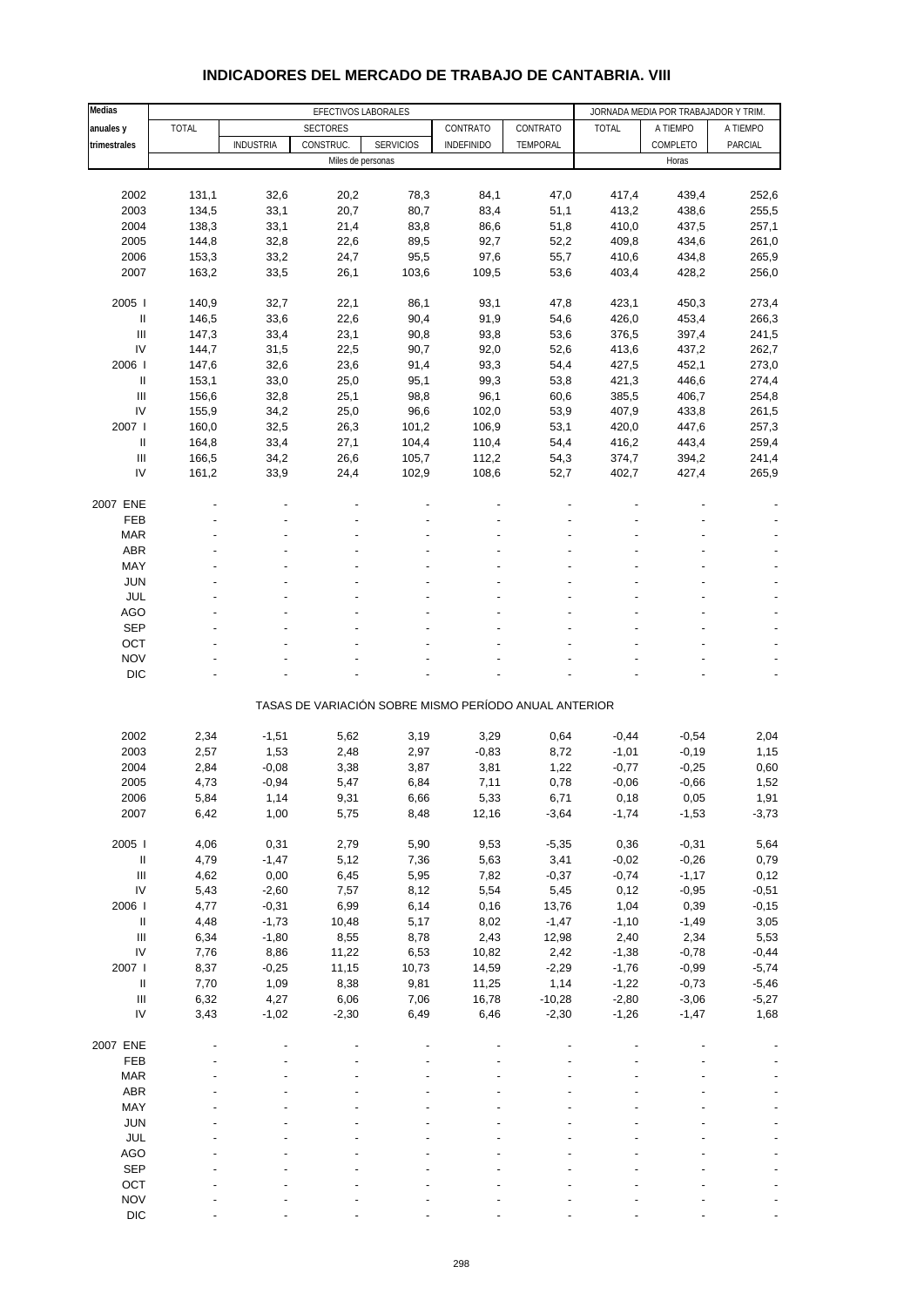# **INDICADORES DE PRECIOS DE CANTABRIA. I**

| Medias       |                                                       | INDICES DE PRECIOS DE CONSUMO (9) |              | DIFERENCIAL DE |
|--------------|-------------------------------------------------------|-----------------------------------|--------------|----------------|
| anuales y    | GENERAL                                               | ALIMENTACIÓN                      | <b>SIN</b>   | INFLACIÓN      |
| trimestrales |                                                       | AGREGADO                          | ALIMENTACIÓN | RTO. ESPAÑA    |
|              |                                                       | <b>Base 2006</b>                  |              | P.Porcentuales |
|              |                                                       |                                   |              |                |
| 2003         | 91,126                                                | 88,671                            | 91,979       | $-0,31$        |
| 2004         | 93,630                                                | 92,255                            | 94,105       | $-0,29$        |
| 2005         | 96,604                                                | 95,480                            | 96,992       | $-0,19$        |
| 2006         | 100,000                                               | 100,000                           | 100,000      | 0,00           |
| 2007         | 102,746                                               | 103,598                           | 102,445      | $-0,04$        |
| 2008         | 105,119                                               | 108,304                           | 104,036      | 0,46           |
| 2005 II      | 96,578                                                | 95,144                            | 97,074       | $-0,24$        |
| Ш            | 96,885                                                | 95,684                            | 97,300       | 0,01           |
| IV           | 98,431                                                | 97,094                            | 98,894       | $-0,27$        |
| 2006         | 98,314                                                | 98,622                            | 98,209       | $-0,01$        |
| Ш            | 100,433                                               | 99,747                            | 100,666      | 0,05           |
| Ш            | 100,314                                               | 100,581                           | 100,224      | 0,01           |
| IV           | 100,938                                               | 101,050                           | 100,901      | $-0,05$        |
| 2007         | 100,519                                               | 101,583                           | 100,143      | $-0,18$        |
| Ш            | 102,658                                               | 102,434                           | 102,743      | $-0,17$        |
| Ш            | 102,759                                               | 103,518                           | 102,492      | 0,07           |
| IV           | 105,048                                               | 106,858                           | 104,404      | 0,11           |
| 2008 l       | 105,119                                               | 108,304                           | 104,036      | 0,46           |
|              |                                                       |                                   |              |                |
| 2007 MAR     | 100,924                                               | 101,695                           | 100,652      | $-0,25$        |
| <b>ABR</b>   | 102,358                                               | 102,226                           | 102,410      | $-0,26$        |
| MAY          | 102,714                                               | 102,512                           | 102,791      | $-0,19$        |
| <b>JUN</b>   | 102,903                                               | 102,563                           | 103,029      | $-0,06$        |
| JUL          | 102,631                                               | 102,923                           | 102,531      | $-0,07$        |
| AGO          | 102,733                                               | 103,386                           | 102,504      | 0,14           |
| <b>SEP</b>   | 102,913                                               | 104,246                           | 102,440      | 0,15           |
| OCT          | 104,216                                               | 106,092                           | 103,548      | 0,07           |
| <b>NOV</b>   | 105,230                                               | 106,815                           | 104,666      | 0,12           |
| <b>DIC</b>   | 105,698                                               | 107,667                           | 104,997      | 0,16           |
| 2008 ENE     | 105,105                                               | 108,252                           | 104,034      | 0,41           |
| FEB          | 105,133                                               | 108,356                           | 104,038      | 0,52           |
|              | TASAS DE VARIACIÓN SOBRE MISMO PERÍODO ANUAL ANTERIOR |                                   |              |                |
| 2003         | 2,73                                                  | 3,73                              | 2,39         |                |
| 2004         | 2,75                                                  | 4,04                              | 2,31         |                |
| 2005         | 3,18                                                  | 3,50                              | 3,07         |                |
| 2006         | 3,52                                                  | 4,73                              | 3,10         |                |
| 2007         | 2,75                                                  | 3,60                              | 2,45         |                |
| 2008         | 4,79                                                  | 6,68                              | 4,15         |                |
|              |                                                       |                                   |              |                |
| 2005 II      | 2,98                                                  | 3,49                              | 2,80         |                |
| Ш            | 3,44                                                  | 2,87                              | 3,64         |                |
| IV           | 3,29                                                  | 4,03                              | 3,03         |                |
| 2006 l       | 4,01                                                  | 4,92                              | 3,70         |                |
| Ш            | 3,99                                                  | 4,84                              | 3,70         |                |
| Ш            | 3,54                                                  | 5,12                              | 3,00         |                |
| IV           | 2,55                                                  | 4,07                              | 2,03         |                |
| 2007 l       | 2,24                                                  | 3,00                              | 1,97         |                |
| II           | 2,22                                                  | 2,69                              | 2,06         |                |
| Ш            | 2,44                                                  | 2,92                              | 2,26         |                |
| IV           | 4,07                                                  | 5,75                              | 3,47         |                |
| 2008 l       | 4,79                                                  | 6,68                              | 4,15         |                |
| 2007 MAR     | 2,21                                                  | 2,68                              | 2,04         |                |
| ABR          | 2,17                                                  | 2,90                              | 1,94         |                |
| MAY          | 2,15                                                  | 2,80                              | 1,95         |                |
| <b>JUN</b>   | 2,32                                                  | 2,38                              | 2,31         |                |
| JUL          | 2,17                                                  | 2,48                              | 2,07         |                |
| AGO          | 2,32                                                  | 2,84                              | 2,13         |                |
| <b>SEP</b>   | 2,82                                                  | 3,44                              | 2,59         |                |
| ост          | 3,65                                                  | 5,22                              | 3,08         |                |
| <b>NOV</b>   | 4,19                                                  | 5,93                              | 3,57         |                |
| <b>DIC</b>   | 4,38                                                  | 6,09                              | 3,76         |                |
| 2008 ENE     | 4,69                                                  | 6,48                              | 4,09         |                |
| FEB          | 4,88                                                  | 6,87                              | 4,22         |                |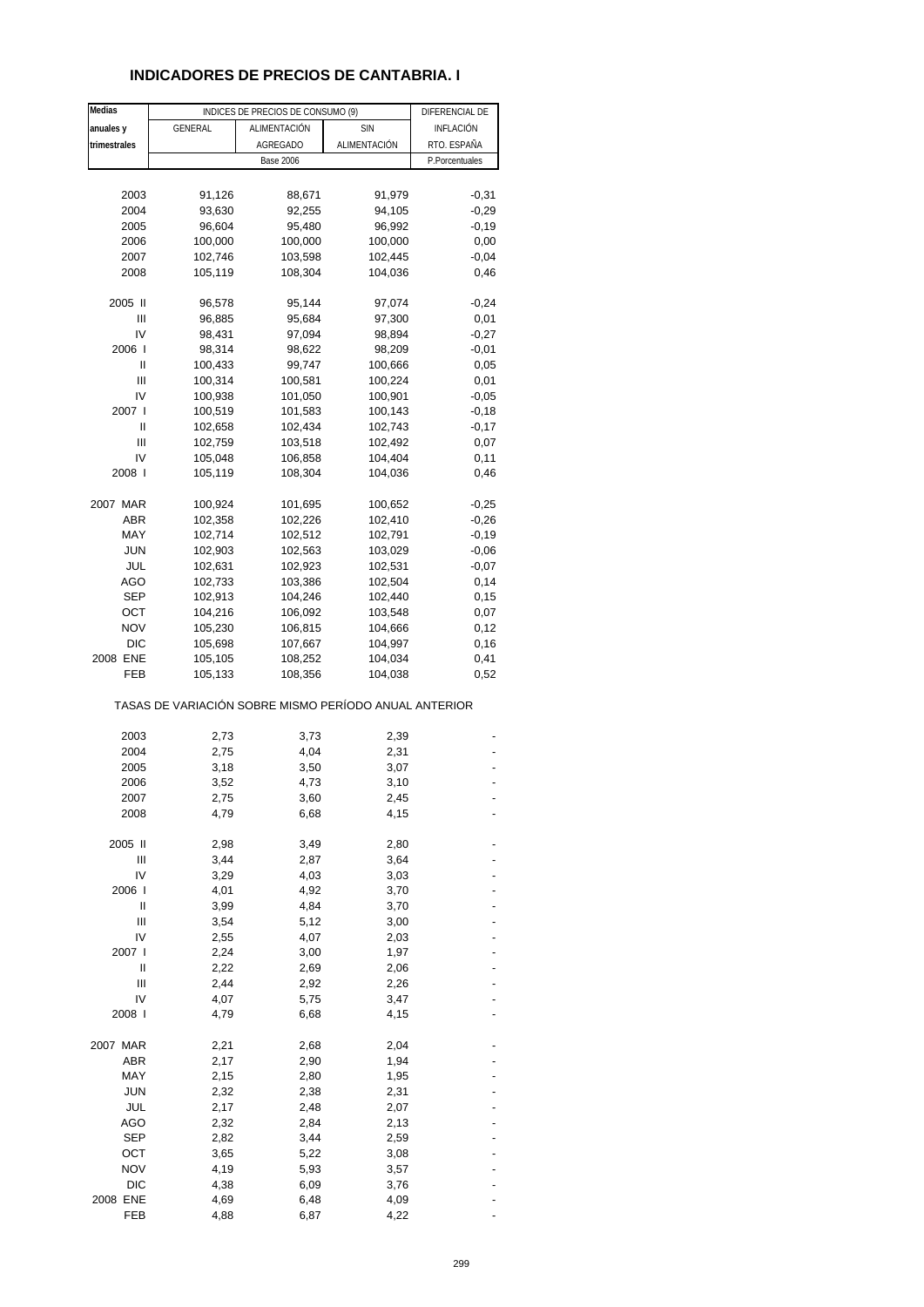| <b>Medias</b> |                    |              | INDICES DE PRECIOS DE CONSUMO (9)                     |          |         |                 |
|---------------|--------------------|--------------|-------------------------------------------------------|----------|---------|-----------------|
| anuales y     | <b>ALIMENTOS Y</b> | BEBIDAS ALC. | <b>VESTIDO Y</b>                                      | VIVIENDA | MENAJE  | <b>MEDICINA</b> |
| trimestrales  | BEB.NO ALCOH.      | Y TABACO     | CALZADO                                               |          |         |                 |
|               |                    |              | <b>Base 2006</b>                                      |          |         |                 |
|               |                    |              |                                                       |          |         |                 |
| 2003          | 88,496             | 90,063       | 95,365                                                | 86,970   | 96,053  | 99,436          |
| 2004          | 92,029             | 94,081       | 96,475                                                | 90,551   | 96,530  | 98,811          |
| 2005          | 95,124             | 98,318       | 98,188                                                | 94,300   | 98,099  | 99,487          |
| 2006          | 100,000            | 100,000      | 100,000                                               | 100,000  | 100,000 | 100,000         |
| 2007          | 103,171            | 107,119      | 100,781                                               | 103,282  | 102,304 | 97,526          |
| 2008          | 108,031            | 110,502      | 96,614                                                | 107,069  | 104,549 | 98,051          |
|               |                    |              |                                                       |          |         |                 |
| 2005 II       | 94,691             | 98,755       | 100,937                                               | 94,172   | 98,495  | 99,596          |
| Ш             | 95,244             | 99,186       | 93,881                                                | 95,145   | 98,428  | 99,458          |
| IV            | 96,751             | 99,835       | 104,607                                               | 95,600   | 98,896  | 99,556          |
| 2006          | 98,752             | 97,585       | 95,025                                                | 98,235   | 98,463  | 99,733          |
| Ш             | 99,610             | 100,852      | 103,241                                               | 100,213  | 100,370 | 100,136         |
| Ш             | 100,570            | 100,664      | 95,612                                                | 100,948  | 100,289 | 100,182         |
| IV            | 101,068            | 100,899      | 106,122                                               | 100,604  | 100,878 | 99,948          |
| 2007 l        | 100,958            | 106,727      | 95,727                                                | 102,024  | 100,168 | 99,345          |
| Ш             | 101,876            | 107,024      | 104,060                                               | 102,789  | 102,299 | 96,680          |
| Ш             | 103,083            | 107,104      | 96,457                                                | 103,602  | 102,860 | 96,773          |
| IV            | 106,766            | 107,623      | 106,879                                               | 104,715  | 103,890 | 97,305          |
| 2008          | 108,031            | 110,502      | 96,614                                                | 107,069  | 104,549 | 98,051          |
|               |                    |              |                                                       |          |         |                 |
| 2007 MAR      | 101,076            | 106,788      | 95,823                                                | 102,603  | 100,690 | 96,494          |
| ABR           | 101,663            | 106,862      | 103,523                                               | 102,708  | 101,869 | 96,627          |
| MAY           | 101,958            | 107,072      | 104,740                                               | 102,797  | 102,201 | 96,711          |
| <b>JUN</b>    | 102,007            | 107,138      | 103,917                                               | 102,863  | 102,827 | 96,702          |
| JUL           | 102,418            | 107,079      | 97,464                                                | 103,359  | 102,898 | 96,631          |
| AGO           | 102,930            | 107,137      | 95,425                                                | 103,693  | 102,925 | 96,631          |
| SEP           | 103,900            | 107,095      | 96,483                                                | 103,754  | 102,757 | 97,058          |
| OCT           | 105,932            | 107,414      | 103,896                                               | 104,328  | 103,297 | 97,100          |
| <b>NOV</b>    | 106,717            | 107,627      | 109,003                                               | 104,804  | 103,686 | 97,387          |
| <b>DIC</b>    | 107,648            | 107,828      | 107,739                                               | 105,012  | 104,687 | 97,429          |
| 2008 ENE      | 108,047            | 109,906      | 98,110                                                | 106,990  | 104,064 | 97,740          |
| FEB           | 108,015            | 111,098      | 95,117                                                | 107,147  | 105,034 | 98,361          |
|               |                    |              |                                                       |          |         |                 |
|               |                    |              | TASAS DE VARIACIÓN SOBRE MISMO PERÍODO ANUAL ANTERIOR |          |         |                 |
| 2003          | 3,76               | 3,51         | 2,04                                                  | 3,24     | 0,47    | 2,12            |
| 2004          | 3,99               | 4,46         | 1,16                                                  | 4,12     | 0,50    | $-0,63$         |
| 2005          | 3,36               | 4,50         | 1,78                                                  | 4,14     | 1,63    | 0,68            |
| 2006          | 5,13               | 1,71         | 1,85                                                  | 6,04     | 1,94    | 0,52            |
| 2007          | 3,17               | 7,12         | 0,78                                                  | 3,28     | 2,30    | $-2,47$         |
| 2008          | 7,07               | 3,57         | 0,98                                                  | 5,24     | 4,65    | $-2,70$         |
|               |                    |              |                                                       |          |         |                 |
| 2005 II       | 3,28               | 5,10         | 1,52                                                  | 4,28     | 1,66    | 1,19            |
| Ш             | 2,78               | 3,62         | 2,05                                                  | 4,70     | 2,22    | 0,60            |
| IV            | 3,97               | 4,48         | 0,82                                                  | 4,39     | 2,18    | 0,50            |
| 2006          | 5,27               | 2,19         | 1,82                                                  | 6,45     | 1,95    | 0,40            |
| $\sf II$      | 5,20               | 2,12         | 2,28                                                  | 6,41     | 1,90    | 0,54            |
| Ш             | 5,59               | 1,49         | 1,84                                                  | 6,10     | 1,89    | 0,73            |
| IV            | 4,46               | 1,07         | 1,45                                                  | 5,23     | 2,00    | 0,39            |
| 2007 l        | 2,23               | 9,37         | 0,74                                                  | 3,86     | 1,73    | $-0,39$         |
| Ш             | 2,27               | 6,12         | 0,79                                                  | 2,57     | 1,92    | $-3,45$         |
| Ш             | 2,50               | 6,40         | 0,88                                                  | 2,63     | 2,56    | $-3,40$         |
| IV            | 5,64               | 6,66         | 0,71                                                  | 4,09     | 2,99    | $-2,64$         |
| 2008          | 7,07               | 3,57         | 0,98                                                  | 5,24     | 4,65    | $-2,70$         |
|               |                    |              |                                                       |          |         |                 |
| 2007 MAR      | 2,21               | 6,50         | 0,32                                                  | 3,55     | 1,49    | $-3,23$         |
| ABR           | 2,49               | 6,19         | 0,18                                                  | 2,70     | 1,93    | $-3,36$         |
| MAY           | 2,39               | 6,18         | 0,79                                                  | 2,50     | 1,63    | $-3,43$         |
| <b>JUN</b>    | 1,94               | 5,99         | 1,41                                                  | 2,51     | 2,20    | $-3,56$         |
| JUL           | 2,06               | 5,96         | 0,64                                                  | 2,43     | 2,52    | $-3,64$         |
| AGO           | 2,39               | 6,57         | 1,09                                                  | 2,71     | 2,66    | $-3,70$         |
| <b>SEP</b>    | 3,05               | 6,67         | 0,93                                                  | 2,75     | 2,51    | $-2,87$         |
| OCT           | 5,03               | 6,87         | 0,39                                                  | 3,70     | 2,93    | $-2,87$         |
| <b>NOV</b>    | 5,83               | 6,77         | 0,76                                                  | 4,17     | 2,72    | $-2,61$         |
| DIC           | 6,05               | 6,36         | 0,98                                                  | 4,38     | 3,30    | $-2,46$         |
| 2008 ENE      | 6,91               | 3,05         | 0,97                                                  | 5,52     | 4,21    | $-2,77$         |
| FEB           | 7,22               | 4,09         | 0,98                                                  | 4,97     | 5,09    | $-2,63$         |

### **INDICADORES DE PRECIOS DE CANTABRIA. II**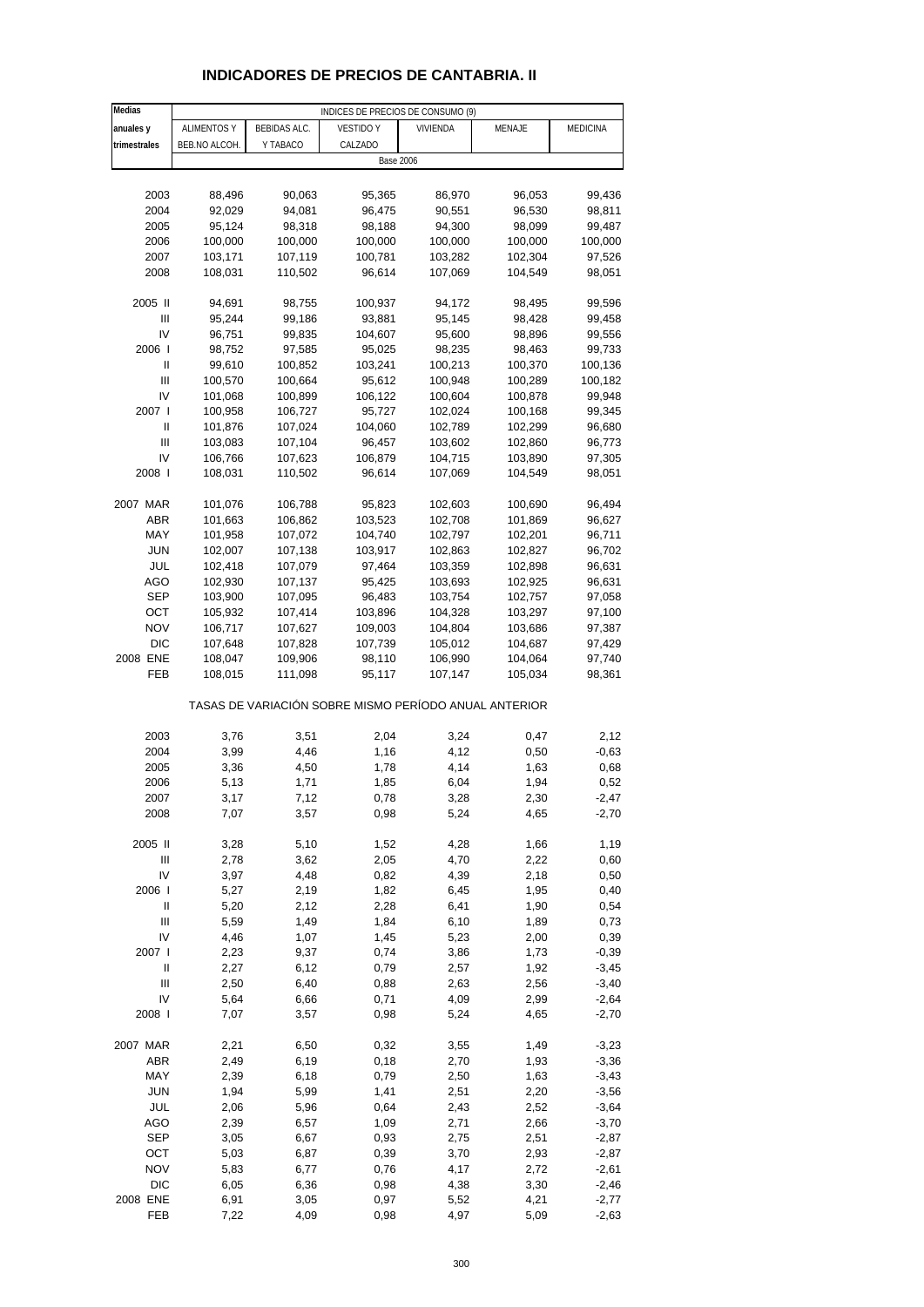| Medias         |            |               | INDICES DE PRECIOS DE CONSUMO (9)                     |           |               |              |
|----------------|------------|---------------|-------------------------------------------------------|-----------|---------------|--------------|
| anuales y      | TRANSPORTE | COMUNICA -    | OCIO Y                                                | ENSEÑANZA | HOTELES,      | <b>OTROS</b> |
| trimestrales   |            | <b>CIONES</b> | CULTURA                                               |           | CAFÉS Y REST. |              |
|                |            |               | <b>Base 2006</b>                                      |           |               |              |
|                |            |               |                                                       |           |               |              |
| 2003           | 86,508     | 101,648       | 99,570                                                | 93,108    | 90,649        | 91,818       |
| 2004           | 90,279     | 101,428       | 99,288                                                | 95,490    | 93,400        | 93,899       |
| 2005           | 96,005     | 100,611       | 98,931                                                | 97,739    | 96,929        | 96,792       |
| 2006           | 100,000    | 100,000       | 100,000                                               | 100,000   | 100,000       | 100,000      |
| 2007           | 102,066    | 100,775       | 99,892                                                | 102,971   | 105,995       | 103,437      |
|                |            |               |                                                       | 105,443   |               |              |
| 2008           | 106,087    | 101,061       | 99,572                                                |           | 108,501       | 105,163      |
|                |            |               |                                                       |           |               |              |
| 2005 II        | 94,809     | 100,582       | 98,073                                                | 97,013    | 96,612        | 96,951       |
| $\mathbf{III}$ | 98,696     | 100,385       | 100,083                                               | 97,200    | 98,060        | 97,042       |
| IV             | 98,372     | 100,274       | 99,402                                                | 99,248    | 97,809        | 97,250       |
| 2006           | 98,571     | 100,271       | 99,083                                                | 99,403    | 98,366        | 99,129       |
| Ш              | 101,464    | 100,040       | 99,814                                                | 99,384    | 99,231        | 99,815       |
| $\mathbf{III}$ | 101,903    | 99,921        | 101,304                                               | 99,595    | 101,138       | 100,384      |
| IV             | 98,061     | 99,767        | 99,798                                                | 101,618   | 101,265       | 100,672      |
| 2007 l         | 98,604     | 100,411       | 98,998                                                | 102,061   | 103,007       | 102,573      |
| Ш              | 102,163    | 100,998       | 100,204                                               | 102,110   | 105,346       | 103,441      |
| $\mathbf{III}$ | 102,826    | 100,934       | 100,915                                               | 102,277   | 108,104       | 103,786      |
| IV             | 104,672    | 100,759       | 99,449                                                | 105,437   | 107,522       | 103,948      |
| 2008           | 106,087    | 101,061       | 99,572                                                | 105,443   | 108,501       | 105,163      |
|                |            |               |                                                       |           |               |              |
| 2007 MAR       | 99,800     | 101,176       | 99,527                                                | 102,110   | 103,752       | 103,008      |
| ABR            | 101,291    | 101,038       | 100,576                                               | 102,110   | 105,160       | 103,092      |
| MAY            | 102,366    | 100,810       | 99,949                                                | 102,110   | 104,989       | 103,426      |
| <b>JUN</b>     | 102,832    | 101,145       | 100,088                                               | 102,110   | 105,889       | 103,805      |
| JUL            | 103,021    | 100,996       | 100,655                                               | 102,110   | 107,530       | 103,789      |
| AGO            | 102,518    | 100,906       | 101,859                                               | 102,214   | 108,967       | 103,840      |
| SEP            | 102,940    | 100,901       | 100,232                                               | 102,508   | 107,814       | 103,729      |
| OCT            | 103,291    | 100,836       | 99,246                                                | 105,179   | 107,254       | 103,974      |
| <b>NOV</b>     | 104,923    | 100,775       | 98,587                                                | 105,566   | 107,519       | 103,889      |
| <b>DIC</b>     | 105,802    | 100,665       | 100,513                                               | 105,566   | 107,792       | 103,982      |
| 2008 ENE       | 105,886    | 101,101       | 99,396                                                | 105,443   | 108,246       | 104,754      |
| FEB            | 106,288    | 101,021       | 99,748                                                | 105,443   | 108,755       | 105,571      |
|                |            |               |                                                       |           |               |              |
|                |            |               | TASAS DE VARIACIÓN SOBRE MISMO PERÍODO ANUAL ANTERIOR |           |               |              |
|                |            |               |                                                       |           |               |              |
| 2003           | 1,94       | $-1,86$       | 0,50                                                  | 3,25      | 4,36          | 3,84         |
| 2004           | 4,36       | $-0,22$       | $-0,28$                                               | 2,56      | 3,03          | 2,27         |
| 2005           | 6,34       | $-0,81$       | $-0,36$                                               | 2,36      | 3,78          | 3,08         |
| 2006           | 4,16       | $-0,61$       | 1,08                                                  | 2,31      | 3,17          | 3,31         |
| 2007           | 2,07       | 0,78          | $-0,11$                                               | 2,97      | 5,99          | 3,44         |
| 2008           | 8,25       | 1,03          | 0,85                                                  | 3,34      | 5,71          | 2,74         |
|                |            |               |                                                       |           |               |              |
| 2005 II        | 5,17       | $-1,16$       | $-1,02$                                               | 2,57      | 3,96          | 3,03         |
| Ш              | 8,01       | $-1,20$       | $-0,35$                                               | 1,82      | 4,36          | 3,33         |
| IV             | 6,45       | $-1,02$       | 0,48                                                  | 1,95      | 3,44          | 3,31         |
|                |            |               |                                                       |           |               |              |
| 2006           | 6,98       | $-0,92$       | 0,93                                                  | 1,96      | 3,29          | 3,34         |
| Ш              | 7,02       | $-0,54$       | 1,78                                                  | 2,44      | 2,71          | 2,95         |
| $\mathbf{III}$ | 3,25       | $-0,46$       | 1,22                                                  | 2,46      | 3,14          | 3,44         |
| IV             | $-0,32$    | $-0,50$       | 0,40                                                  | 2,39      | 3,53          | 3,52         |
| 2007 l         | 0,03       | 0,14          | $-0,09$                                               | 2,67      | 4,72          | 3,47         |
| Ш              | 0,69       | 0,96          | 0,39                                                  | 2,74      | 6,16          | 3,63         |
| Ш              | 0,91       | 1,01          | $-0,38$                                               | 2,69      | 6,89          | 3,39         |
| IV             | 6,74       | 0,99          | $-0,35$                                               | 3,76      | 6,18          | 3,25         |
| 2008           | 8,25       | 1,03          | 0,85                                                  | 3,34      | 5,71          | 2,74         |
|                |            |               |                                                       |           |               |              |
| 2007 MAR       | 0,67       | 1,00          | 0,34                                                  | 2,72      | 5,48          | 3,38         |
| <b>ABR</b>     | 0,52       | 0,95          | 0,45                                                  | 2,72      | 6,05          | 3,58         |
| MAY            | 0,40       | 0,76          | 0,48                                                  | 2,76      | 5,98          | 3,66         |
| <b>JUN</b>     | 1,14       | 1,16          | 0,25                                                  | 2,76      | 6,46          | 3,67         |
| JUL            | 0,41       | 1,10          | $-0,55$                                               | 2,76      | 6,80          | 3,45         |
| AGO            | $-0,26$    | 0,98          | $-0,25$                                               | 2,86      | 7,25          | 3,38         |
| <b>SEP</b>     | 2,61       | 0,96          | $-0,36$                                               | 2,46      | 6,61          | 3,34         |
| OCT            | 5,19       | 0,99          | $-0,57$                                               | 3,64      | 6,12          | 3,61         |
| <b>NOV</b>     | 7,25       | 1,00          | $-0,41$                                               | 3,82      | 6,43          | 3,18         |
| <b>DIC</b>     | 7,78       | 0,99          | $-0,07$                                               | 3,82      | 5,98          | 2,97         |
|                |            |               |                                                       |           |               |              |

### **INDICADORES DE PRECIOS DE CANTABRIA. III**

2008 ENE 8,17 0,96 0,78 3,39 5,78 2,44 FEB 8,32 1,10 0,92 3,29 5,65 3,04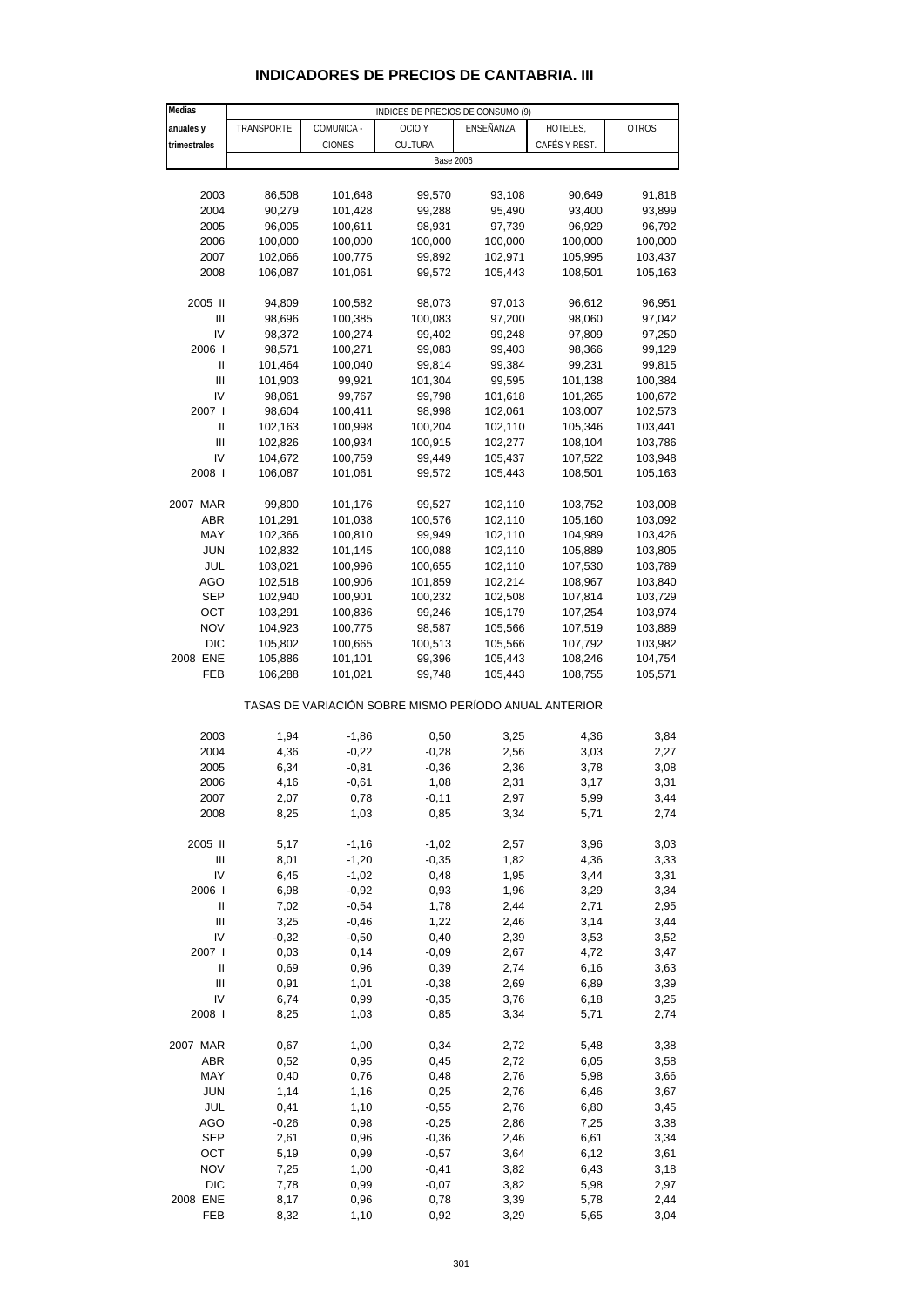# **INDICADORES DE SALARIOS DE CANTABRIA**

| Medias                             | <b>COSTE SALARIAL</b>                                |           |              |                                                       |                                              | SALARIOS |        |         |       |  |  |
|------------------------------------|------------------------------------------------------|-----------|--------------|-------------------------------------------------------|----------------------------------------------|----------|--------|---------|-------|--|--|
| anuales y                          | POR TRABAJADOR Y MES<br>POR HORA EFECTIVA DE TRABAJO |           |              |                                                       | INCREMENTO SALARIAL PACTADO EN CONVENIO (11) |          |        |         |       |  |  |
| trimestrales                       | <b>TOTAL</b>                                         | ORDINARIO | <b>TOTAL</b> | ORDINARIO                                             | <b>TOTAL</b>                                 | AGRIC.   | CONST. | INDUST. | SERV. |  |  |
|                                    |                                                      | €         |              |                                                       |                                              |          | $\%$   |         |       |  |  |
|                                    |                                                      |           |              |                                                       |                                              |          |        |         |       |  |  |
| 2003                               | 1.358,51                                             | 1.194,44  | 9,79         | 8,60                                                  | 3,78                                         | 3,99     | 4,80   | 3,47    | 3,38  |  |  |
| 2004                               | 1.414,22                                             | 1.255,32  | 10,25        | 9,09                                                  | 3,80                                         | 3,51     | 4,60   | 3,64    | 3,43  |  |  |
| 2005                               | 1.441,85                                             | 1.269,72  | 10,51        | 9,24                                                  | 3,78                                         | 3,76     | 4,50   | 3,62    | 3,46  |  |  |
| 2006                               | 1.487,09                                             | 1.315,65  | 10,89        | 9,63                                                  | 3,46                                         | 4,25     | 3,50   | 3,56    | 3,27  |  |  |
| 2007                               | 1.547,26                                             | 1.367,26  | 11,36        | 10,02                                                 | 4,40                                         | 4,74     | 5,70   | 3,66    | 4,53  |  |  |
| 2008                               |                                                      |           |              | ÷                                                     | 3,00                                         | 3,81     | 3,50   | 2,87    | 2,80  |  |  |
| 2005 II                            | 1.427,62                                             | 1.276,27  | 9,82         | 8,78                                                  | 2,87                                         | 2,00     | 2,80   | 2,89    | 2,92  |  |  |
| $\ensuremath{\mathsf{III}}\xspace$ | 1.435,17                                             | 1.263,13  | 11,11        | 9,78                                                  | 2,87                                         | 2,00     | 2,80   | 2,90    | 2,92  |  |  |
| IV                                 |                                                      |           |              |                                                       |                                              |          |        |         |       |  |  |
|                                    | 1.518,47                                             | 1.262,27  | 11,25        | 9,35                                                  | 2,86                                         | 2,00     | 2,80   | 2,86    | 2,91  |  |  |
| 2006                               | 1.422,85                                             | 1.297,85  | 9,77         | 8,91                                                  | 2,94                                         | 2,04     | 2,80   | 3,21    | 2,94  |  |  |
| Ш                                  | 1.448,62                                             | 1.310,82  | 10,34        | 9,36                                                  | 2,94                                         | 2,04     | 2,80   | 3,20    | 2,96  |  |  |
| $\ensuremath{\mathsf{III}}\xspace$ | 1.486,20                                             | 1.331,20  | 11,40        | 10,21                                                 | 2,88                                         | 2,04     | 2,80   | 2,90    | 2,91  |  |  |
| IV                                 | 1.590,69                                             | 1.322,71  | 12,06        | 10,03                                                 | 2,89                                         | 2,04     | 2,80   | 2,90    | 2,95  |  |  |
| 2007 l                             | 1.469,73                                             | 1.353,66  | 10,29        | 9,47                                                  | 2,86                                         | 4,34     | 0,00   | 2,83    | 2,87  |  |  |
| Ш                                  | 1.506,61                                             | 1.368,27  | 10,85        | 9,85                                                  | 2,87                                         | 3,81     | 0,00   | 2,84    | 2,89  |  |  |
| $\ensuremath{\mathsf{III}}\xspace$ | 1.546,87                                             | 1.376,31  | 11,73        | 10,44                                                 | 3,03                                         | 3,81     | 3,50   | 2,84    | 2,84  |  |  |
| IV                                 | 1.665,82                                             | 1.370,81  | 12,55        | 10,33                                                 | 2,97                                         | 3,81     | 3,50   | 2,83    | 2,75  |  |  |
| 2008                               |                                                      |           |              | $\qquad \qquad \blacksquare$                          | 3,00                                         | 3,81     | 3,50   | 2,87    | 2,80  |  |  |
|                                    |                                                      |           |              |                                                       |                                              |          |        |         |       |  |  |
| 2007 MAR                           |                                                      |           |              |                                                       | 2,86                                         | 4,34     | 0,00   | 2,83    | 2,87  |  |  |
| ABR                                |                                                      |           |              |                                                       | 2,87                                         | 4,34     | 0,00   | 2,83    | 2,88  |  |  |
| MAY                                |                                                      |           |              |                                                       | 2,87                                         | 4,34     | 0,00   | 2,83    | 2,88  |  |  |
| <b>JUN</b>                         |                                                      |           |              |                                                       | 2,87                                         | 3,81     | 0,00   | 2,84    | 2,89  |  |  |
| JUL                                |                                                      |           |              |                                                       | 2,87                                         | 3,81     | 0,00   | 2,84    | 2,88  |  |  |
| <b>AGO</b>                         |                                                      |           |              | $\overline{a}$                                        | 2,86                                         | 3,81     | 0,00   | 2,83    | 2,86  |  |  |
| <b>SEP</b>                         |                                                      |           |              | ÷                                                     | 3,03                                         | 3,81     | 3,50   | 2,84    | 2,84  |  |  |
| OCT                                |                                                      |           |              |                                                       | 2,96                                         | 3,81     | 3,50   | 2,84    | 2,68  |  |  |
| <b>NOV</b>                         |                                                      |           |              | ÷                                                     | 2,97                                         | 3,81     | 3,50   | 2,82    | 2,75  |  |  |
| <b>DIC</b>                         |                                                      |           |              |                                                       | 2,97                                         | 3,81     | 3,50   | 2,83    | 2,75  |  |  |
| 2008 ENE                           |                                                      |           |              |                                                       | 2,99                                         | 3,81     | 3,50   | 2,86    | 2,76  |  |  |
| FEB                                |                                                      |           |              |                                                       | 3,00                                         | 3,81     | 3,50   | 2,87    | 2,80  |  |  |
|                                    |                                                      |           |              | TASAS DE VARIACIÓN SOBRE MISMO PERÍODO ANUAL ANTERIOR |                                              |          |        |         |       |  |  |
|                                    |                                                      |           |              |                                                       |                                              |          |        |         |       |  |  |
| 2003                               | 4,33                                                 | 3,41      | 4,65         | 3,80                                                  |                                              |          |        |         |       |  |  |
| 2004                               | 4,10                                                 | 5,10      | 4,67         | 5,64                                                  |                                              |          |        |         |       |  |  |
| 2005                               | 1,95                                                 | 1,15      | 2,54         | 1,73                                                  |                                              |          |        |         |       |  |  |
| 2006                               | 3,14                                                 | 3,62      | 3,69         | 4,17                                                  |                                              |          |        |         |       |  |  |
| 2007                               | 4,05                                                 | 3,92      | 4,25         | 4,10                                                  |                                              |          |        |         |       |  |  |
| 2008                               |                                                      |           |              |                                                       |                                              |          |        |         |       |  |  |
| 2005 II                            | 3,34                                                 | 1,32      | 2,61         | 0,69                                                  |                                              |          |        |         |       |  |  |
| $\ensuremath{\mathsf{III}}\xspace$ | 0,75                                                 | 0,73      | 1,18         | 1,14                                                  |                                              |          |        |         |       |  |  |
| IV                                 | 1,23                                                 | 0,47      | 1,08         | 0,21                                                  |                                              |          |        |         |       |  |  |
| 2006                               | 2,65                                                 | 1,62      | $-0,71$      | $-1,66$                                               |                                              |          |        |         |       |  |  |
| Ш                                  | 1,47                                                 |           | 5,30         | 6,61                                                  |                                              |          |        |         |       |  |  |
|                                    |                                                      | 2,71      |              |                                                       |                                              |          |        |         |       |  |  |
| $\ensuremath{\mathsf{III}}\xspace$ | 3,56                                                 | 5,39      | 2,61         | 4,40                                                  |                                              |          |        |         |       |  |  |
| IV                                 | 4,76                                                 | 4,79      | 7,20         | 7,27                                                  |                                              |          |        |         |       |  |  |
| 2007 l                             | 3,29                                                 | 4,30      | 5,32         | 6,29                                                  |                                              |          |        |         |       |  |  |
| Ш                                  | 4,00                                                 | 4,38      | 4,93         | 5,24                                                  |                                              |          |        |         |       |  |  |
| Ш                                  | 4,08                                                 | 3,39      | 2,89         | 2,25                                                  |                                              |          |        |         |       |  |  |
| IV                                 | 4,72                                                 | 3,64      | 4,06         | 2,99                                                  |                                              |          |        |         |       |  |  |
| 2008                               |                                                      |           |              |                                                       |                                              |          |        |         |       |  |  |
| 2007 MAR                           |                                                      |           |              |                                                       |                                              |          |        |         |       |  |  |
| ABR                                |                                                      |           |              |                                                       |                                              |          |        |         |       |  |  |
|                                    |                                                      |           |              |                                                       |                                              |          |        |         |       |  |  |
| MAY                                |                                                      |           |              |                                                       |                                              |          |        |         |       |  |  |
| <b>JUN</b>                         |                                                      |           |              |                                                       |                                              |          |        |         |       |  |  |
| <b>JUL</b>                         |                                                      |           |              |                                                       |                                              |          |        |         |       |  |  |
| <b>AGO</b>                         |                                                      |           |              |                                                       |                                              |          |        |         |       |  |  |
| <b>SEP</b>                         |                                                      |           |              |                                                       |                                              |          |        |         |       |  |  |
| OCT                                |                                                      |           |              |                                                       |                                              |          |        |         |       |  |  |
| <b>NOV</b>                         |                                                      |           |              |                                                       |                                              |          |        |         |       |  |  |
| <b>DIC</b>                         |                                                      |           |              |                                                       |                                              |          |        |         |       |  |  |
| 2008 ENE                           |                                                      |           |              |                                                       |                                              |          |        |         |       |  |  |
| FEB                                |                                                      |           |              |                                                       |                                              |          |        |         |       |  |  |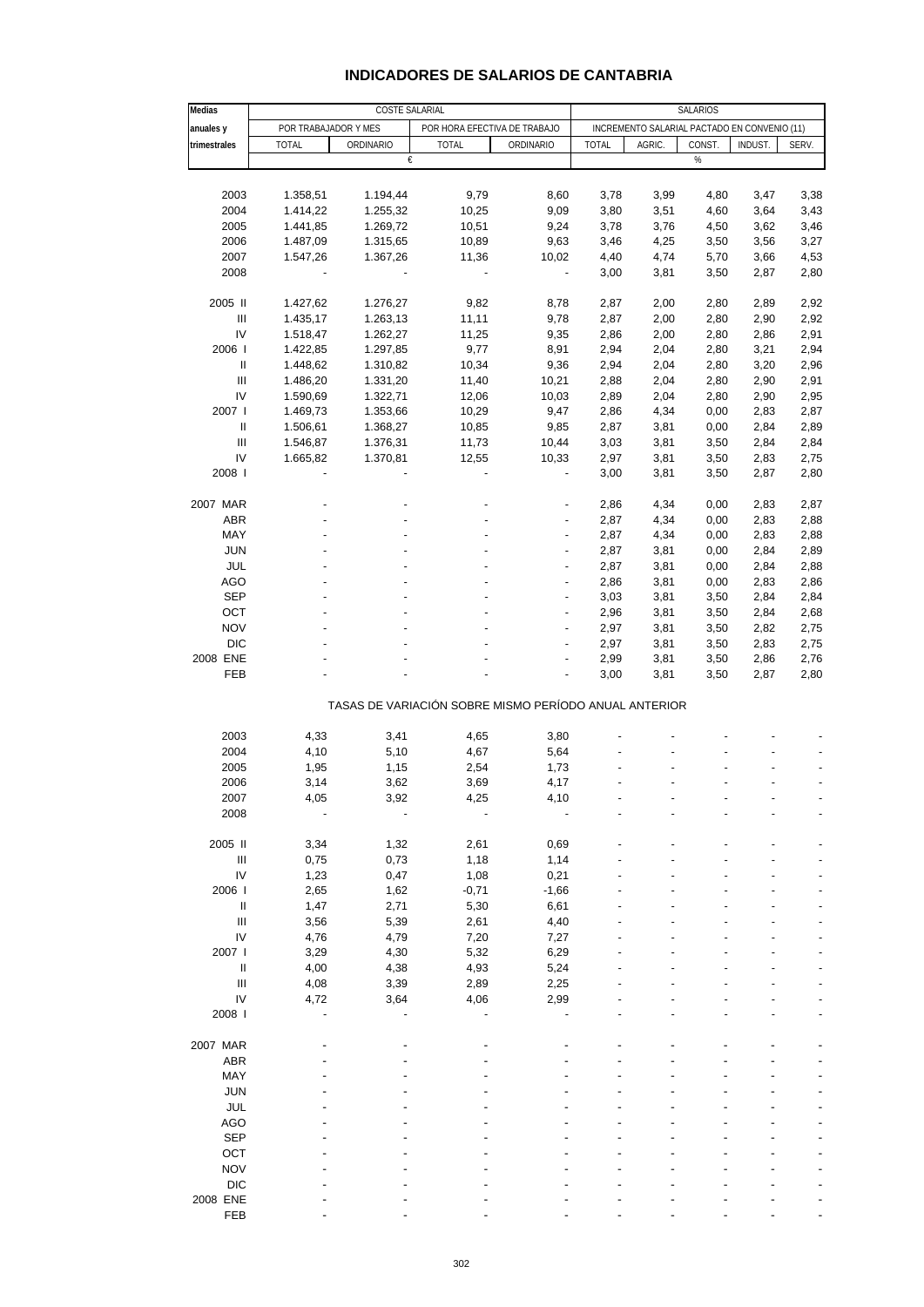| Medias                                                |           |                       | CRÉDITOS Y DEPÓSITOS DEL SISTEMA BANCARIO |           | HIPOTECAS INMOBILIARIAS   |                    |  |  |
|-------------------------------------------------------|-----------|-----------------------|-------------------------------------------|-----------|---------------------------|--------------------|--|--|
|                                                       |           |                       |                                           |           | FINCAS RÚSTICAS Y URBANAS |                    |  |  |
| anuales y<br>trimestrales                             | S.PRIVADO | CRÉDITOS<br>S.PÚBLICO | <b>DEPÓSITOS</b><br>S.PRIVADO             | S.PÚBLICO | NÚMERO                    | <b>IMPORTE</b>     |  |  |
|                                                       |           |                       | Millones de €                             |           | Unidades                  | Miles de €         |  |  |
|                                                       |           |                       |                                           |           |                           |                    |  |  |
| 2003                                                  | 7.264,24  | 400,31                | 6.311,32                                  | 262,58    | 1.832                     | 169.565            |  |  |
| 2004                                                  | 8.478,27  | 430,02                | 6.705,76                                  | 324,90    | 1.652                     | 201.607            |  |  |
| 2005                                                  | 10.232,26 | 461,79                | 7.076,75                                  | 466,39    | 1.775                     | 248.095            |  |  |
| 2006                                                  | 12.430,91 | 463,65                | 7.988,69                                  | 515,37    | 2.151                     | 340.646            |  |  |
| 2007                                                  | 14.641,95 | 521,01                | 9.103,96                                  | 563,08    | 1.978                     | 350.810            |  |  |
| 2008                                                  |           |                       |                                           |           | 1.927                     | 321.191            |  |  |
|                                                       |           |                       |                                           |           |                           |                    |  |  |
| 2005 II                                               | 10.068,21 | 444,86                | 7.036,04                                  | 349,92    | 1.870                     | 262.463            |  |  |
| Ш                                                     | 10.462,77 | 476,49                | 7.142,43                                  | 541,02    | 1.667                     | 244.655            |  |  |
| IV                                                    | 11.048,40 | 462,29                | 7.339,09                                  | 613,83    | 1.884                     | 245.815            |  |  |
| 2006                                                  | 11.504,78 | 476,16                | 7.417,26                                  | 455,59    | 2.619                     | 382.669            |  |  |
| Ш                                                     | 12.248,25 | 448,60                | 7.845,58                                  | 433,45    | 2.300                     | 354.683            |  |  |
| Ш                                                     | 12.764,75 | 441,48                | 8.176,33                                  | 496,45    | 1.699                     | 314.827            |  |  |
| IV                                                    | 13.205,87 | 488,36                | 8.515,59                                  | 675,99    | 1.988                     | 310.407            |  |  |
| 2007 l                                                | 13.636,91 | 513,87                | 8.644,58                                  | 495,25    | 2.567                     | 495.041            |  |  |
| Ш                                                     | 14.468,31 | 507,82                | 9.028,45                                  | 513,17    | 1.980                     | 343.145            |  |  |
| Ш                                                     | 15.134,11 | 513,32                | 9.330,29                                  | 602,92    | 1.775                     | 297.513            |  |  |
| IV                                                    | 15.328,47 | 549,04                | 9.412,53                                  | 640,98    | 1.590                     | 267.539            |  |  |
| 2008                                                  |           |                       |                                           |           | 1.927                     | 321.191            |  |  |
| 2007 FEB                                              |           |                       |                                           |           | 2.404                     |                    |  |  |
| MAR                                                   |           |                       |                                           |           | 2.983                     | 478.140<br>513.347 |  |  |
| <b>ABR</b>                                            |           |                       |                                           |           | 2.057                     | 360.053            |  |  |
| MAY                                                   |           |                       |                                           |           | 1.543                     | 261.175            |  |  |
| <b>JUN</b>                                            |           |                       |                                           |           | 2.340                     | 408.208            |  |  |
| JUL                                                   |           |                       |                                           |           | 1.590                     | 258.801            |  |  |
| AGO                                                   |           |                       |                                           |           | 1.696                     | 309.439            |  |  |
| <b>SEP</b>                                            |           |                       |                                           |           | 2.040                     | 324.300            |  |  |
| ОСТ                                                   |           |                       |                                           |           | 1.887                     | 309.074            |  |  |
| <b>NOV</b>                                            |           |                       |                                           |           | 1.519                     | 272.407            |  |  |
| DIC                                                   |           |                       |                                           |           | 1.363                     | 221.135            |  |  |
| 2008 ENE                                              |           |                       |                                           |           | 1.927                     | 321.191            |  |  |
| TASAS DE VARIACIÓN SOBRE MISMO PERÍODO ANUAL ANTERIOR |           |                       |                                           |           |                           |                    |  |  |
|                                                       |           |                       |                                           |           |                           |                    |  |  |
| 2003                                                  | 12,42     | 13,26                 | 5,85                                      | 8,04      | 29,18                     | 17,76              |  |  |
| 2004                                                  | 16,71     | 7,42                  | 6,25                                      | 23,74     | $-9,82$                   | 18,90              |  |  |
| 2005                                                  | 20,69     | 7,39                  | 5,53                                      | 43,55     | 7,45                      | 23,06              |  |  |
| 2006                                                  | 21,49     | 0,40                  | 12,89                                     | 10,50     | 21,18                     | 37,31              |  |  |
| 2007                                                  | 17,79     | 12,37                 | 13,96                                     | 9,26      | $-8,06$                   | 2,98               |  |  |
| 2008                                                  |           |                       |                                           |           | $-16,72$                  | $-34,93$           |  |  |
| 2005 II                                               | 19,53     | 6,76                  | 2,73                                      | 38,91     | 9,76                      | 35,94              |  |  |
| $\mathbf{III}$                                        | 21,07     | 10,70                 | 6,38                                      | 52,31     | 21,95                     | 45,02              |  |  |
| IV                                                    | 23,67     | 5,10                  | 6,95                                      | 41,01     | 9,56                      | 8,87               |  |  |
| 2006                                                  | 23,05     | 2,72                  | 9,25                                      | 26,28     | 55,83                     | 59,82              |  |  |
| Ш                                                     | 21,65     | 0,84                  | 11,51                                     | 23,87     | 23,01                     | 35,14              |  |  |
| Ш                                                     | 22,00     | $-7,35$               | 14,48                                     | $-8,24$   | 1,92                      | 28,68              |  |  |
| IV                                                    | 19,53     | 5,64                  | 16,03                                     | 10,13     | 5,50                      | 26,28              |  |  |
| 2007 l                                                | 18,53     | 7,92                  | 16,55                                     | 8,71      | $-1,99$                   | 29,37              |  |  |
| Ш                                                     | 18,13     | 13,20                 | 15,08                                     | 18,39     | $-13,93$                  | $-3,25$            |  |  |
| $\mathbf{III}$                                        | 18,56     | 16,27                 | 14,11                                     | 21,45     | 4,51                      | $-5,50$            |  |  |
| IV                                                    | 16,07     | 12,43                 | 10,53                                     | $-5,18$   | $-20,02$                  | -13,81             |  |  |
| 2008 l                                                |           |                       |                                           |           | $-16,72$                  | -34,93             |  |  |
|                                                       |           |                       |                                           |           |                           |                    |  |  |
| 2007 FEB                                              |           |                       |                                           |           | 3,13                      | 12,37              |  |  |
| <b>MAR</b>                                            |           |                       |                                           |           | 14,25                     | 56,62              |  |  |
| <b>ABR</b>                                            |           |                       |                                           |           | $-21,55$                  | $-5,55$            |  |  |
| MAY                                                   |           |                       |                                           |           | $-28,17$                  | $-34,58$           |  |  |
| JUN<br>JUL                                            |           |                       |                                           |           | 9,81                      | 43,96              |  |  |
| AGO                                                   |           |                       |                                           |           | $-16,36$<br>18,02         | $-8,77$<br>0,25    |  |  |
| <b>SEP</b>                                            |           |                       |                                           |           | 16,04                     | $-7,90$            |  |  |
| OCT                                                   |           |                       |                                           |           | $-2,08$                   | $-12,20$           |  |  |
| <b>NOV</b>                                            |           |                       |                                           |           | $-34,86$                  | $-19,97$           |  |  |
| <b>DIC</b>                                            |           |                       |                                           |           | $-20,01$                  | $-7,39$            |  |  |
| 2008 ENE                                              |           |                       |                                           |           | $-16,72$                  | $-34,93$           |  |  |

### **INDICADORES MONETARIOS Y FINANCIEROS DE CANTABRIA**